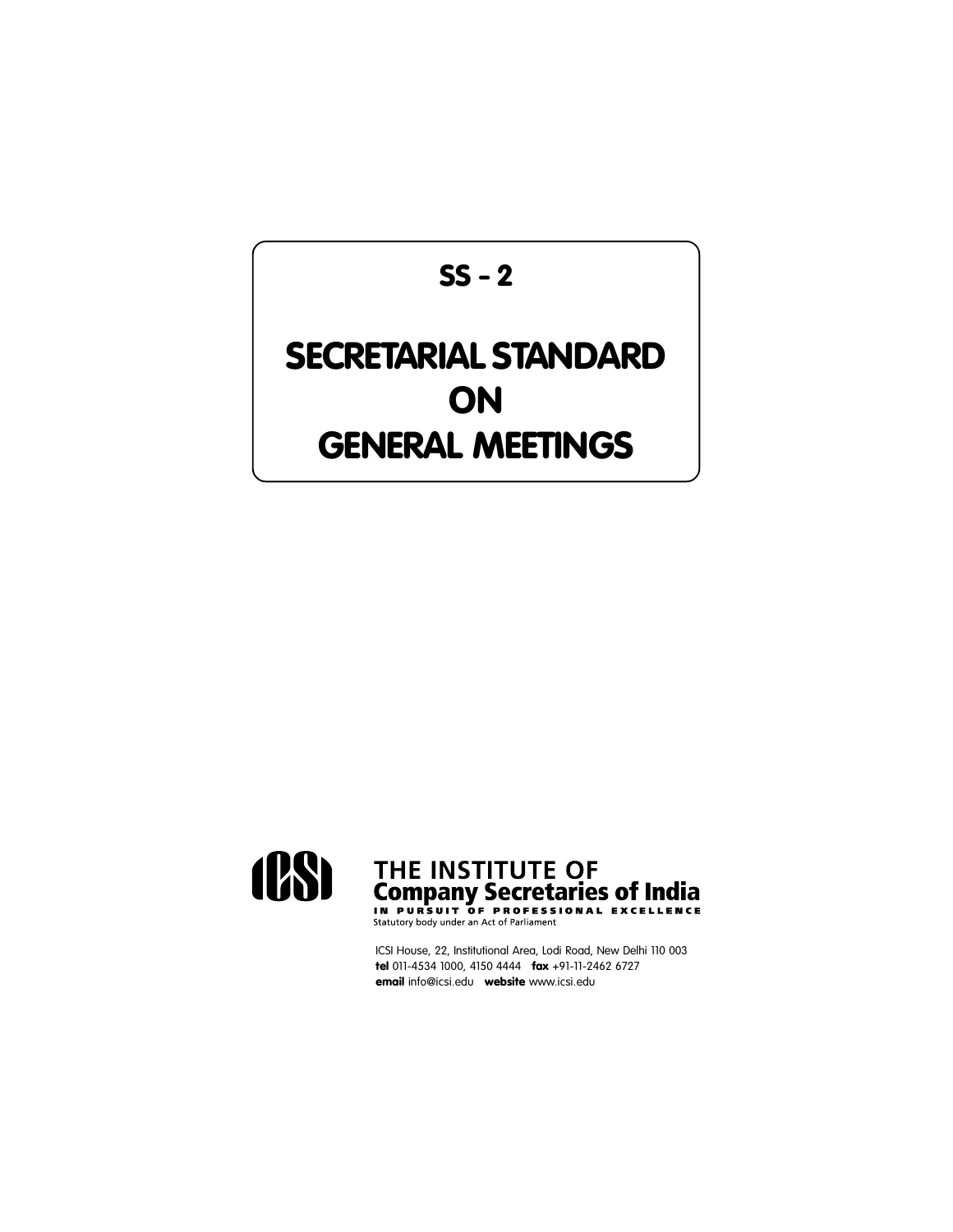April 2015

*Published by :*

#### **THE INSTITUTE OF COMPANY SECRETARIES OF INDIA**

ICSI House, 22, Institutional Area, Lodi Road, New Delhi - 110 003 *Phones* : 41504444, 45341000, *Fax* : 24626727 *Website* : www.icsi.edu, *E-mail* : info@icsi.edu

#### **© THE INSTITUTE OF COMPANY SECRETARIES OF INDIA**

*All rights reserved. No part of this publication may be translated or copied in any form or by any means without the prior written permission of The Institute of Company Secretaries of India.*

**PRICE :** Rs. 50/- *(Excluding Postage)*

Laser typesetting at AArushi Graphics Printed at : Chandu Press/500/April 2015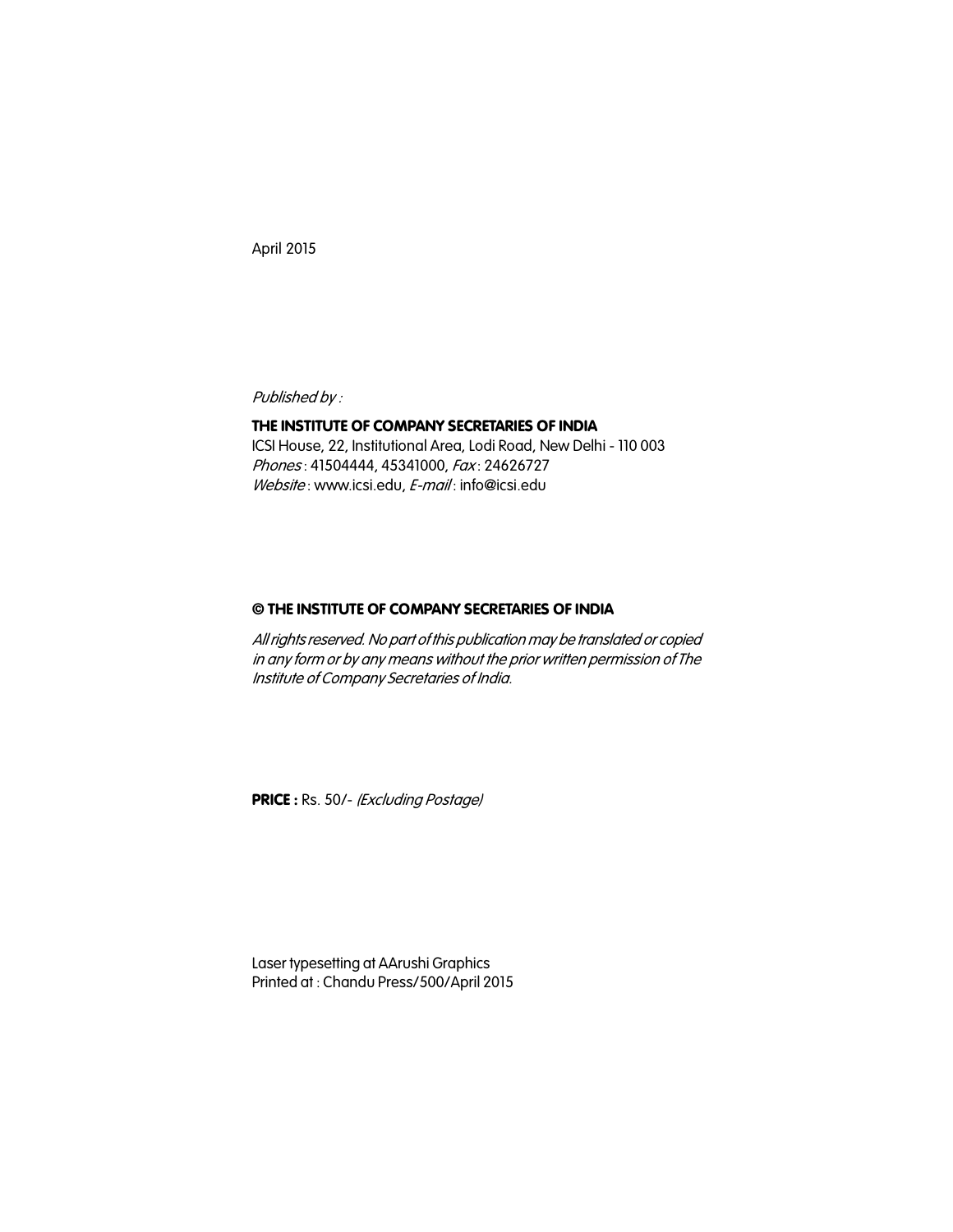## **Contents**

|                      | <b>INTRODUCTION</b> |                                                                                                                                                                                                                                                  | 1       |  |
|----------------------|---------------------|--------------------------------------------------------------------------------------------------------------------------------------------------------------------------------------------------------------------------------------------------|---------|--|
| <b>SCOPE</b>         |                     |                                                                                                                                                                                                                                                  | 1       |  |
| Definitions          |                     |                                                                                                                                                                                                                                                  | 2       |  |
| SECRETARIAL STANDARD |                     |                                                                                                                                                                                                                                                  | 4       |  |
|                      |                     | 1. Convening a Meeting                                                                                                                                                                                                                           | 4       |  |
|                      | 1.1                 | Authority                                                                                                                                                                                                                                        | 4       |  |
|                      | 1.2                 | <b>Notice</b>                                                                                                                                                                                                                                    | 5       |  |
|                      |                     | 2. Frequency of Meetings                                                                                                                                                                                                                         | 11      |  |
|                      | 2.1                 | <b>Annual General Meeting</b>                                                                                                                                                                                                                    | 11      |  |
|                      |                     | 2.2 Extra-Ordinary General Meeting                                                                                                                                                                                                               | $12 \,$ |  |
|                      |                     | 3. Quorum                                                                                                                                                                                                                                        |         |  |
|                      | 3.1                 | Quorum shall be present throughout the Meeting.                                                                                                                                                                                                  | 12      |  |
|                      | 3.2                 | A duly authorised representative of a body corporate<br>or the representative of the President of India or the<br>Governor of a State is deemed to be a Member<br>personally present and enjoys all the rights of a<br>Member present in person. | 13      |  |
|                      |                     | 4. Presence of Directors and Auditors                                                                                                                                                                                                            | 13      |  |
|                      | 4.1                 | <b>Directors</b>                                                                                                                                                                                                                                 | 13      |  |
|                      | 4.2                 | Auditors                                                                                                                                                                                                                                         | 14      |  |
|                      |                     | 4.3 Secretarial Auditor                                                                                                                                                                                                                          | 14      |  |
|                      | 5. Chairman         |                                                                                                                                                                                                                                                  | 14      |  |
|                      | 5.1                 | Appointment                                                                                                                                                                                                                                      | 14      |  |
|                      | 5.2                 | The Chairman shall explain the objective and<br>implications of the Resolutions before they are put to<br>vote at the Meeting.                                                                                                                   | 15      |  |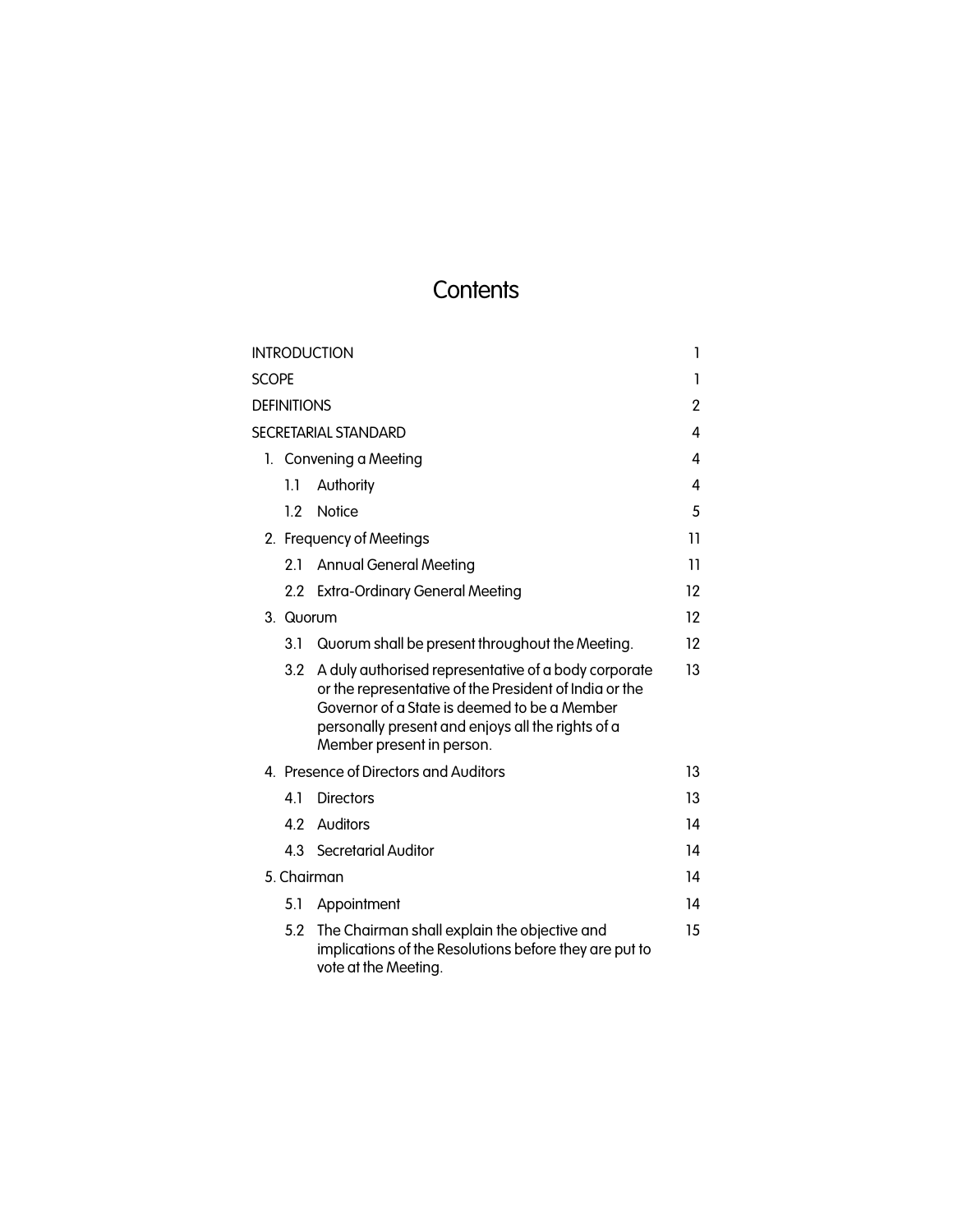| 5.3        | In case of public companies, the Chairman shall not<br>propose any Resolution in which he is deemed to be<br>concerned or interested nor shall he conduct the<br>proceedings for that item of business. | 15 |  |
|------------|---------------------------------------------------------------------------------------------------------------------------------------------------------------------------------------------------------|----|--|
| 6. Proxies |                                                                                                                                                                                                         | 16 |  |
| 6.1        | <b>Right to Appoint</b>                                                                                                                                                                                 | 16 |  |
| 6.2        | Form of Proxy                                                                                                                                                                                           | 16 |  |
| 6.3        | <b>Stamping of Proxies</b>                                                                                                                                                                              | 17 |  |
| 6.4        | <b>Execution of Proxies</b>                                                                                                                                                                             | 17 |  |
| 6.5        | Proxies in Blank and Incomplete Proxies                                                                                                                                                                 | 17 |  |
| 6.6        | Deposit of Proxies                                                                                                                                                                                      | 17 |  |
|            | 6.7 Revocation of Proxies                                                                                                                                                                               | 18 |  |
| 6.8        | Inspection of Proxies                                                                                                                                                                                   | 18 |  |
| 6.9        | <b>Record of Proxies</b>                                                                                                                                                                                | 19 |  |
| 7. Voting  |                                                                                                                                                                                                         | 19 |  |
| 7.1        | Proposing a Resolution                                                                                                                                                                                  | 19 |  |
| 7.2        | E-voting                                                                                                                                                                                                | 19 |  |
| 7.3        | Show of Hands                                                                                                                                                                                           | 20 |  |
| 7.4        | Poll                                                                                                                                                                                                    | 20 |  |
|            | 7.5 Voting Rights                                                                                                                                                                                       | 20 |  |
| 7.6        | Second or Casting Vote                                                                                                                                                                                  | 21 |  |
|            | 8. Conduct of e-voting                                                                                                                                                                                  | 21 |  |
| 8.1        | Every company that is required or opts to provide<br>e-voting facility to its Members shall comply with<br>the provisions in this regard.                                                               | 21 |  |
| 8.2        | Every company providing e-voting facility shall offer<br>such facility to all Members, irrespective of whether<br>they hold shares in physical form or in dematerialised<br>form.                       | 21 |  |
|            | 8.3. The facility for Remote e-voting shall remain open for<br>not less than three days.                                                                                                                | 21 |  |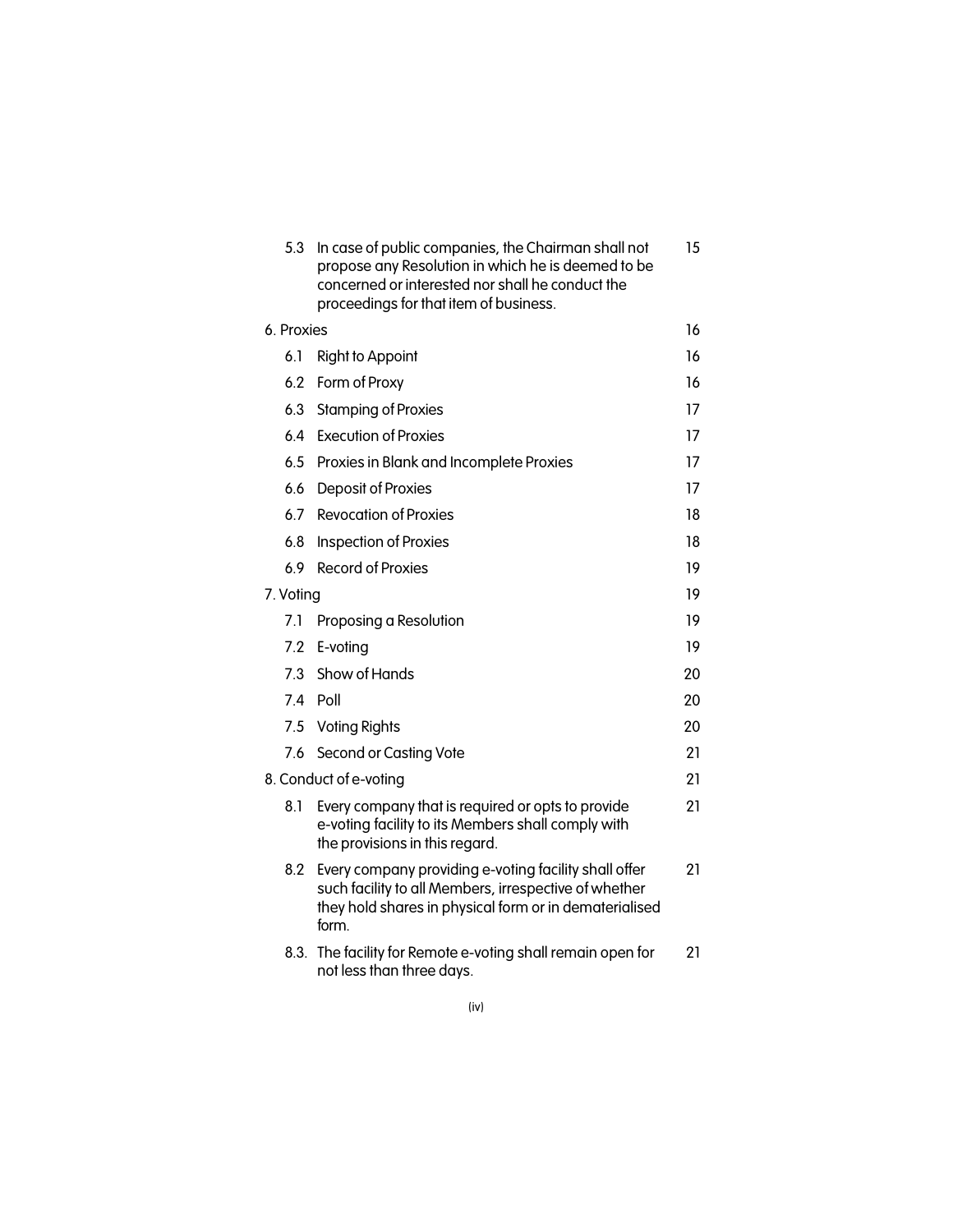|                    | 8.4 | <b>Board Approval</b>                                                                                                                                                                                                                                                                                                                                                                                                       | 21 |
|--------------------|-----|-----------------------------------------------------------------------------------------------------------------------------------------------------------------------------------------------------------------------------------------------------------------------------------------------------------------------------------------------------------------------------------------------------------------------------|----|
|                    | 8.5 | Notice                                                                                                                                                                                                                                                                                                                                                                                                                      | 23 |
|                    | 8.6 | Declaration of results                                                                                                                                                                                                                                                                                                                                                                                                      | 25 |
|                    | 8.7 | Custody of scrutinisers' register, report and other related<br>papers                                                                                                                                                                                                                                                                                                                                                       | 25 |
| 9. Conduct of Poll |     | 26                                                                                                                                                                                                                                                                                                                                                                                                                          |    |
|                    | 9.1 | When a poll is demanded on any Resolution, the<br>Chairman shall get the validity of the demand verified<br>and, if the demand is valid, shall order the poll forthwith<br>if it is demanded on the question of appointment of the<br>Chairman or adjournment of the Meeting and, in any other<br>case, within forty-eight hours of the demand for poll.                                                                    | 26 |
|                    | 9.2 | In the case of a poll, which is not taken forthwith, the<br>Chairman shall announce the date, venue and time of<br>taking the poll to enable Members to have adequate<br>and convenient opportunity to exercise their vote. The<br>Chairman may permit any Member who so desires to<br>be present at the time of counting of votes.                                                                                         | 26 |
|                    | 9.3 | Each Resolution put to vote by poll shall be put to<br>vote separately.                                                                                                                                                                                                                                                                                                                                                     | 26 |
|                    | 9.4 | Appointment of scrutinisers                                                                                                                                                                                                                                                                                                                                                                                                 | 26 |
|                    | 9.5 | Declaration of results                                                                                                                                                                                                                                                                                                                                                                                                      | 27 |
|                    |     | 10. Prohibition on Withdrawal of Resolutions                                                                                                                                                                                                                                                                                                                                                                                | 27 |
|                    |     | 11. Rescinding of Resolutions                                                                                                                                                                                                                                                                                                                                                                                               | 28 |
|                    |     | 12. Modifications to Resolutions                                                                                                                                                                                                                                                                                                                                                                                            | 28 |
|                    |     | 13. Reading of Reports                                                                                                                                                                                                                                                                                                                                                                                                      | 28 |
|                    |     | 13.1 The qualifications, observations or comments or other<br>remarks on the financial transactions or matters which<br>have any adverse effect on the functioning of the<br>company, if any, mentioned in the Auditor's Report shall<br>be read at the Annual General Meeting and attention of<br>the Members present shall be drawn to the<br>explanations / comments given by the Board of<br>Directors in their report. | 28 |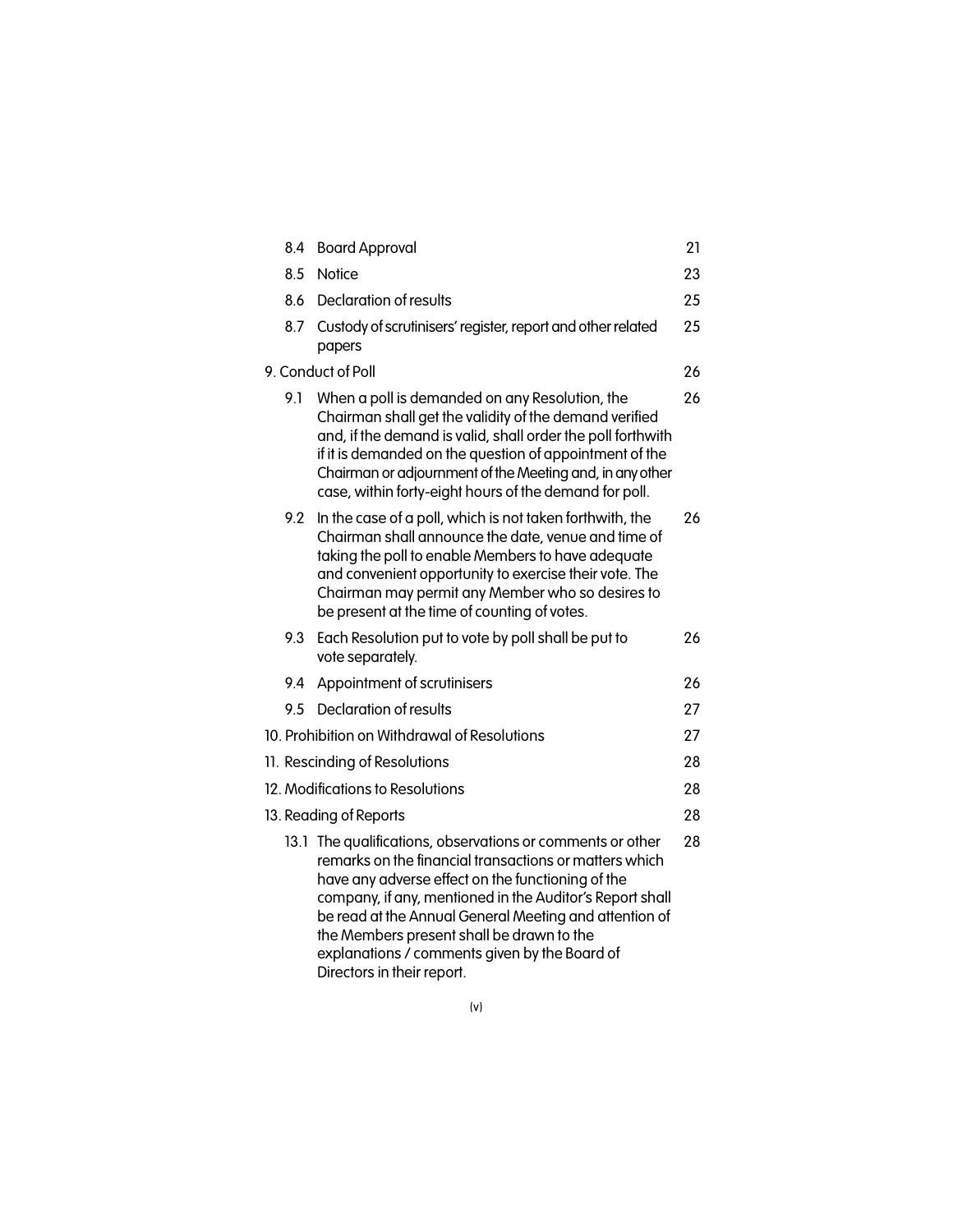| 13.2 The qualifications, observations or comments or other<br>remarks if any, mentioned in the Secretarial Audit<br>Report issued by the Company Secretary in Practice,<br>shall be read at the Annual General Meeting and<br>attention of Members present shall be drawn to the<br>explanations / comments given by the Board of<br>Directors in their report.                                                                                                                                                                    | 28 |
|------------------------------------------------------------------------------------------------------------------------------------------------------------------------------------------------------------------------------------------------------------------------------------------------------------------------------------------------------------------------------------------------------------------------------------------------------------------------------------------------------------------------------------|----|
| 14. Distribution of Gifts                                                                                                                                                                                                                                                                                                                                                                                                                                                                                                          | 28 |
| 15. Adjournment of Meetings                                                                                                                                                                                                                                                                                                                                                                                                                                                                                                        | 29 |
| 15.1 A duly convened Meeting shall not be adjourned<br>unless circumstances so warrant. The Chairman may<br>adjourn a Meeting with the consent of the Members,<br>at which a Quorum is present, and shall adjourn a<br>Meeting if so directed by the Members.                                                                                                                                                                                                                                                                      | 29 |
| 15.2 If a Meeting is adjourned sine-die or for a period of<br>thirty days or more, a Notice of the adjourned Meeting<br>shall be given in accordance with the provisions<br>contained hereinabove relating to Notice.                                                                                                                                                                                                                                                                                                              | 29 |
| 15.3 If a Meeting is adjourned for a period of less than<br>thirty days, the company shall give not less than three<br>days' Notice specifying the day, date, time and venue<br>of the Meeting, to the Members either individually or<br>by publishing an advertisement in a vernacular<br>newspaper in the principal vernacular language of<br>the district in which the registered office of the<br>company is situated, and in an English newspaper<br>in English language, both having a wide circulation<br>in that district. | 29 |
| 15.4 If a Meeting, other than a requisitioned Meeting,<br>stands adjourned for want of Quorum, the adjourned<br>Meeting shall be held on the same day, in the next<br>week at the same time and place or on such other<br>day, not being a National Holiday, or at such other<br>time and place as may be determined by the Board.                                                                                                                                                                                                 | 29 |
| 15.5 If, within half an hour from the time appointed for<br>holding a Meeting called by requisitionists, a Quorum<br>is not present, the Meeting shall stand cancelled.                                                                                                                                                                                                                                                                                                                                                            | 30 |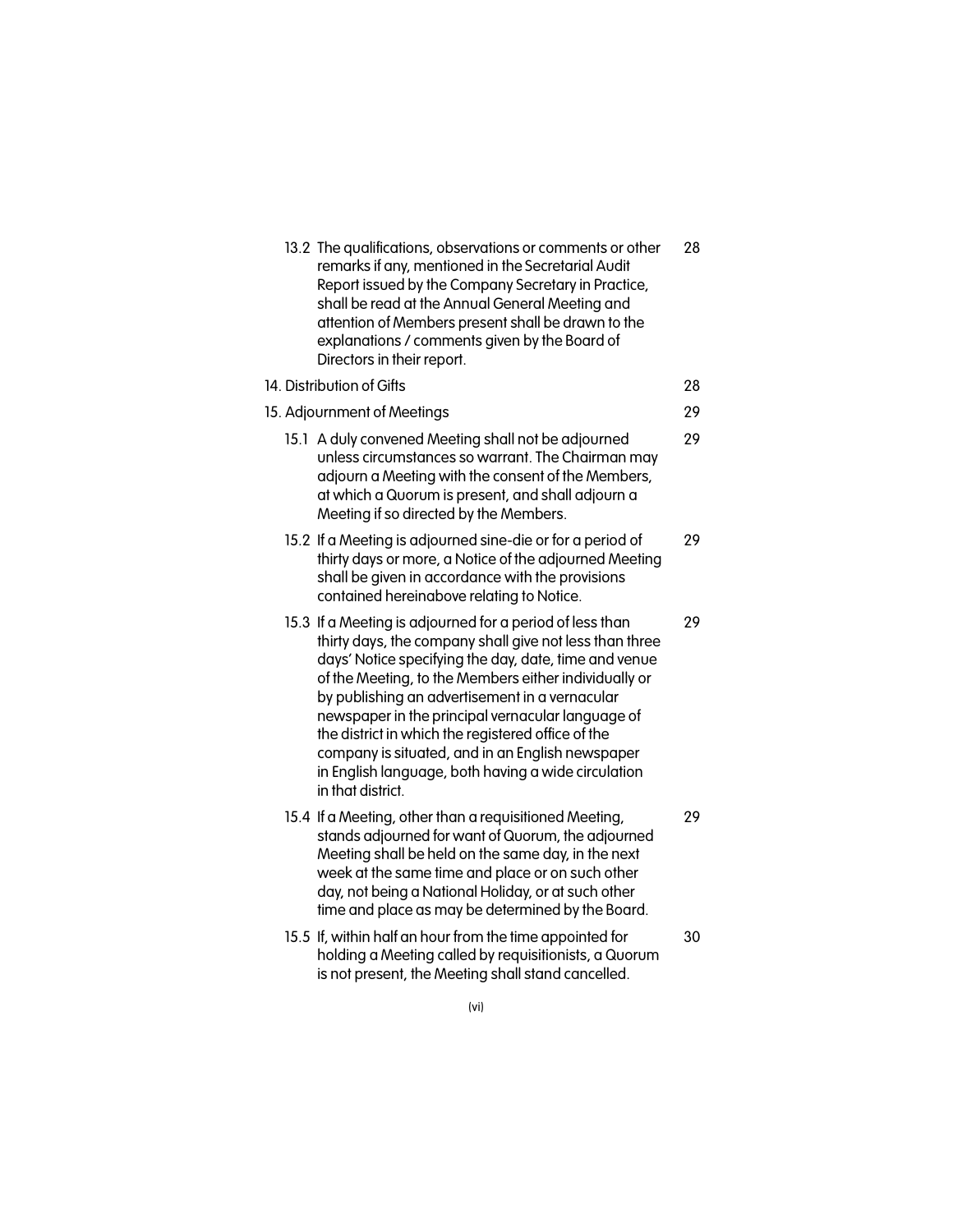|             | 15.6 At an adjourned Meeting, only the unfinished business<br>of the original Meeting shall be considered.                                                                                                                                                                                                                                                                                                               | 30 |
|-------------|--------------------------------------------------------------------------------------------------------------------------------------------------------------------------------------------------------------------------------------------------------------------------------------------------------------------------------------------------------------------------------------------------------------------------|----|
|             | 16. Passing of Resolutions by postal ballot                                                                                                                                                                                                                                                                                                                                                                              | 30 |
|             | 16.1 Every company, except a company having less than<br>or equal to two hundred Members, shall transact items<br>of business as prescribed, only by means of postal<br>ballot instead of transacting such business at a<br>General Meeting.                                                                                                                                                                             | 30 |
|             | 16.2 Every company having its equity shares listed on a<br>recognized stock exchange other than companies<br>whose equity shares are listed on SME Exchange or<br>on the Institutional Trading Platform and other companies<br>which are required to provide e-voting facility shall<br>provide such facility to its Members in respect of those<br>items, which are required to be transacted through<br>postal ballot. | 30 |
|             | 16.3 Board Approval                                                                                                                                                                                                                                                                                                                                                                                                      | 31 |
|             | 16.4 Notice                                                                                                                                                                                                                                                                                                                                                                                                              | 32 |
|             | 16.5 Postal ballot forms                                                                                                                                                                                                                                                                                                                                                                                                 | 34 |
|             | 16.6 Declaration of results                                                                                                                                                                                                                                                                                                                                                                                              | 36 |
|             | 16.7 Custody of scrutiniser's registers, report and other<br>related papers                                                                                                                                                                                                                                                                                                                                              | 36 |
|             | 16.8 Rescinding the Resolution                                                                                                                                                                                                                                                                                                                                                                                           | 37 |
|             | 16.9 Modification to the Resolution                                                                                                                                                                                                                                                                                                                                                                                      | 37 |
| 17. Minutes |                                                                                                                                                                                                                                                                                                                                                                                                                          | 37 |
|             | 17.1 Maintenance of Minutes                                                                                                                                                                                                                                                                                                                                                                                              | 37 |
|             | 17.2 Contents of Minutes                                                                                                                                                                                                                                                                                                                                                                                                 | 38 |
|             | 17.3. Recording of Minutes                                                                                                                                                                                                                                                                                                                                                                                               | 41 |
|             | 17.4. Entry in the Minutes Book                                                                                                                                                                                                                                                                                                                                                                                          | 41 |
|             | 17.5. Signing and Dating of Minutes                                                                                                                                                                                                                                                                                                                                                                                      | 42 |
|             | 17.6. Inspection and Extracts of Minutes                                                                                                                                                                                                                                                                                                                                                                                 | 42 |
|             | 18. Preservation of Minutes and other Records                                                                                                                                                                                                                                                                                                                                                                            | 43 |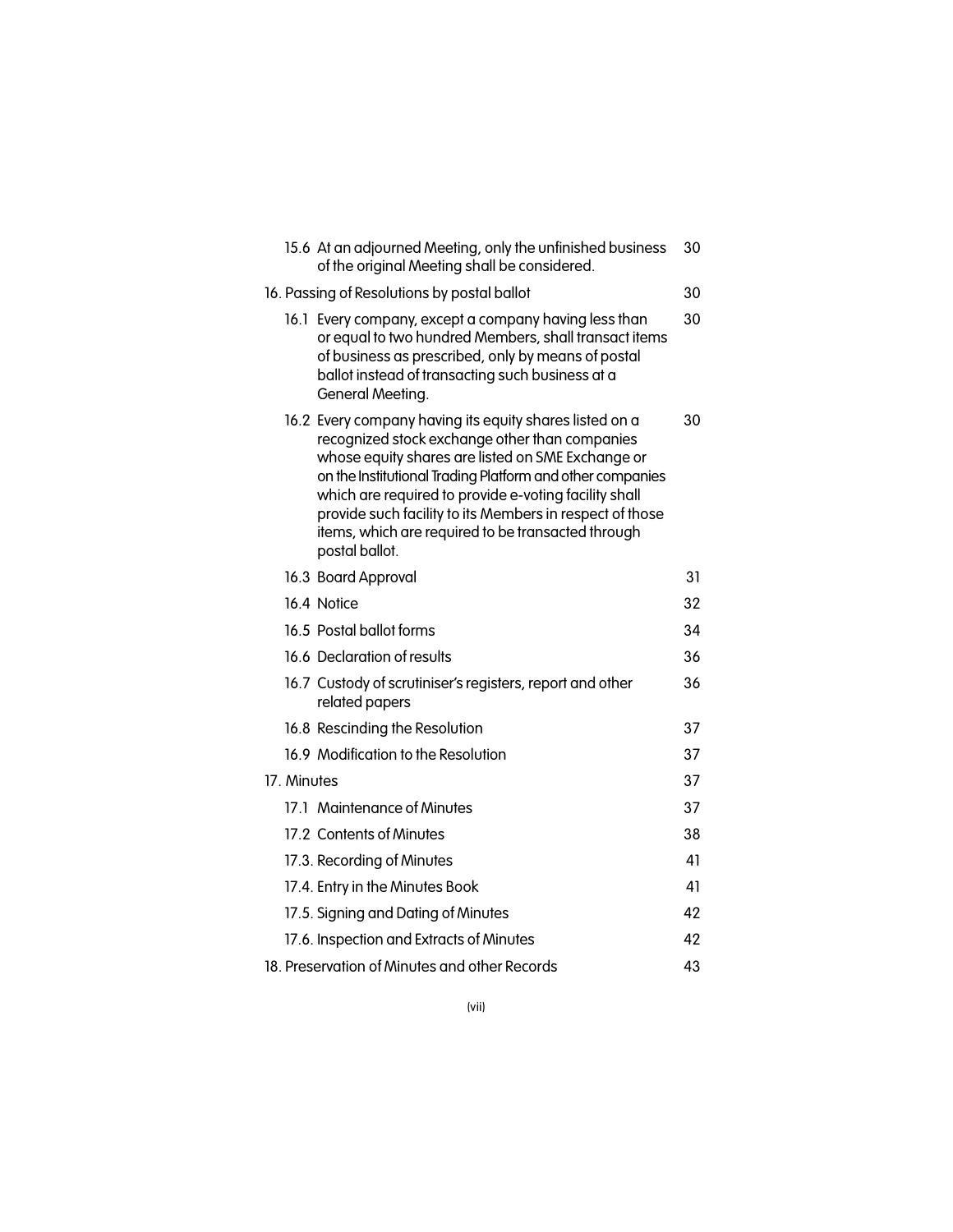| 18.1 Minutes of all Meetings shall be preserved<br>permanently in physical or in electronic form with<br>Timestamp.                                                                                                                                                                                           | 43 |
|---------------------------------------------------------------------------------------------------------------------------------------------------------------------------------------------------------------------------------------------------------------------------------------------------------------|----|
| 18.2 Office copies of Notices, scrutiniser's report, and<br>related papers shall be preserved in good order in<br>physical or in electronic form for as long as they<br>remain current or for eight financial years, whichever<br>is later and may be destroyed thereafter with the<br>approval of the Board. | 43 |
| 18.3 Minutes Books shall be kept in the custody of the<br>Company Secretary.                                                                                                                                                                                                                                  | 44 |
| 19. Report on Annual General Meeting                                                                                                                                                                                                                                                                          | 44 |
| 20. Disclosure                                                                                                                                                                                                                                                                                                | 45 |
| <b>EFFECTIVE DATE</b>                                                                                                                                                                                                                                                                                         | 45 |
| Annexure                                                                                                                                                                                                                                                                                                      | 46 |
| Items of business which shall be passed only by postal ballot                                                                                                                                                                                                                                                 |    |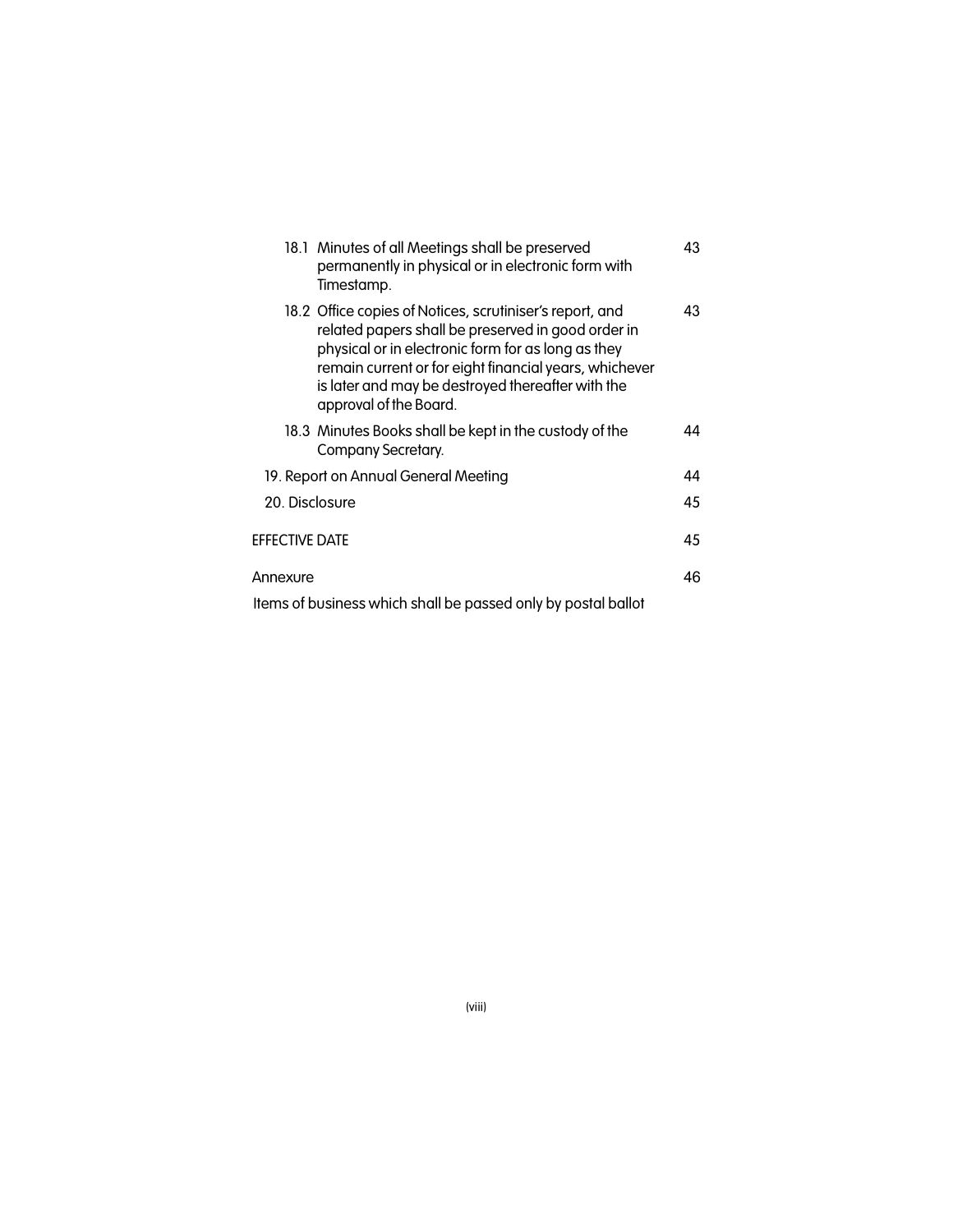### **SECRETARIAL STANDARD ON GENERAL MEETINGS**

Following is the text of the Secretarial Standard-2 (SS-2) on "General Meetings", issued by the Council of the Institute of Company Secretaries of India and approved by the Central Government.

Adherence by a company to this Secretarial Standard is mandatory, as per the provisions of the Companies Act, 2013.

*(In this Secretarial Standard, the Standard portions have been set in bold type. These shall be read in the context of the background material which has been set in normal type. Both the Standard portions and the background material have equal authority).*

#### **INTRODUCTION**

This Standard seeks to prescribe a set of principles for the convening and conducting of General Meetings and matters related thereto.

This Standard also deals with conduct of e-voting and postal ballot.

#### **SCOPE**

This Standard is applicable to all types of General Meetings of all companies incorporated under the Act except One Person Company (OPC) and class or classes of companies which are exempted by the Central Government through notification. The principles enunciated in this Standard for General Meetings of Members are applicable *mutatismutandis* to Meetings of debenture-holders and creditors. A Meeting of the Members or class of Members or debenture-holders or creditors of a company under the directions of the Court or the Company Law Board (CLB) or the National Company Law Tribunal (NCLT) or any other prescribed authority shall be governed by this Standard without prejudice to any rules, regulations and directions prescribed for and orders of, such courts, judicial forums and other authorities with respect to the conduct of such Meetings.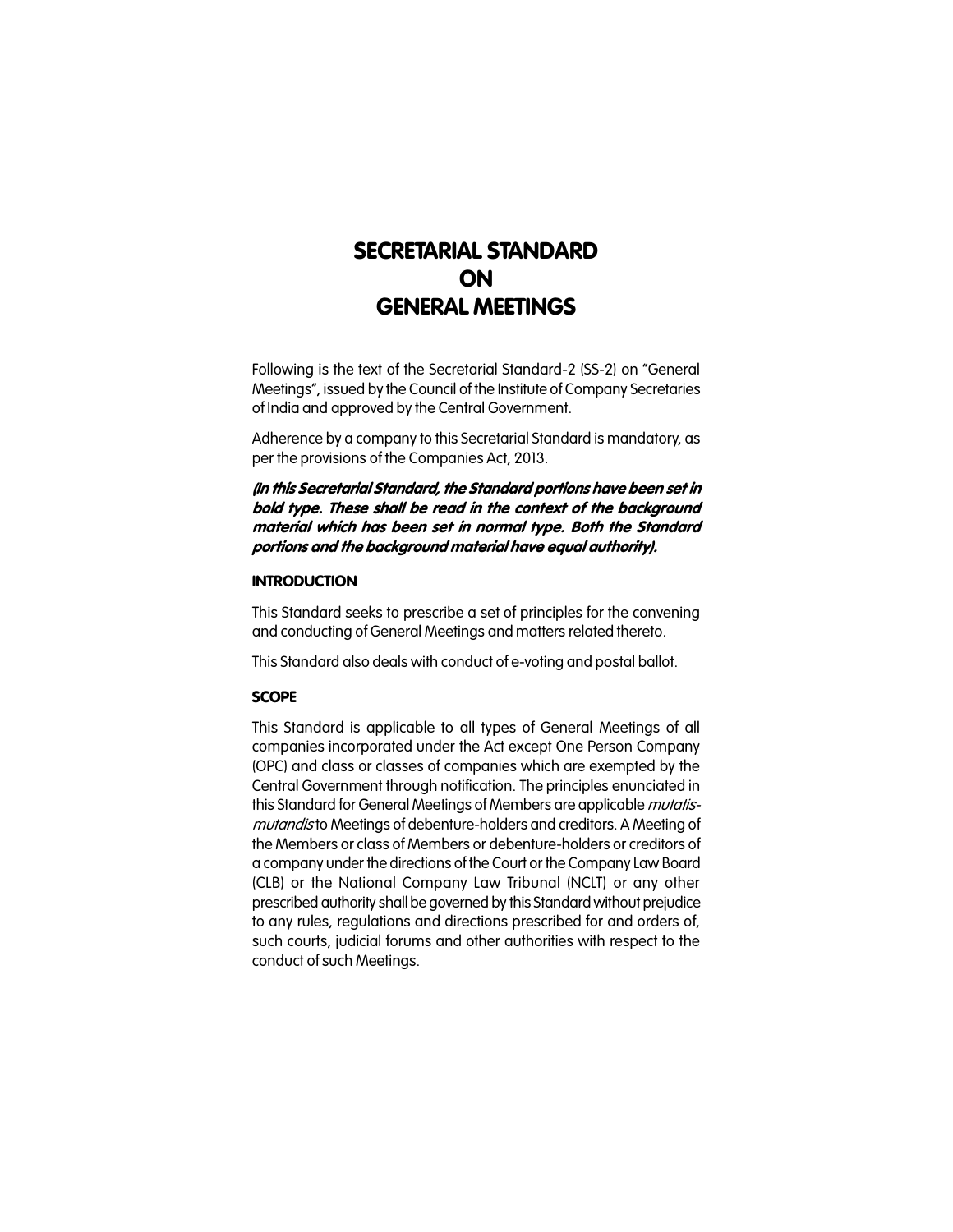This Standard is in conformity with the provisions of the Act. However, if, due to subsequent changes in the Act, a particular Standard or any part thereof becomes inconsistent with the Act, the provisions of the Act shall prevail.

#### **DEFINITIONS**

The following terms are used in this Standard with the meaning specified:

*"Act"* means the Companies Act, 2013 (Act No. 18 of 2013) or any previous enactment thereof, or any statutory modification thereto or re-enactment thereof and includes any Rules and Regulations framed thereunder.

*"Agency"* means agency approved or recognised by the Ministry of Corporate Affairs and appointed by the Board for providing and supervising electronic platform for voting.

*"Articles"* means the Articles of Association of a company, as originally framed or as altered from time to time or applied in pursuance of any previous company law or the Companies Act, 2013.

*"Calendar Year"* means calendar year as per Gregorian calendar, i.e., a period of one year which begins on 1st January and ends on 31st December.

*"Chairman"* means the Chairman of the Board or the Chairman appointed or elected for a Meeting.

*"Maintenance"* means keeping registers and records either in physical or electronic form, as may be permitted under any law for the time being in force, and includes the making of necessary entries therein, the authentication of such entries and the preservation of such physical or electronic records.

*"Meeting"* or*"General Meeting"* or*"Annual General Meeting"* or*"Extra-Ordinary General Meeting"* means a duly convened, held and conducted Meeting of Members.

*"Minutes"* means a formal written record, in physical or electronic form, of the proceedings of a Meeting.

*"Minutes Book"* means a Book maintained in physical or in electronic form for the purpose of recording of Minutes.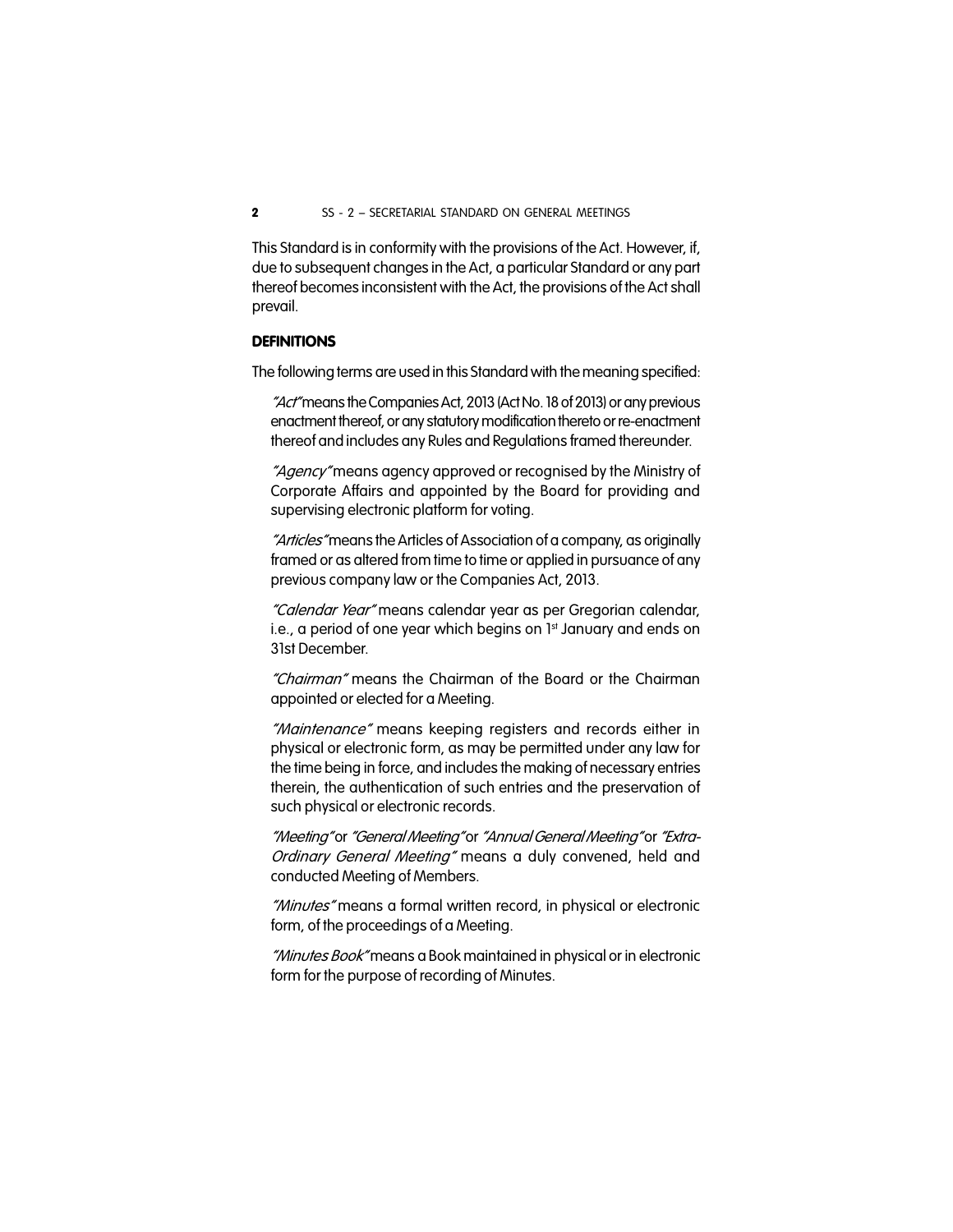"National Holiday" includes Republic Day, i.e., 26<sup>th</sup> January, Independence Day, i.e., 15<sup>th</sup> August, Gandhi Jayanti, i.e., 2<sup>nd</sup> October and such other day as may be declared as National Holiday by the Central Government.

*"Ordinary Business"* means business to be transacted at an Annual General Meeting relating to (i) the consideration of financial statements, consolidated financial statements, if any, and the reports of the Board of Directors and Auditors; (ii) the declaration of any dividend; (iii) the appointment of Directors in the place of those retiring; and (iv) the appointment or ratification thereof and fixing of remuneration of the Auditors.

*"Proxy"* means an instrument in writing signed by a Member, authorising another person, whether a Member or not, to attend and vote on his behalf at a Meeting and also where the context so requires, the person so appointed by a Member.

*"Quorum"* means the minimum number of Members whose presence is necessary for holding of a Meeting.

"*Remote e-voting"* means the facility of casting votes by a member using an electronic voting system from a place other than venue of a general meeting.

*"Secretarial Auditor"* means a Company Secretary in Practice appointed in pursuance of the Act to conduct the secretarial audit of the company.

''*Secured Computer System*" means computer hardware, software, and procedure that –

- (a) are reasonably secure from unauthorized access and misuse;
- (b) provide a reasonable level of reliability and correct operation;
- (c) are reasonably suited to performing the intended functions; and
- (d) adhere to generally accepted security procedures.

*"Special Business"* means business other than the Ordinary Business to be transacted at an Annual General Meeting and all business to be transacted at any other General Meeting.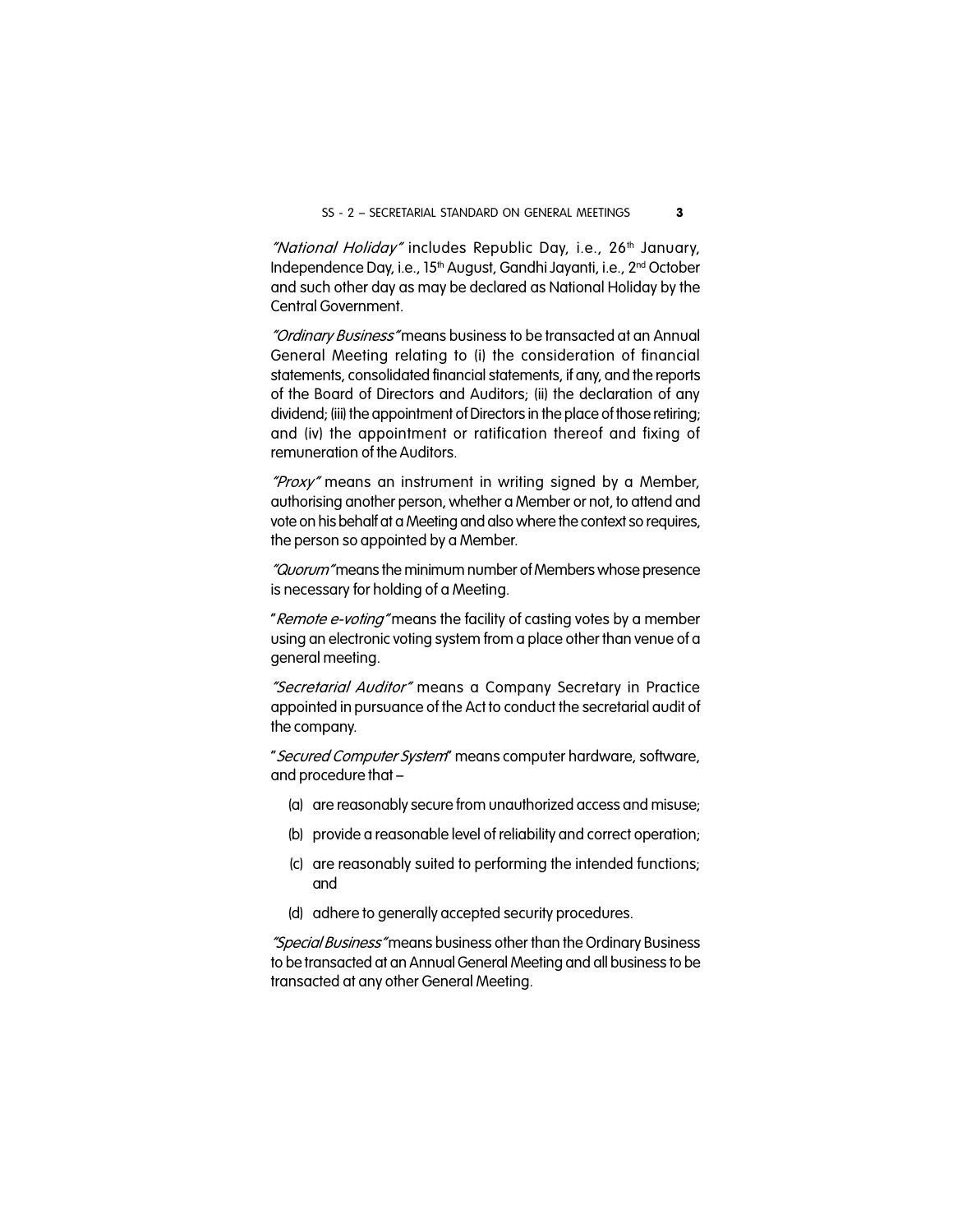"Timestamp" means the current time of an event that is recorded by a Secured Computer System and is used to describe the time that is printed to a file or other location to help keep track of when data is added, removed, sent or received.

*'Voting by electronic means,* includes 'remote e-voting' and voting at the general meeting through an electronic voting system which may be the same as used for remote e-voting.

*"Voting by postal ballot"* means voting by ballot, by post or by electronic means.

*"Voting Right"* means the right of a Member to vote on any matter at a Meeting of Members or by means of e-voting or postal or physical ballot;

Words and expressions used and not defined herein shall have the meanings respectively assigned to them under the Act.

#### **SECRETARIAL STANDARD**

#### **1. Convening a Meeting**

**1.1 Authority**

#### **A General Meeting shall be convened by or on the authority of the Board.**

The Board shall, every year, convene or authorise convening of a Meeting of its Members called the Annual General Meeting to transact items of Ordinary Business specifically required to be transacted at an Annual General Meeting as well as Special Business, if any. If the Board fails to convene its Annual General Meeting in any year, any Member of the company may approach the prescribed authority, which may then direct the calling of the Annual General Meeting of the company.

The Board may also, whenever it deems fit, call an Extra-ordinary General Meeting of the company.

The Board shall, on the requisition of Members who hold, as on the date of the receipt of a valid requisition,

(a) in the case of company having a share capital, not less than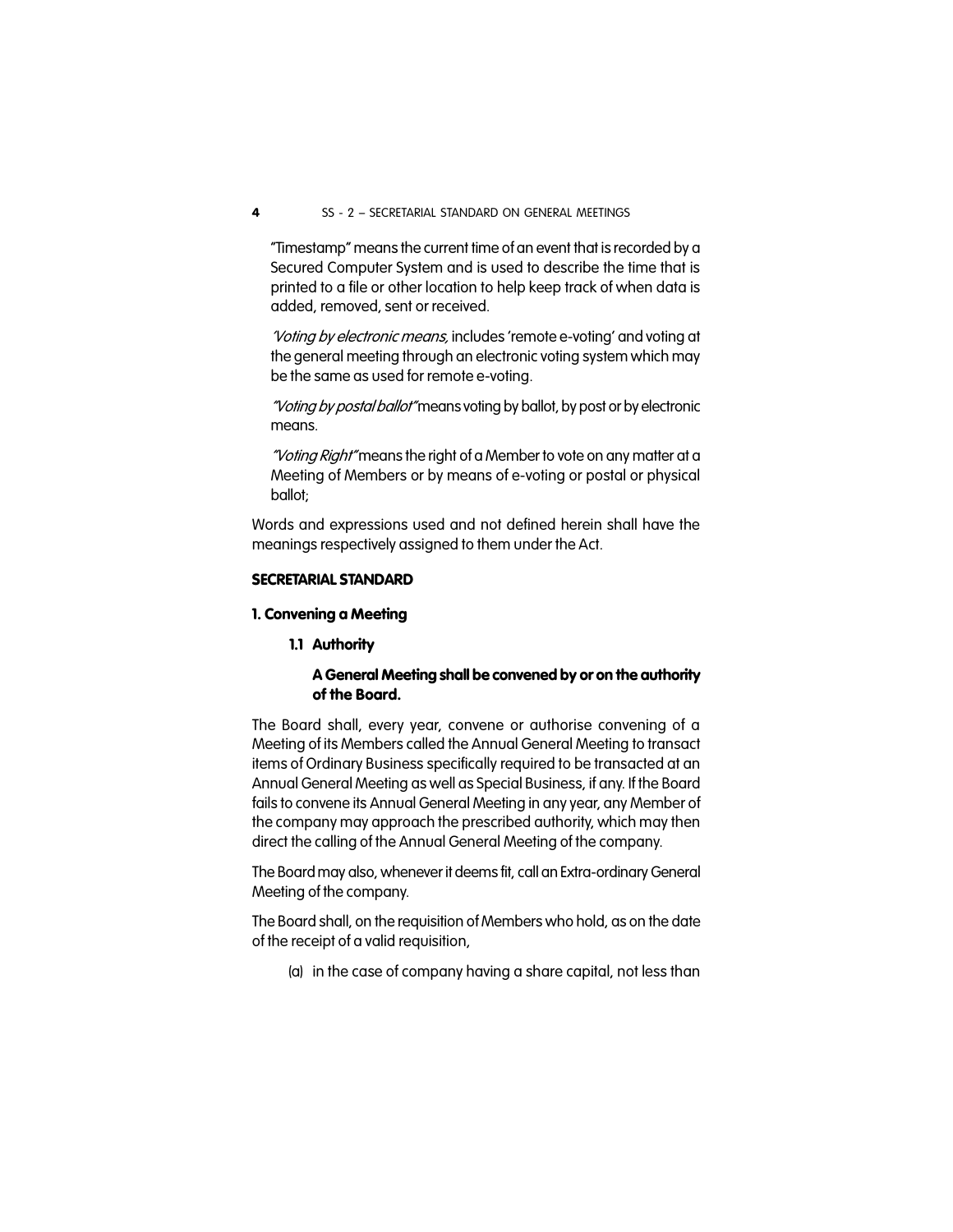one-tenth of the paid-up share capital carrying Voting Rights or

(b) in the case of a company not having share capital, not less than one-tenth of total voting power of the company,

call an Extra-ordinary General Meeting of the company.

If, on receipt of a valid requisition having been made in this behalf, the Board, within twenty-one days from the date of such receipt, fails to call a Meeting on any day within forty-five days from the date of receipt of such requisition, the requisitionists may themselves call and hold the Meeting within three months from the date of requisition, in the same manner in which the Board should have called and held the Meeting.

Explanatory statement need not be annexed to the Notice of an Extraordinary General Meeting convened by the requisitionists and the requisitionists may disclose the reasons for the Resolution(s) which they propose to move at the Meeting.

Such requisition shall not pertain to any item of business that is required to be transacted mandatorily through postal ballot.

#### **1.2 Notice**

**1.2.1 Notice in writing of every Meeting shall be given to every Member of the company. Such Notice shall also be given to the Directors and Auditors of the company, to the Secretarial Auditor, to Debenture Trustees, if any, and, wherever applicable or so required, to other specified persons.**

In the case of Members, Notice shall be given at the address registered with the Company or depository. In the case of shares or other securities held jointly by two or more persons, the Notice shall be given to the person whose name appears first as per records of the Company or the depository, as the case may be. In the case of any other person who is entitled to receive Notice, the same shall be given to such person at the address provided by him.

Where the company has received intimation of death of a Member, the Notice of Meeting shall be sent as under: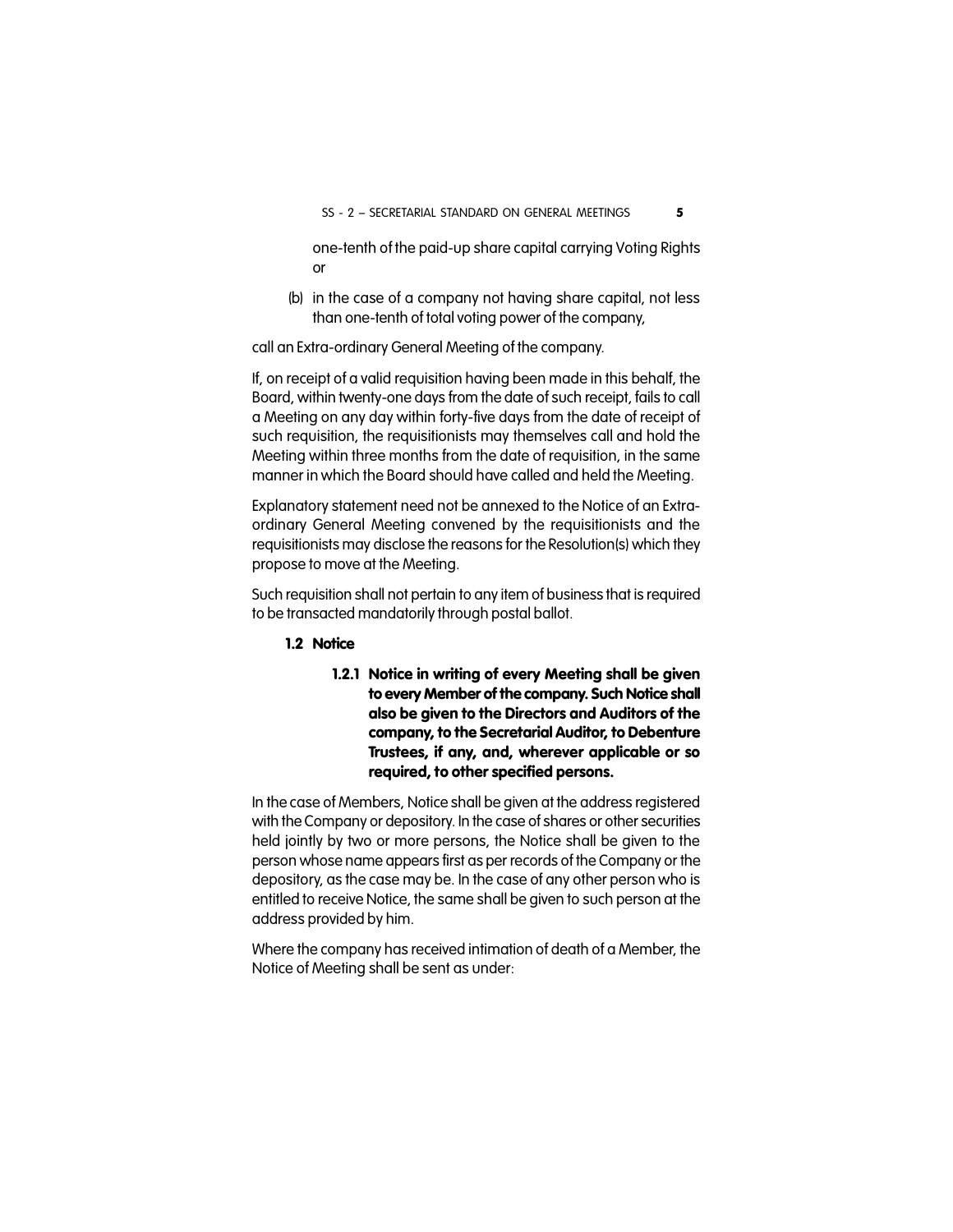- **6** SS 2 SECRETARIAL STANDARD ON GENERAL MEETINGS
	- (a) where securities are held singly, to the Nominee of the single holder;
	- (b) where securities are held by more than one person jointly and any joint holder dies, to the surviving first joint holder;
	- (c) where securities are held by more than one person jointly and all the joint holders die, to the Nominee appointed by all the joint holders;

In the absence of a Nominee, the Notice shall be sent to the legal representative of the deceased Member.

In case of insolvency of a Member, the Notice shall be sent to the assignee of the insolvent Member.

In case the Member is a company or body corporate which is being wound up, Notice shall be sent to the liquidator.

> **1.2.2 Notice shall be sent by hand or by ordinary post or by speed post or by registered post or by courier or by facsimile or by e-mail or by any other electronic means. 'Electronic means' means any communication sent by a company through its authorised and secured computer programme which is capable of producing confirmation and keeping record of such communication addressed to the person entitled to receive such communication at the last electronic mail address provided by the Member.**

In case the Notice and accompanying documents are given by e-mail, these shall be sent at the Members' e-mail addresses, registered with the company or provided by the depository, in the manner prescribed under the Act.

The company shall ensure that it uses a system which produces confirmation of the total number of recipients e-mailed and a record of each recipient to whom the Notice has been sent and copy of such record and any Notices of any failed transmissions and subsequent resending shall be retained by or on behalf of the company as ''proof of sending''.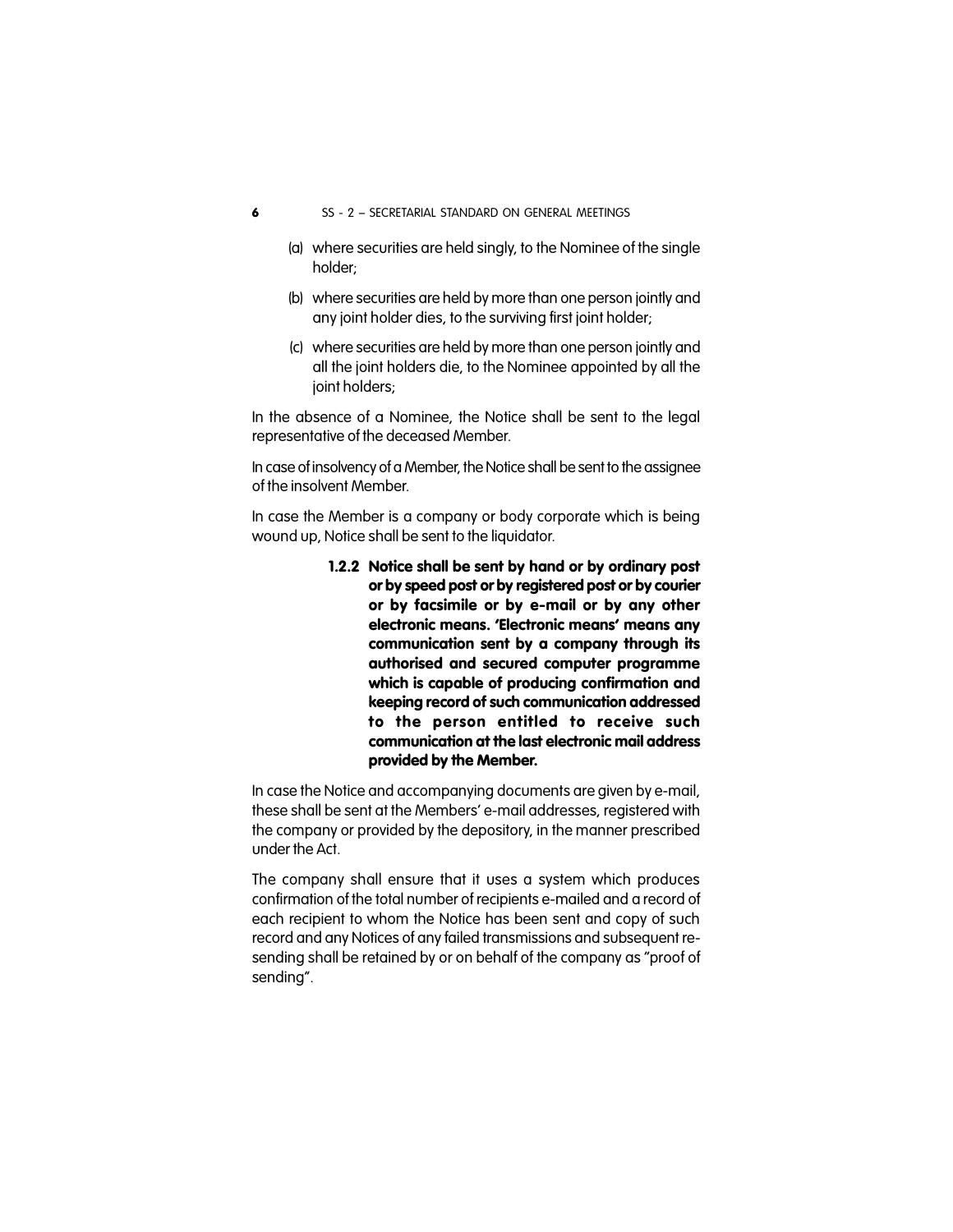In case of the Directors, Auditors, Secretarial Auditors and others, if any, the Notice and accompanying documents shall be sent at the e-mail addresses provided by them to the company, if being sent by electronic means.

Notice shall be sent to Members by registered post or speed post or courier or e-mail and not by ordinary post in the following cases:

- (a) if the company provides the facility of e-voting ;
- (b) if the item of business is being transacted through postal ballot;

If a Member requests for delivery of Notice through a particular mode, other than one of those listed above, he shall pay such fees as may be determined by the company in its Annual General Meeting and the Notice shall be sent to him in such mode.

Notice shall be sent to Members by registered post or speed post or email if the Meeting is called by the requisitionists themselves where the Board had not proceeded to call the Meeting.

#### **1.2.3. In case of companies having a website, the Notice shall be hosted on the website.**

#### **1.2.4 Notice shall specify the day, date, time and full address of the venue of the Meeting.**

Notice shall contain complete particulars of the venue of the Meeting including route map and prominent land mark for easy location. In case of companies having a website, the route map shall be hosted along with the Notice on the website.

Meetings shall be called during business hours, i.e., between 9 a.m. and 6 p.m., on a day that is not a National Holiday. A Meeting called by the requisitionists shall be convened only on a working day.

Annual General Meetings shall be held either at the registered office of the company or at some other place within the city, town or village in which the registered office of the company is situated, whereas other General Meetings may be held at any place within India. A Meeting called by the requisitionists shall be held either at the registered office of the company or at some other place within the city, town or village in which the registered office of the company is situated.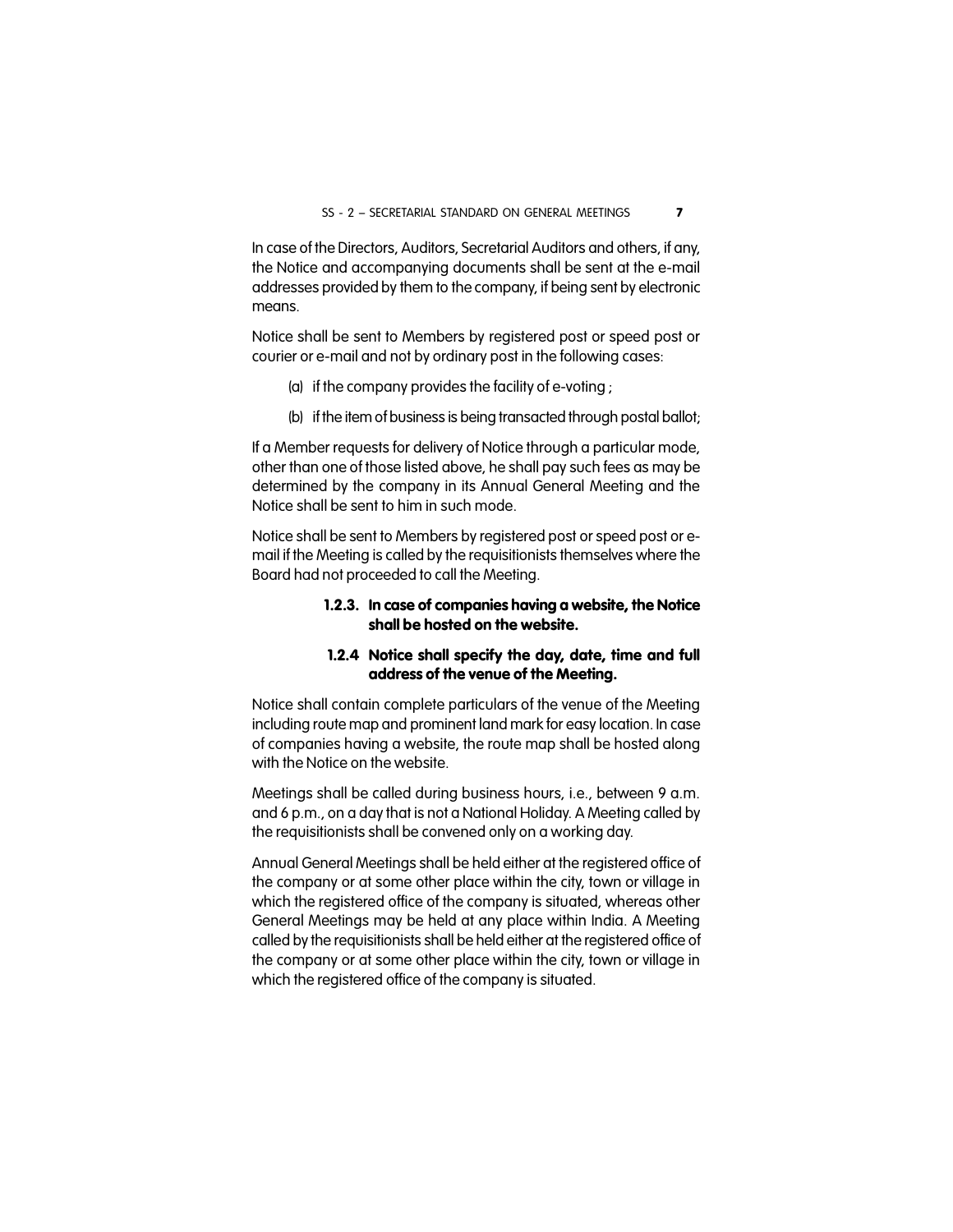Notice of a company which has a share capital or the Articles of which provide for voting at a Meeting by Proxy, shall prominently contain a statement that a Member entitled to attend and vote is entitled to appoint a Proxy, or where that is allowed, one or more proxies, to attend and vote instead of himself and that a Proxy need not be a Member. In case of companies where Proxy shall be a Member under the Act, a statement to that effect shall appear in the Notice prominently.

> **1.2.5 Notice shall clearly specify the nature of the Meeting and the business to be transacted thereat. In respect of items of Special Business, each such item shall be in the form of a Resolution and shall be accompanied by an explanatory statement which shall set out all such facts as would enable a Member to understand the meaning, scope and implications of the item of business and to take a decision thereon. In respect of items of Ordinary Business, Resolutions are not required to be stated in the Notice except where the Auditors or Directors to be appointed are other than the retiring Auditors or Directors, as the case may be.**

The nature of the concern or interest (financial or otherwise), if any, of the following persons, in any special item of business or in a proposed Resolution, shall be disclosed in the explanatory statement:

- (a) Directors and Manager,
- (b) Other Key Managerial Personnel; and
- (c) Relatives of the persons mentioned above.

In case any item of Special Business to be transacted at a Meeting of the company relates to or affects any other company, the extent of shareholding interest in that other company of every Promoter, Director, Manager, and of every other Key Managerial Personnel of the first mentioned company shall, if the extent of such shareholding is not less than two percent of the paid-up share capital of that company, also be stated in the explanatory statement.

Where reference is made to any document, contract, agreement, the Memorandum of Association or Articles of Association, the relevant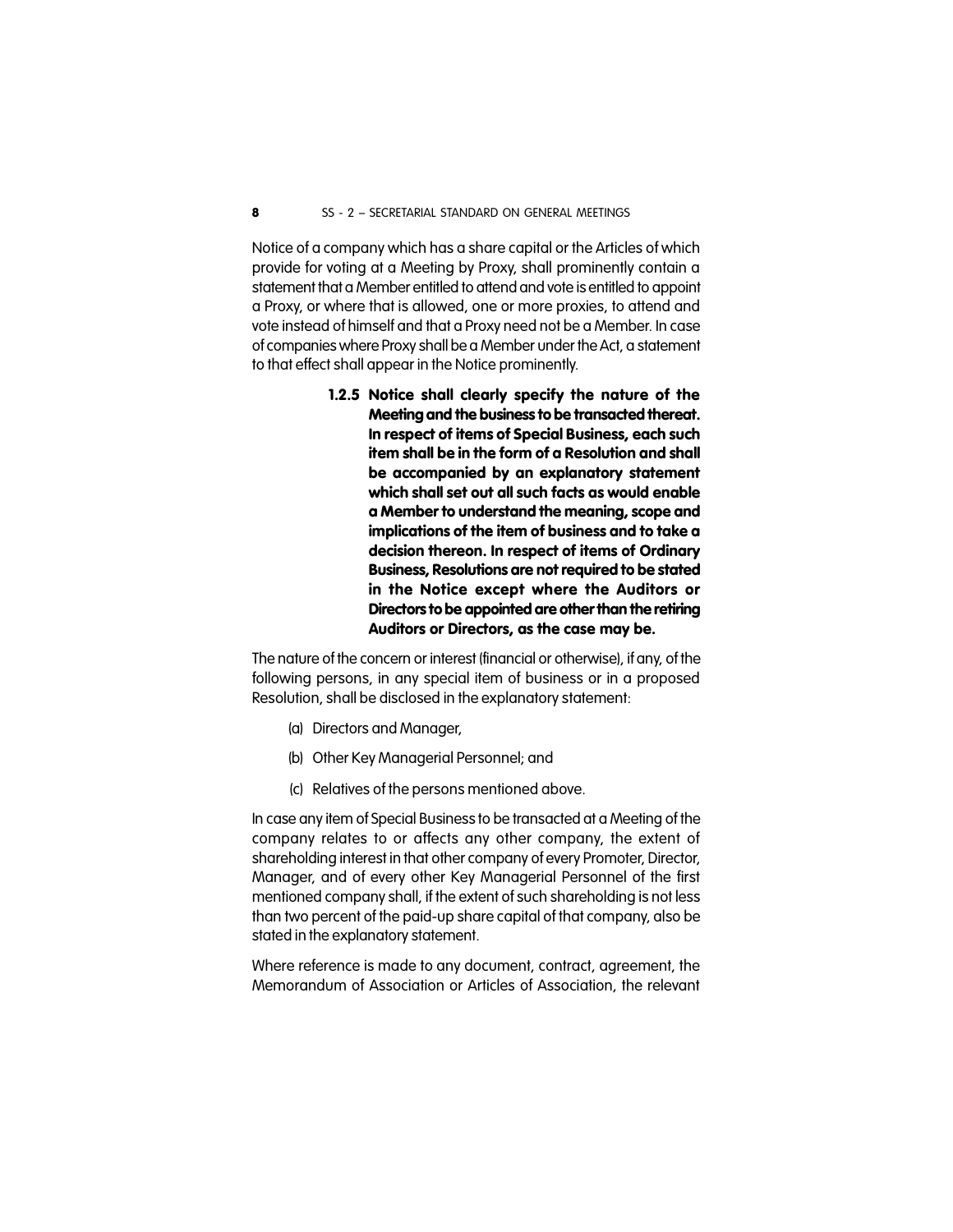explanatory statement shall state that such documents are available for inspection and such documents shall be so made available for inspection in physical or in electronic form during specified business hours at the Registered Office of the company and copies thereof shall also be made available for inspection in physical or electronic form at the Head Office as well as Corporate Office of the company, if any, if such office is situated elsewhere, and also at the Meeting.

In all cases relating to the appointment or re-appointment and/or fixation of remuneration of Directors including Managing Director or Executive Director or Whole - time Director or of Manager or variation of the terms of remuneration, details of each such Director or Manager, including age, qualifications, experience, terms and conditions of appointment or re-appointment along with details of remuneration sought to be paid and the remuneration last drawn by such person, if applicable, date of first appointment on the Board, shareholding in the company, relationship with other Directors, Manager and other Key Managerial Personnel of the company, the number of Meetings of the Board attended during the year and other Directorships, Membership/ Chairmanship of Committees of other Boards shall be given in the explanatory statement.

In case of appointment of Independent Directors, the justification for choosing the appointees for appointment as Independent Directors shall be disclosed and in case of re-appointment of Independent Directors, performance evaluation report of such Director or summary thereof shall be included in the explanatory statement.

#### **1.2.6 Notice and accompanying documents shall be given at least twenty-one clear days in advance of the Meeting.**

For the purpose of reckoning twenty-one days clear Notice, the day of sending the Notice and the day of Meeting shall not be counted. Further in case the company sends the Notice by post or courier, an additional two days shall be provided for the service of Notice.

In case a valid special notice under the Act has been received from Member(s), the company shall give Notice of the Resolution to all its Members at least seven days before the Meeting, exclusive of the day of dispatch of Notice and day of the Meeting, in the same manner as a Notice of any General Meeting is to be given.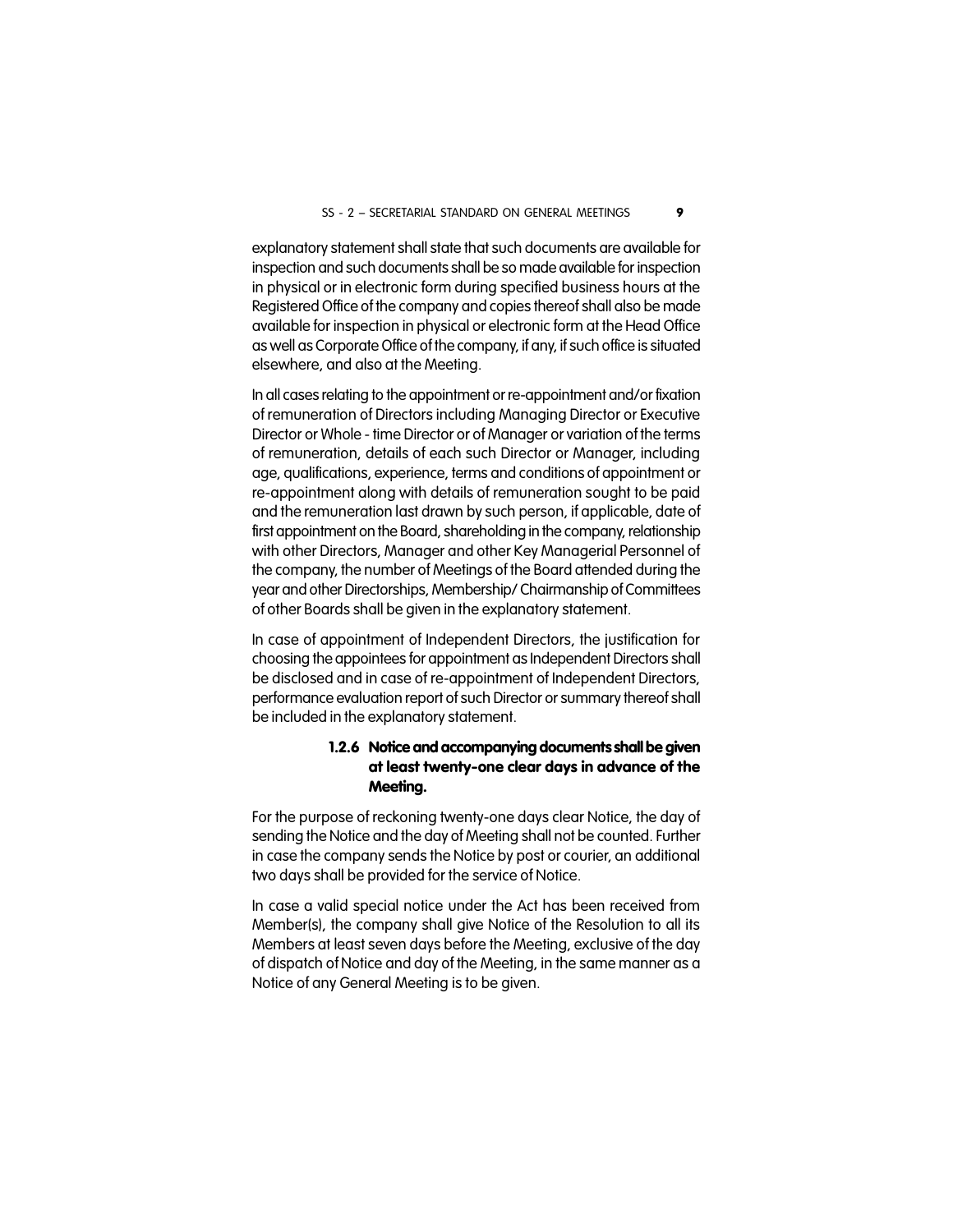Where this is not practicable, the Notice shall be published in a vernacular newspaper in the principal vernacular language of the district in which the registered office of the company is situated, and in an English newspaper in English language, both having a wide circulation in that district, at least seven days before the Meeting, exclusive of the day of publication of the Notice and day of the Meeting. In case of companies having a website, such Notice shall also be hosted on the website.

#### **1.2.7 Notice and accompanying documents may be given at a shorter period of time if consent in writing is given thereto, by physical or electronic means, by not less than ninety-five per cent of the Members entitled to vote at such Meeting.**

The request for consenting to shorter Notice and accompanying documents shall be sent together with the Notice and the Meeting shall be held only if the consent is received prior to the date fixed for the Meeting from not less than ninety five per cent of the Members entitled to vote at such Meeting.

#### **1.2.8 No business shall be transacted at a Meeting if Notice in accordance with this Standard has not been given.**

However, any accidental omission to give Notice to, or the non-receipt of such Notice by any Member or other person who is entitled to such Notice for any Meeting shall not invalidate the proceedings of the Meeting.

#### **1.2.9 No items of business other than those specified in the Notice and those specifically permitted under the Act shall be taken up at the Meeting.**

A Resolution shall be valid only if it is passed in respect of an item of business contained in the Notice convening the Meeting or it is specifically permitted under the Act.

Items specifically permitted under the Act which may be taken up for consideration at the Meeting are:

(a) Proposed Resolutions, the notice of which has been given by Members;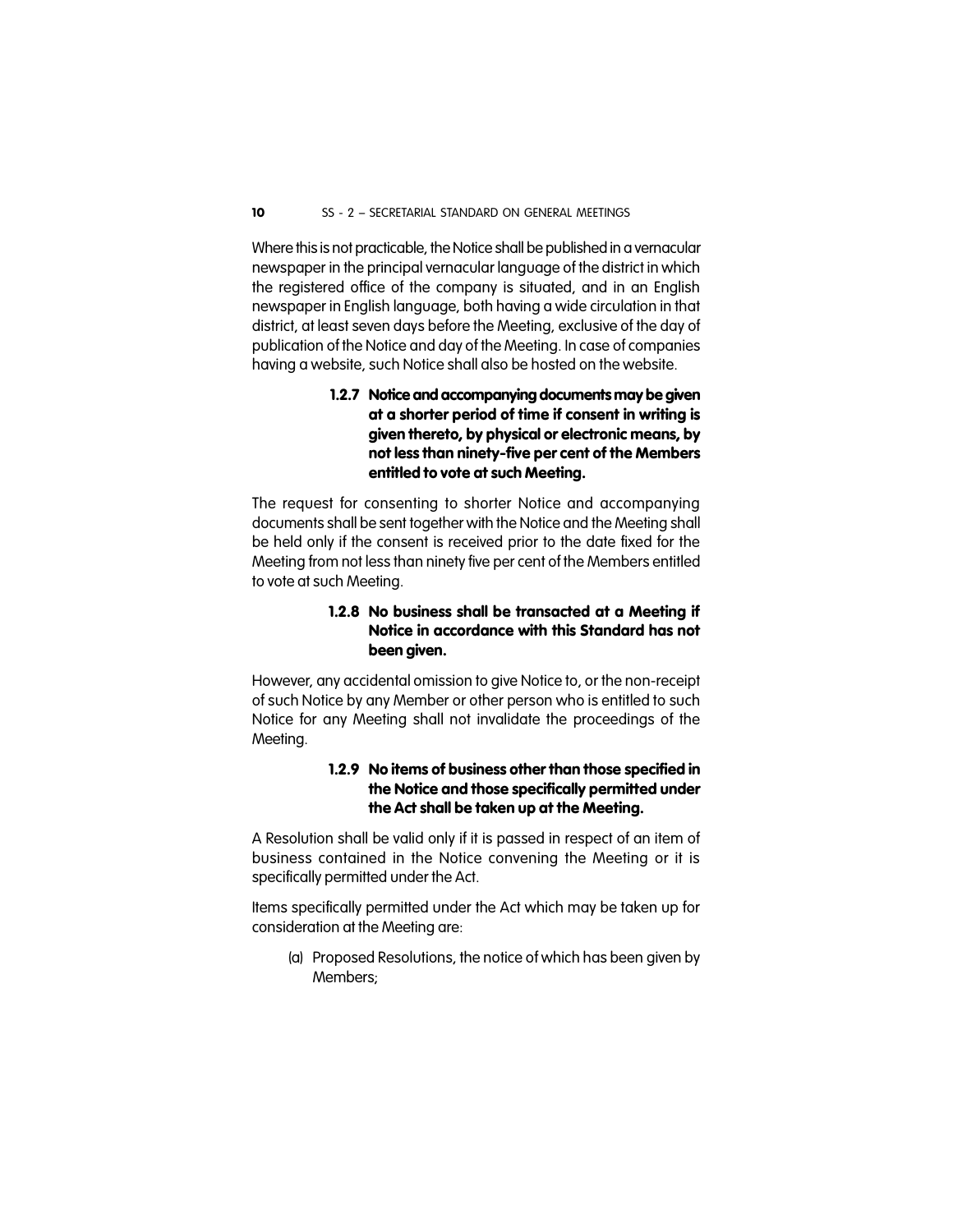- (b) Resolutions requiring special notice, if received with the intention to move;
- (c) Candidature for Directorship, if any such notice has been received.

Where special notice is required of any Resolution and notice of the intention to move such Resolution is received by the company from the prescribed number of Members, such item of business shall be placed for consideration at the Meeting after giving Notice of the Resolution to Members in the manner prescribed under the Act.

Any amendment to the Notice, including the addition of any item of business, can be made provided the Notice of amendment is given to all persons entitled to receive the Notice of the Meeting at least twentyone clear days before the Meeting.

> **1.2.10 Notice shall be accompanied, by an attendance slip and a Proxy form with clear instructions for filling, stamping, signing and/or depositing the Proxy form.**

#### **1.2.11 A Meeting convened upon due Notice shall not be postponed or cancelled.**

If, for reasons beyond the control of the Board, a Meeting cannot be held on the date originally fixed, the Board may reconvene the Meeting, to transact the same business as specified in the original Notice, after giving not less than three days intimation to the Members. The intimation shall be either sent individually in the manner stated in this Standard or published in a vernacular newspaper in the principal vernacular language of the district in which the registered office of the company is situated, and in an English newspaper in English language, both having a wide circulation in that district.

#### **2. Frequency of Meetings**

#### **2.1 Annual General Meeting**

#### **Every company shall, in each Calendar Year, hold a General Meeting called the Annual General Meeting.**

Every company shall hold its first Annual General Meeting within nine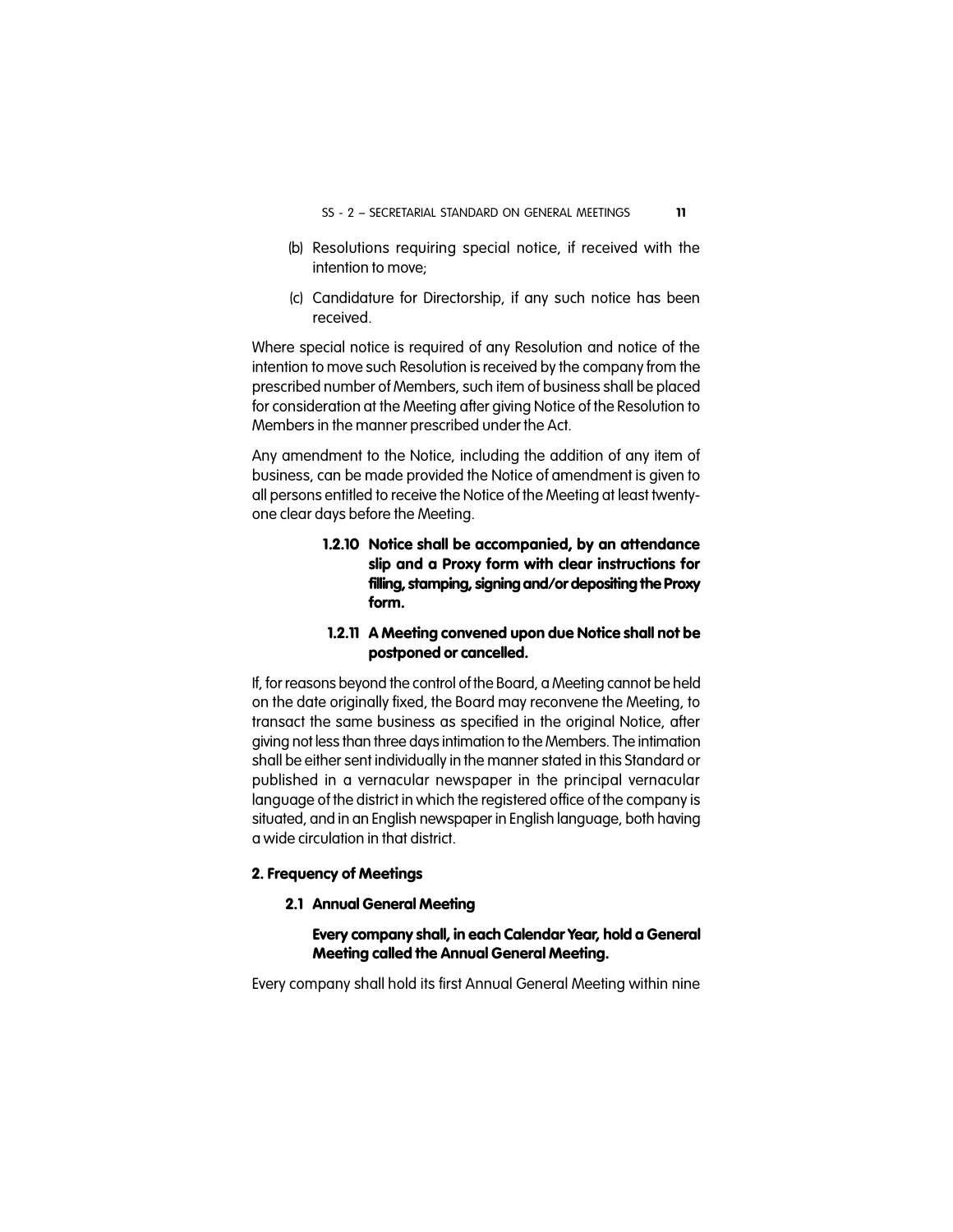months from the date of closing of the first financial year of the company and thereafter in each Calendar Year within six months of the close of the financial year, with an interval of not more than fifteen months between two successive Annual General Meetings. The aforesaid period of six months or interval of fifteen months may be extended by a period not exceeding three months with the prior approval of the Registrar of Companies, in case of any Annual General Meeting other than the first Annual General Meeting. If a company holds its first Annual General Meeting, as aforesaid, it shall not be necessary for the company to hold any Annual General Meeting in the Calendar Year of its incorporation.

#### **2.2 Extra-Ordinary General Meeting**

**Items of business other than Ordinary Business may be considered at an Extra-Ordinary General Meeting or by means of a postal ballot, if thought fit by the Board.**

#### **3. Quorum**

#### **3.1 Quorum shall be present throughout the Meeting.**

Quorum shall be present not only at the time of commencement of the Meeting but also while transacting business.

Unless the Articles provide for a larger number, the Quorum for a General Meeting shall be:

(a) in case of a public company,—

- (i) five Members personally present if the number of Members as on the date of Meeting is not more than one thousand;
- (ii) fifteen Members personally present if the number of Members as on the date of Meeting is more than one thousand but up to five thousand;
- (iii) thirty Members personally present if the number of Members as on the date of the Meeting exceeds five thousand;
- (b) in the case of a private company, two Members personally present.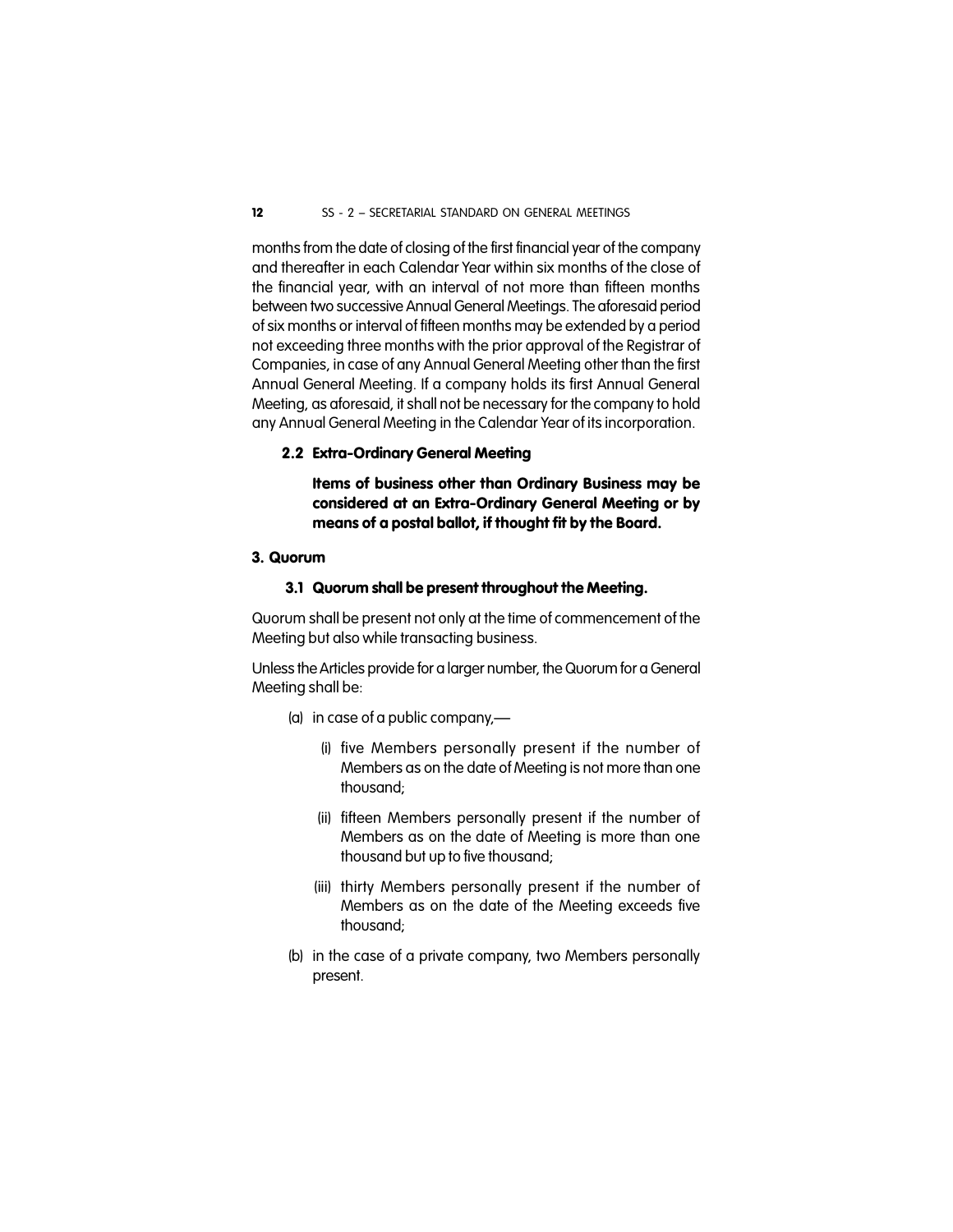Where the Quorum provided in the Articles is higher than that provided under the Act, the Quorum shall conform to such higher requirement.

Members need to be personally present at a Meeting to constitute the Quorum.

Proxies shall be excluded for determining the Quorum.

#### **3.2 A duly authorised representative of a body corporate or the representative of the President of India or the Governor of a State is deemed to be a Member personally present and enjoys all the rights of a Member present in person.**

One person can be an authorised representative of more than one body corporate. In such a case, he is treated as more than one Member present in person for the purpose of Quorum. However, to constitute a Meeting, at least two individuals shall be present in person. Thus, in case of a public company having not more than 1000 members with a Quorum requirement of five Members, an authorised representative of five bodies corporate cannot form a Quorum by himself but can do so if at least one more Member is personally present.

Members who have voted by Remote e-voting have the right to attend the General Meeting and accordingly their presence shall be, counted for the purpose of Quorum.

A Member who is not entitled to vote on any particular item of business being a related party, if present, shall be counted for the purpose of Quorum.

The stipulation regarding the presence of a Quorum does not apply with respect to items of business transacted through postal ballot.

#### **4. Presence of Directors and Auditors**

#### **4.1 Directors**

#### **4.1.1 If any Director is unable to attend the Meeting, the Chairman shall explain such absence at the Meeting.**

The Chairman of the Audit Committee, Nomination and Remuneration Committee and the Stakeholders Relationship Committee, or any other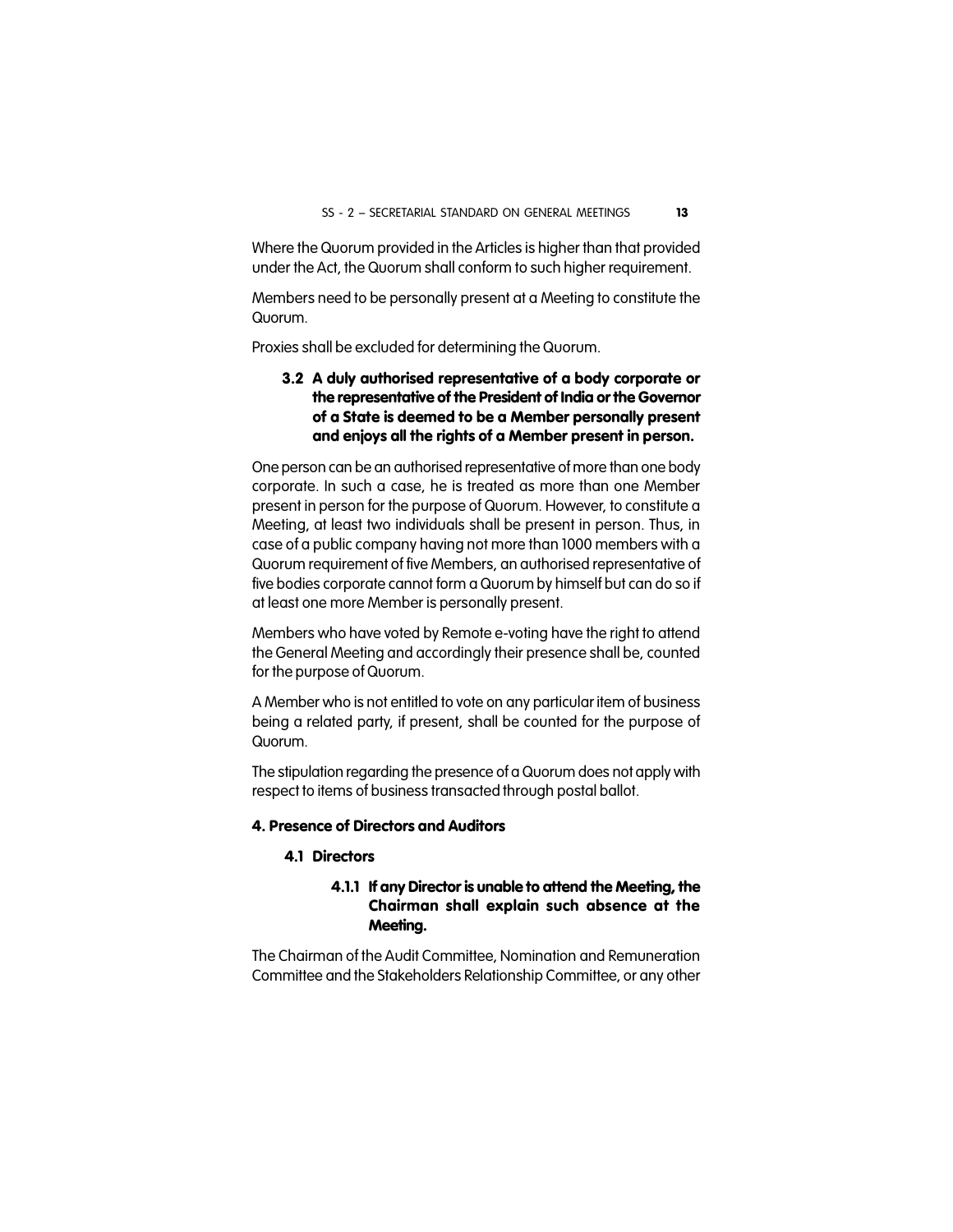Member of any such Committee authorised by the Chairman of the Committee to attend on his behalf, shall attend the General Meeting.

#### **4.1.2 Directors who attend General Meetings of the company and the Company Secretary shall be seated with the Chairman.**

The Company Secretary shall assist the Chairman in conducting the Meeting.

**4.2 Auditors**

**The Auditors, unless exempted by the company, shall, either by themselves or through their authorised representative, attend the General Meetings of the company and shall have the right to be heard at such Meetings on that part of the business which concerns them as Auditors.**

The authorised representative who attends the General Meeting of the company shall also be qualified to be an Auditor.

#### **4.3 Secretarial Auditor**

**The Secretarial Auditor, unless exempted by the company shall, either by himself or through his authorised representative, attend the Annual General Meeting and shall have the right to be heard at such Meeting on that part of the business which concerns him as Secretarial Auditor.**

The Chairman may invite the Secretarial Auditor or his authorised representative to attend any other General Meeting, if he considers it necessary.

The authorised representative who attends the General Meeting of the company shall also be qualified to be a Secretarial Auditor.

#### **5. Chairman**

**5.1 Appointment**

**The Chairman of the Board shall take the chair and conduct the Meeting. If the Chairman is not present within fifteen minutes after the time appointed for holding the Meeting, or if he is unwilling to act as Chairman of the Meeting, or if**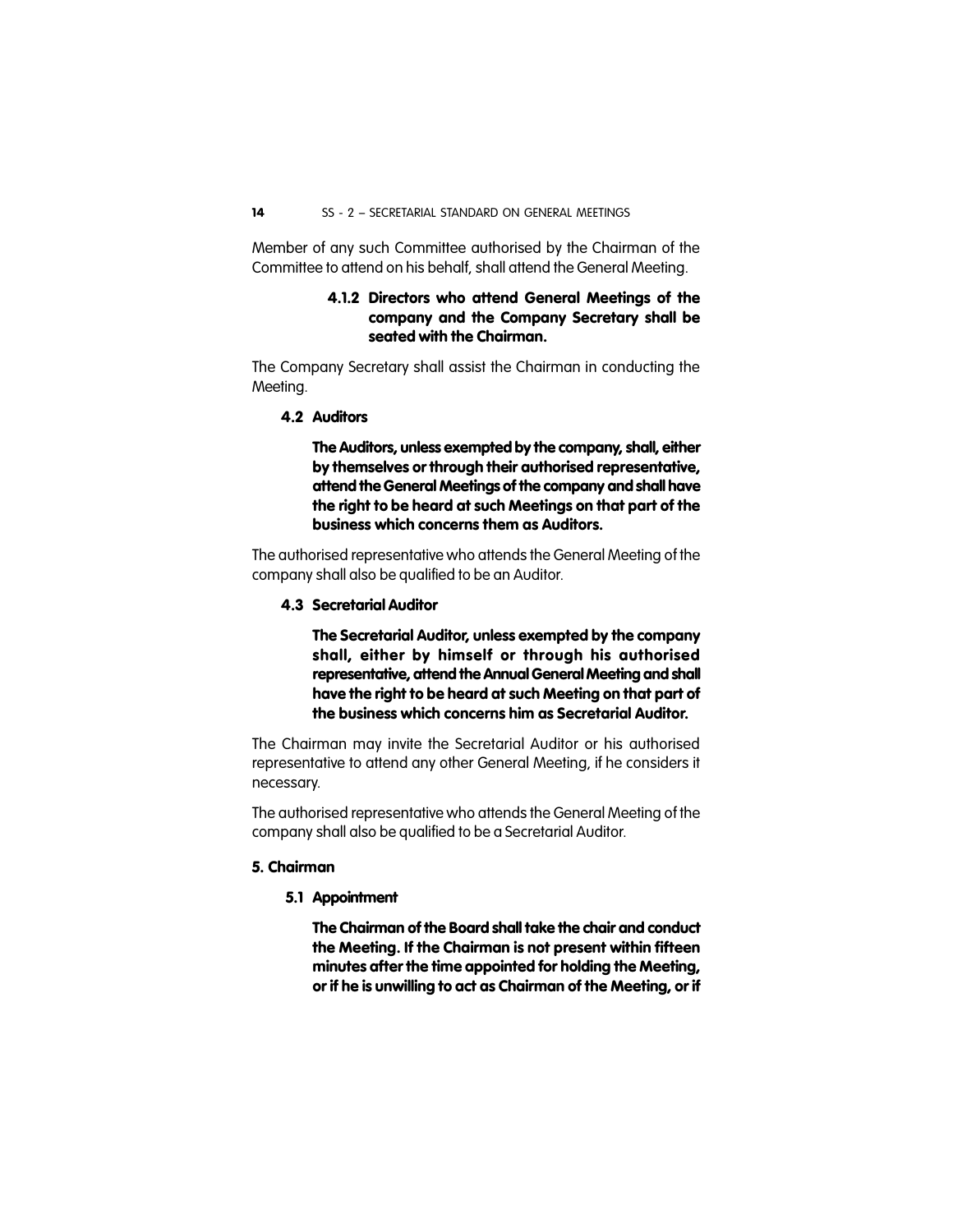**no Director has been so designated, the Directors present at the Meeting shall elect one of themselves to be the Chairman of the Meeting. If no Director is present within fifteen Minutes after the time appointed for holding the Meeting, or if no Director is willing to take the chair, the Members present shall elect, on a show of hands, one of themselves to be the Chairman of the Meeting, unless otherwise provided in the Articles.**

If a poll is demanded on the election of the Chairman, it shall be taken forthwith in accordance with the provisions of the Act and the Chairman elected on a show of hands shall continue to be the Chairman of the Meeting until some other person is elected as Chairman as a result of the poll, and such other person shall be the Chairman for the rest of the Meeting.

The Chairman shall ensure that the Meeting is duly constituted in accordance with the Act and the Articles or any other applicable laws, before it proceeds to transact business. The Chairman shall then conduct the Meeting in a fair and impartial manner and ensure that only such business as has been set out in the Notice is transacted. The Chairman shall regulate the manner in which voting is conducted at the Meeting keeping in view the provisions of the Act.

#### **5.2 The Chairman shall explain the objective and implications of the Resolutions before they are put to vote at the Meeting.**

The Chairman shall provide a fair opportunity to Members who are entitled to vote to seek clarifications and/or offer comments related to any item of business and address the same, as warranted.

#### **5.3 In case of public companies, the Chairman shall not propose any Resolution in which he is deemed to be concerned or interested nor shall he conduct the proceedings for that item of business.**

If the Chairman is interested in any item of business, without prejudice to his Voting Rights on Resolutions, he shall entrust the conduct of the proceedings in respect of such item to any Dis-Interested Director or to a Member, with the consent of the Members present, and resume the Chair after that item of business has been transacted.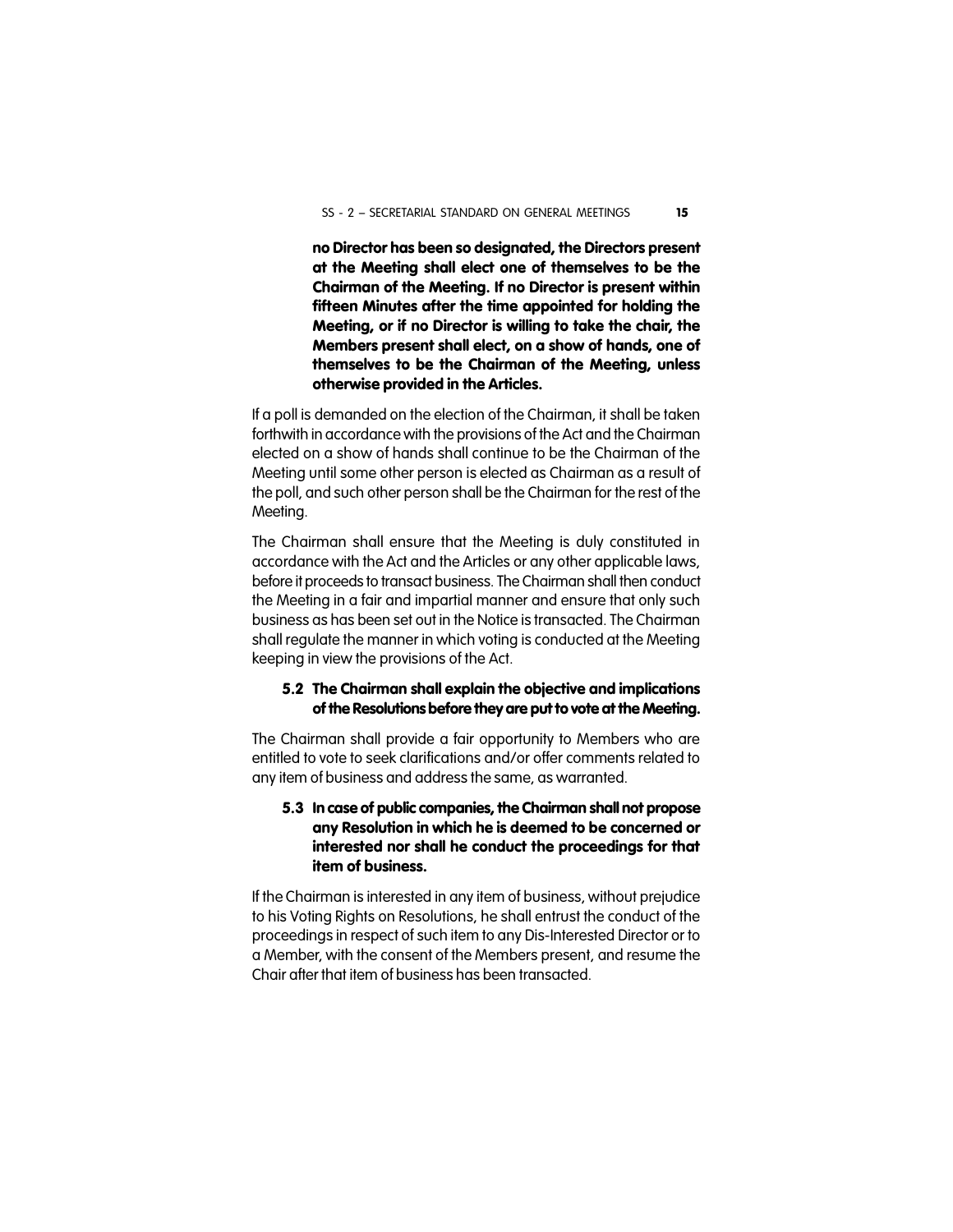#### **6. Proxies**

#### **6.1 Right to Appoint**

**A Member entitled to attend and vote is entitled to appoint a Proxy, or where that is allowed, one or more proxies, to attend and vote instead of himself and a Proxy need not be a Member.**

However, a Proxy shall be a Member in case of companies with charitable objects etc. and not for profit registered under the specified provisions of the Act.

A Proxy can act on behalf of Members not exceeding fifty and holding in the aggregate not more than ten percent of the total share capital of the company carrying Voting Rights.

However, a Member holding more than ten percent of the total share capital of the company carrying Voting Rights may appoint a single person as Proxy for his entire shareholding and such person shall not act as a Proxy for another person or shareholder.

If a Proxy is appointed for more than fifty Members, he shall choose any fifty Members and confirm the same to the company before the commencement of specified period for inspection. In case, the Proxy fails to do so, the company shall consider only the first fifty proxies received as valid.

#### **6.2 Form of Proxy**

#### **6.2.1 An instrument appointing a Proxy shall be either in the Form specified in the Articles or in the Form set out in the Act.**

The instrument of Proxy shall be signed by the appointer or his attorney duly authorised in writing, or if the appointer is a body corporate, be under its seal or be signed by an officer or an attorney duly authorised by it.

#### **6.2.2 An instrument of Proxy duly filled, stamped and signed, is valid only for the Meeting to which it relates including any adjournment thereof.**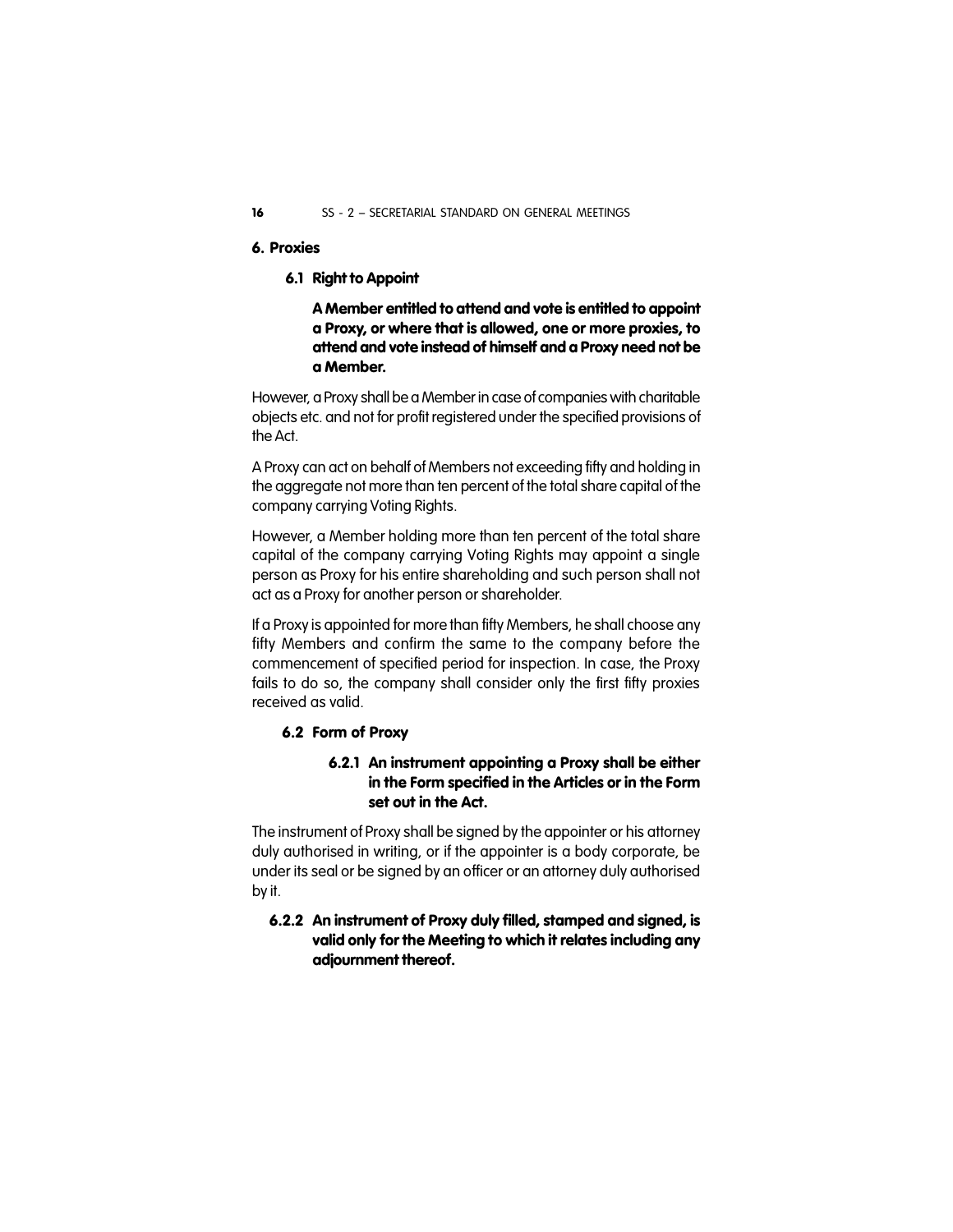**6.3 Stamping of Proxies**

**An instrument of Proxy is valid only if it is properly stamped as per the applicable law. Unstamped or inadequately stamped Proxies or Proxies upon which the stamps have not been cancelled are invalid.**

- **6.4 Execution of Proxies**
	- **6.4.1 The Proxy-holder shall prove his identity at the time of attending the Meeting.**
	- **6.4.2 An authorised representative of a body corporate or of the President of India or of the Governor of a State, holding shares in a company, may appoint a Proxy under his signature.**
- **6.5 Proxies in Blank and Incomplete Proxies**
	- **6.5.1 A Proxy form which does not state the name of the Proxy shall not be considered valid.**
	- **6.5.2 Undated Proxy shall not be considered valid.**
	- **6.5.3 If a company receives multiple Proxies for the same holdings of a Member, the Proxy which is dated last shall be considered valid; if they are not dated or bear the same date without specific mention of time, all such multiple Proxies shall be treated as invalid.**
- **6.6 Deposit of Proxies**
	- **6.6.1 Proxies shall be deposited with the company either in person or through post not later than forty-eight hours before the commencement of the Meeting in relation to which they are deposited and a Proxy shall be accepted even on a holiday if the last date by which it could be accepted is a holiday.**

Any provision in the Articles of a company which specifies or requires a longer period for deposit of Proxy than forty-eight hours before a Meeting of the company shall have effect as if a period of forty-eight hours had been specified in or required for such deposit.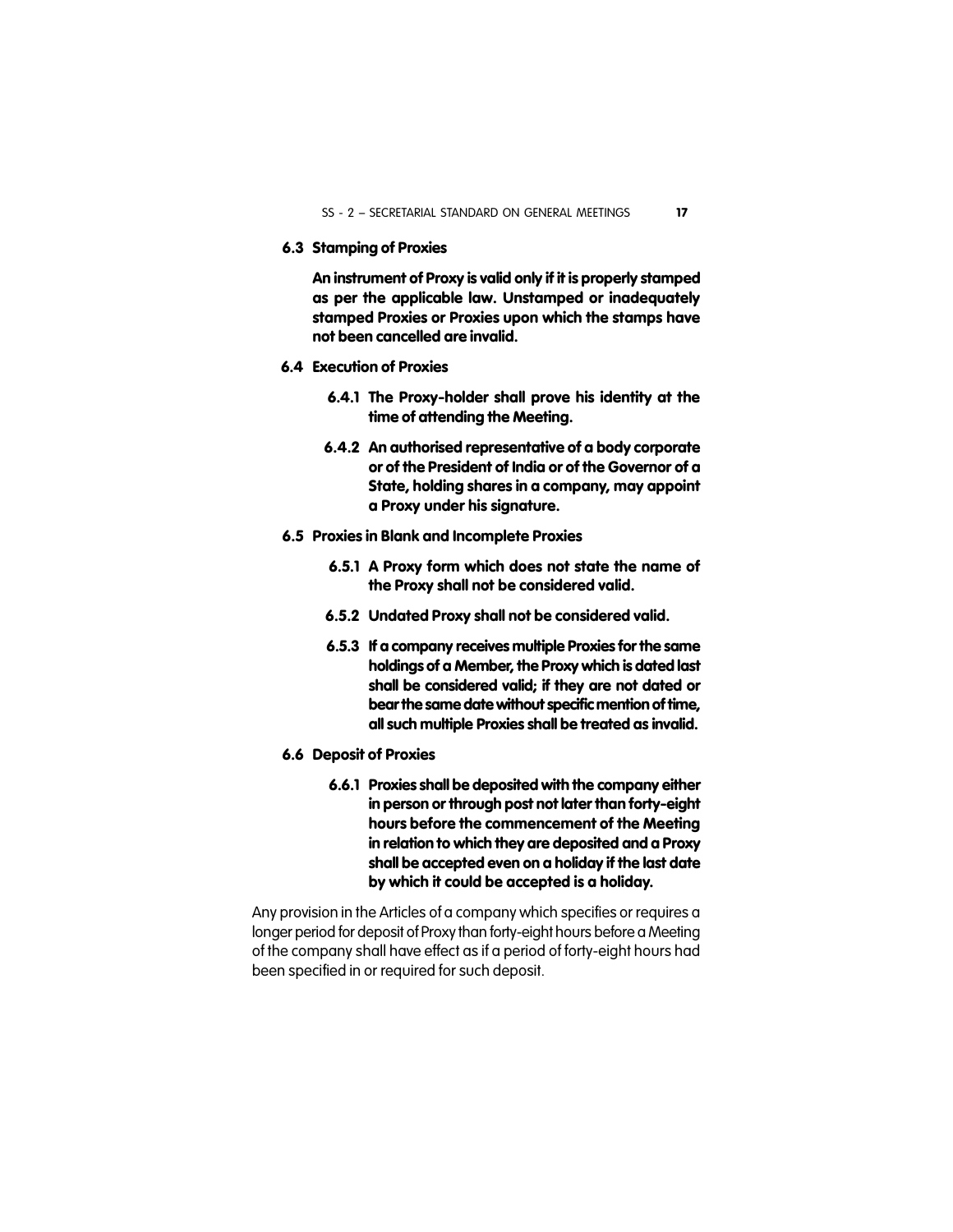- **6.6.2 If the Articles so provide, a Member who has not appointed a Proxy to attend and vote on his behalf at a Meeting may appoint a Proxy for any adjourned Meeting, not later than forty-eight hours before the time of such adjourned Meeting.**
- **6.7 Revocation of Proxies**
	- **6.7.1 If a Proxy had been appointed for the original Meeting and such Meeting is adjourned, any Proxy given for the adjourned Meeting revokes the Proxy given for the original Meeting.**
	- **6.7.2 A Proxy later in date revokes any Proxy/Proxies dated prior to such Proxy.**
	- **6.7.3 A Proxy is valid until written notice of revocation has been received by the company before the commencement of the Meeting or adjourned Meeting, as the case may be.**

An undated notice of revocation of Proxy shall not be accepted. A notice of revocation shall be signed by the same Member (s) who had signed the Proxy, in the case of joint Membership.

A Proxy need not be informed of the revocation of the Proxy issued by the Member.

#### **6.7.4 When a Member appoints a Proxy and both the Member and Proxy attend the Meeting, the Proxy stands automatically revoked.**

- **6.8 Inspection of Proxies**
	- **6.8.1 Requisitions, if any, for inspection of Proxies shall be received in writing from a Member entitled to vote on any Resolution at least three days before the commencement of the Meeting.**
	- **6.8.2 Proxies shall be made available for inspection during the period beginning twenty-four hours before the time fixed for the commencement of the Meeting and ending with the conclusion of the**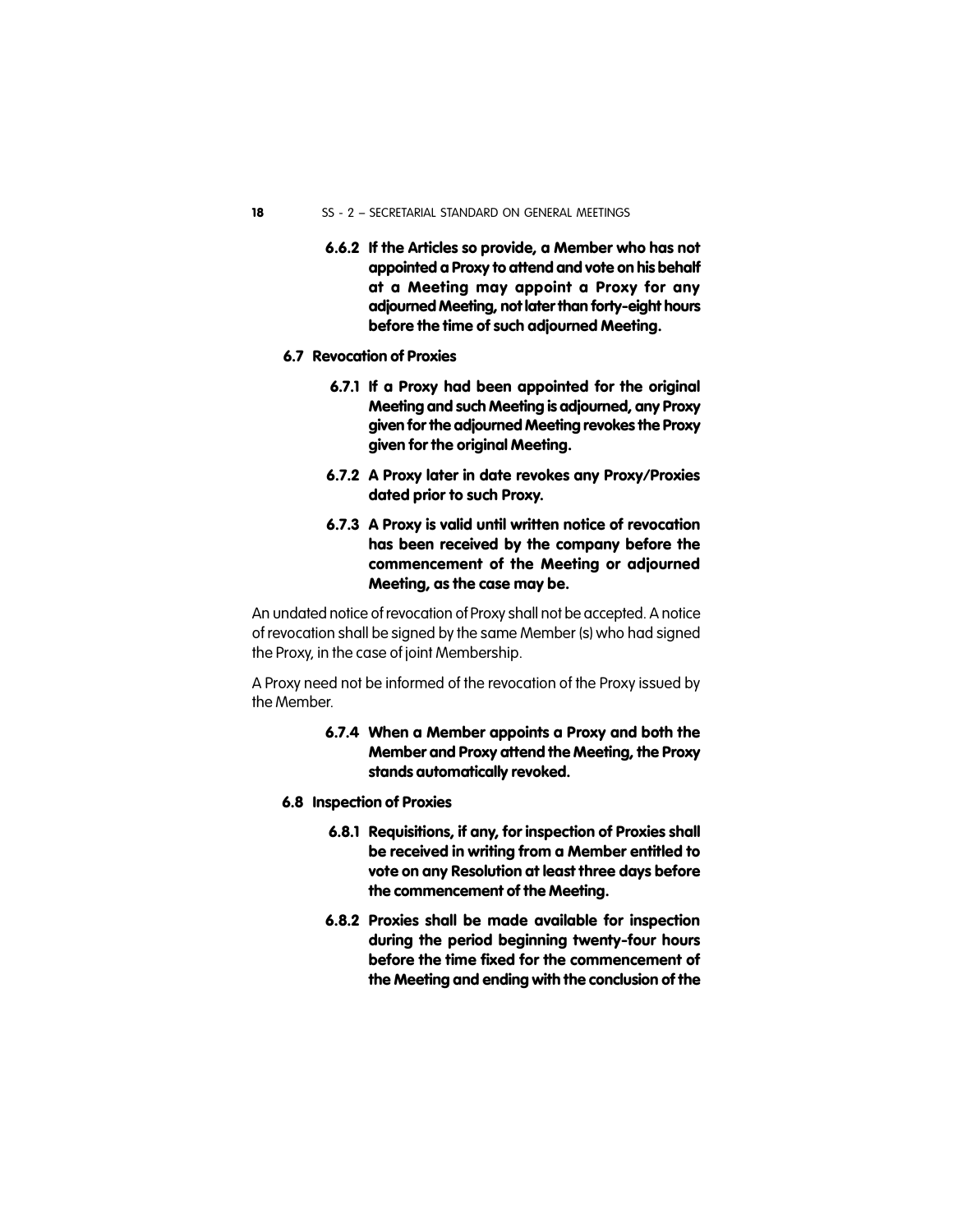#### **Meeting.**

Inspection shall be allowed between 9 a.m. and 6 p.m. during such period.

- **6.8.3 A fresh requisition, conforming to the above requirements, shall be given for inspection of Proxies in case the original Meeting is adjourned.**
- **6.9 Record of Proxies**
	- **6.9.1 All Proxies received by the company shall be recorded chronologically in a register kept for that purpose.**
	- **6.9.2 In case any Proxy entered in the register is rejected, the reasons therefor shall be entered in the remarks column.**

#### **7. Voting**

**7.1 Proposing a Resolution**

**Every Resolution shall be proposed by a Member and seconded by another Member.**

- **7.2 E-voting**
	- **7.2.1 Every company having its equity shares listed on a recognized stock exchange other than companies whose equity shares are listed on SME Exchange or on the Institutional Trading Platform and other companies as prescribed shall provide e-voting facility to their Members to exercise their Voting Rights.**

Other companies presently prescribed are companies having not less than one thousand Members.

The facility of Remote e-voting does not dispense with the requirement of holding a General Meeting by the company.

#### **7.2.2 Voting at the Meeting**

**Every company, which has provided e-voting facility**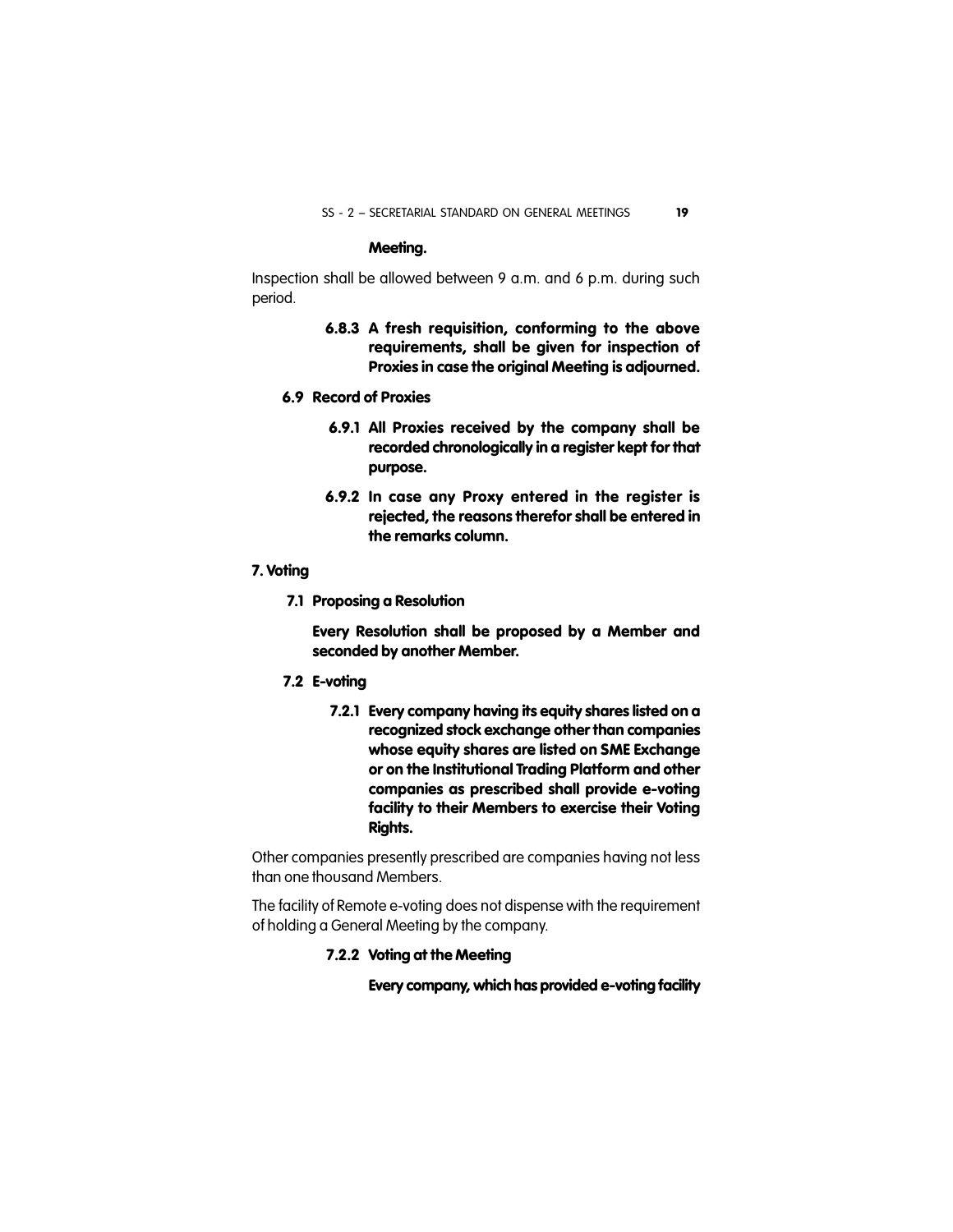#### **to its Members, shall also put every Resolution to vote through a ballot process at the Meeting.**

Ballot process may be carried out by distributing ballot/poll slips or by making arrangement for voting through computer or secure electronic systems.

Any Member, who has already exercised his votes through Remote evoting, may attend the Meeting but is prohibited to vote at the Meeting and his vote, if any, cast at the Meeting shall be treated as invalid.

A Proxy can vote in the ballot process.

#### **7.3 Show of Hands**

**Every company shall, at the Meeting, put every Resolution, except a Resolution which has been put to Remote e-voting, to vote on a show of hands at the first instance, unless a poll is validly demanded.**

A Proxy cannot vote on a show of hands.

**7.4 Poll**

**The Chairman shall order a poll upon receipt of a valid demand for poll either before or on the declaration of the result of the voting on any Resolution on show of hands.**

Poll in such cases shall be through a Ballot process.

While a Proxy cannot speak at the Meeting, he has the right to demand or join in the demand for a poll.

The poll may be taken by the Chairman, on his own motion also.

#### **7.5 Voting Rights**

#### **7.5.1 Every Member holding equity shares and, in certain cases as prescribed in the Act, every Member holding preference shares, shall be entitled to vote on a Resolution.**

Every Member entitled to vote on a Resolution and present in person shall, on a show of hands, have only one vote irrespective of the number of shares held by him.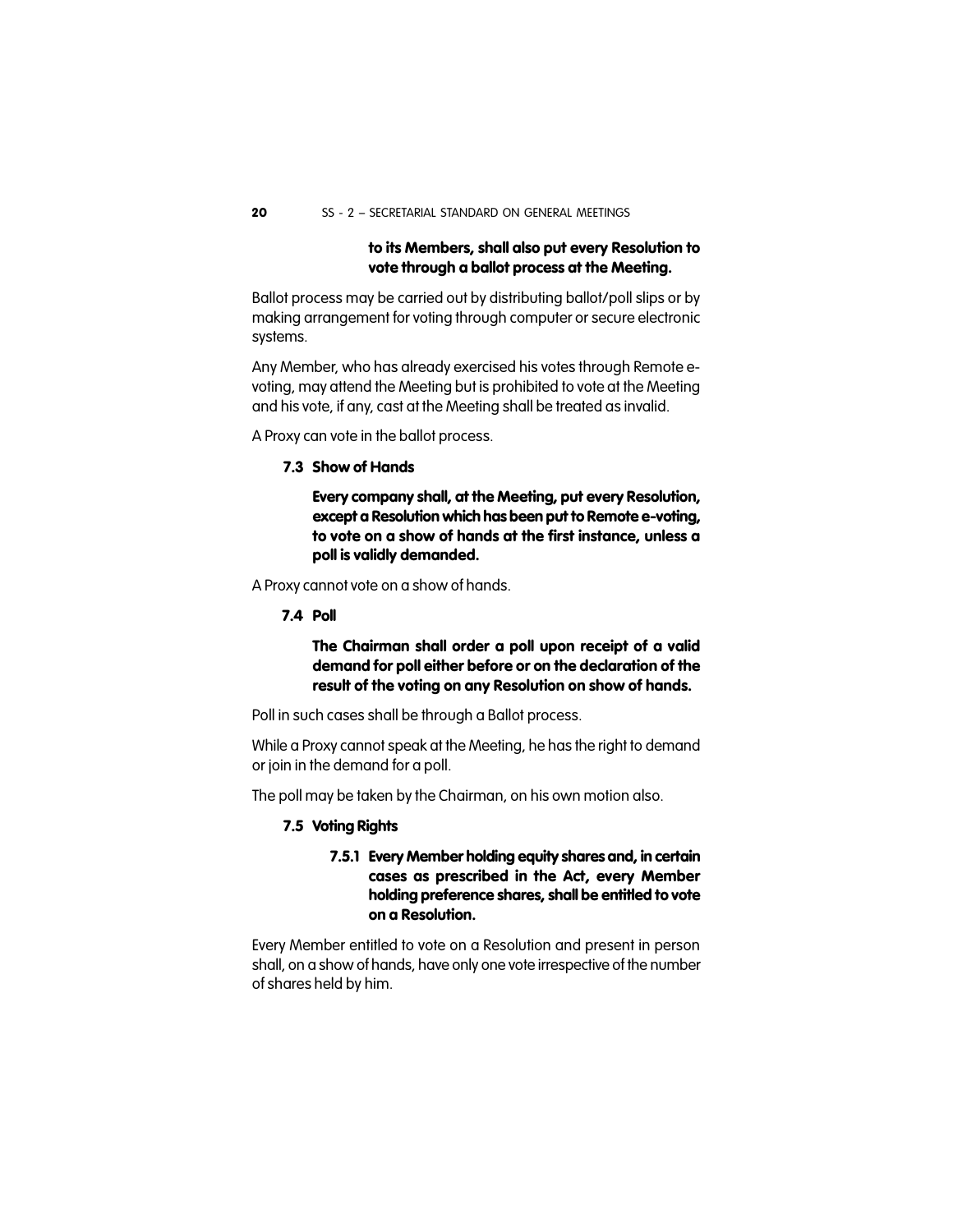A Member present in person or by Proxy shall, on a poll or ballot, have votes in proportion to his share in the paid up equity share capital of the company, subject to differential rights as to voting, if any, attached to certain shares as stipulated in the Articles or by the terms of issue of such shares.

Preference shareholders have a right to vote only in certain cases as prescribed under the Act.

- **7.5.2 A Member who is a related party is not entitled to vote on a Resolution relating to approval of any contract or arrangement in which such Member is a related party.**
- **7.6 Second or Casting Vote**

**Unless otherwise provided in the Articles, in the event of equality of votes, whether on show of hands or electronically or on a poll, the Chairman of the Meeting shall have a second or casting vote.**

Where the Chairman has entrusted the conduct of proceedings in respect of an item in which he is interested to any Dis-interested Director or to a Member, a person who so takes the chair shall have a second or casting vote.

#### **8. Conduct of e-voting**

- **8.1 Every company that is required or opts to provide e-voting facility to its Members shall comply with the provisions in this regard.**
- **8.2 Every company providing e-voting facility shall offer such facility to all Members, irrespective of whether they hold shares in physical form or in dematerialised form.**
- **8.3. The facility for Remote e-voting shall remain open for not less than three days.**

The voting period shall close at 5 p.m. on the day preceding the date of the General Meeting.

**8.4 Board Approval**

**The Board shall:**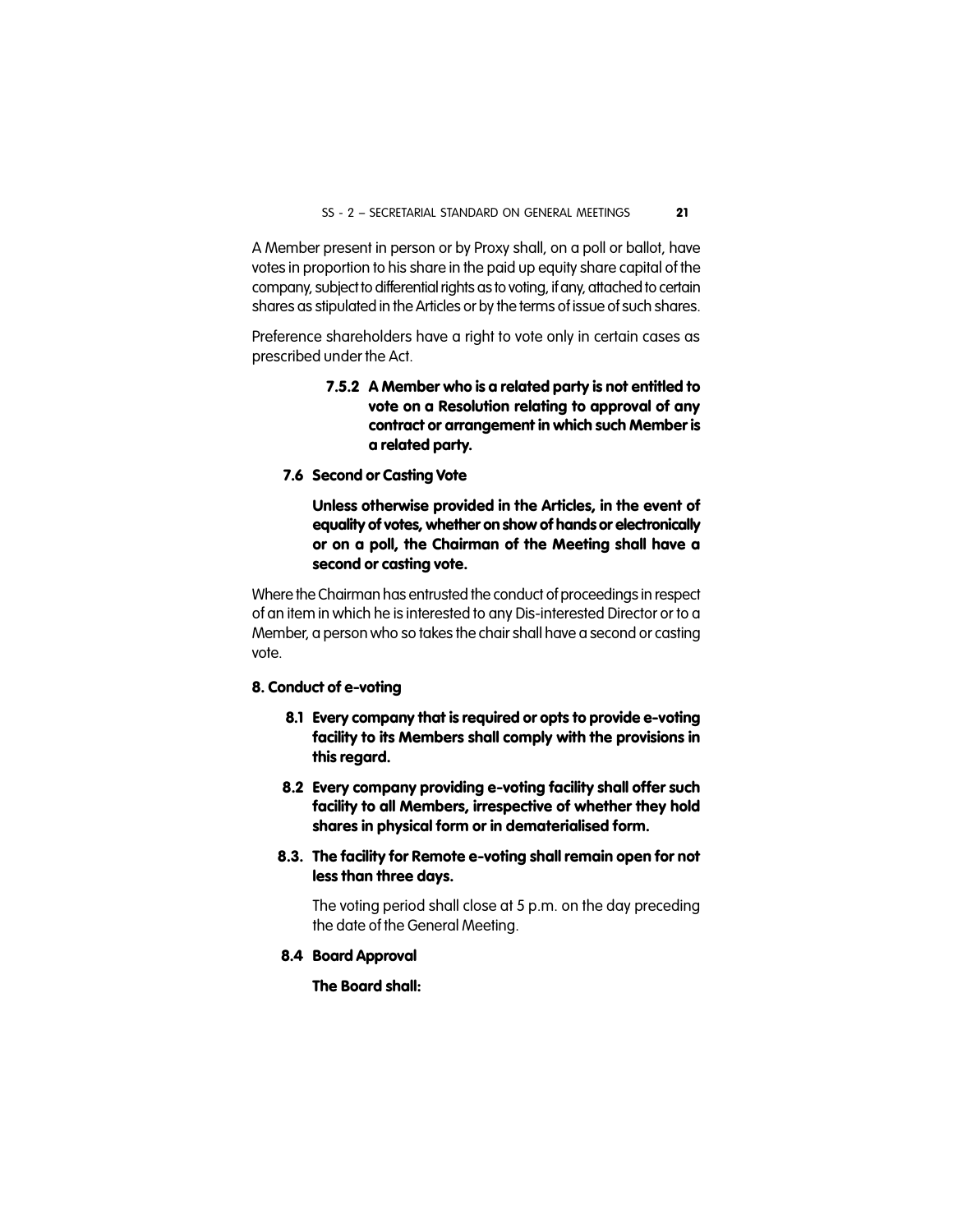#### **(a) appoint one or more scrutinisers for e-voting or the ballot process,**

The scrutiniser (s) may be a Company Secretary in Practice, a Chartered Accountant in Practice, a Cost Accountant in Practice, or an Advocate or any other person of repute who is not in the employment of the company and who can, in the opinion of the Board, scrutinise the e-voting process or the ballot process, as the case may be, in a fair and transparent manner.

The scrutiniser (s) so appointed may take assistance of a person who is not in employment of the company and who is well-versed with the e-voting system.

Prior consent to act as a scrutiniser(s) shall be obtained from the scrutiniser(s) and placed before the Board for noting.

#### **(b) appoint an Agency;**

#### **(c) decide the cut-off date for the purpose of reckoning the names of Members who are entitled to Voting Rights;**

The cut-off date for determining the Members who are entitled to vote through Remote e-voting or voting at the meeting shall be a date not earlier than seven days prior to the date fixed for the Meeting.

Only Members as on the cut-off date, who have not exercised their Voting Rights through Remote e-voting, shall be entitled to vote at the Meeting.

#### **(d) authorise the Chairman or in his absence, any other Director to receive the scrutiniser's register, report on e-voting and other related papers with requisite details.**

The scrutiniser(s) is required to submit his report within a period of three days from the date of the meeting.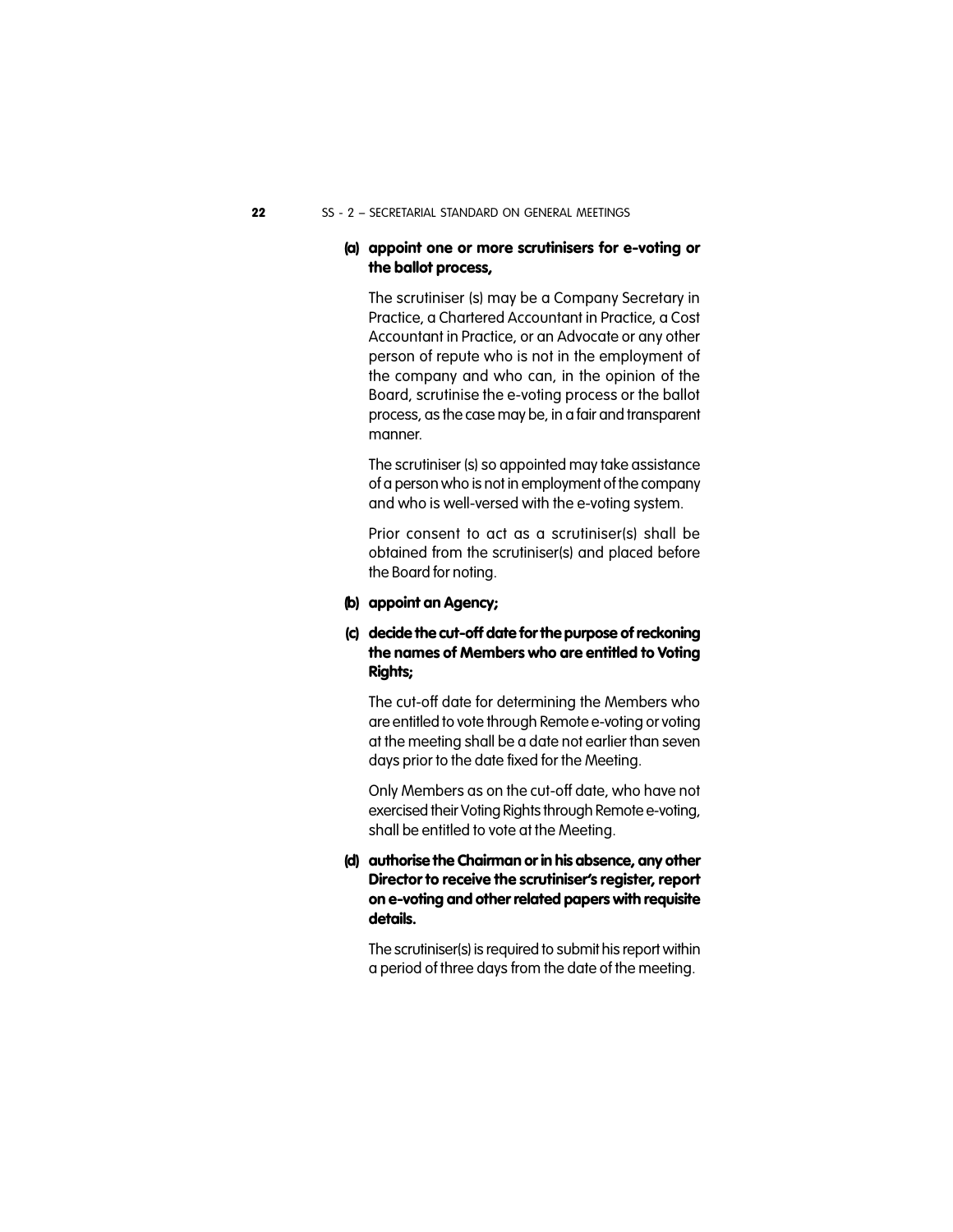The Chairman or any other director so authorized shall countersign the scrutiniser's report so received.

#### **8.5 Notice**

#### **8.5.1 Notice of the Meeting, wherein the facility of evoting is provided, shall be sent either by registered post or speed post or by courier or by e-mail or by any other electronic means.**

An advertisement containing prescribed details shall be published, immediately on completion of despatch of notices for meeting but atleast twenty one days before the date of the General Meeting, at least once in a vernacular newspaper in the principal vernacular language of the district in which the registered office of the company is situated and having a wide circulation in that district and at least once in English language in an English newspaper, having country-wide circulation, and specifying therein, *inter-alia* the following matters, namely:-

- (a) A statement to the effect that the business may be transacted by e-voting;
- (b) The date and time of commencement of remote e-voting;
- (c) The date and time of end of Remote e-voting;
- (d) The cut-off date as on which the right of voting of the Members shall be reckoned;
- (e) The manner in which persons who have acquired shares and become Members after the despatch of Notice may obtain the login ID and password;
- (f) The manner in which company shall provide for voting by Members present at the Meeting
- (g) The statement that
	- (i) Remote e-voting shall not be allowed beyond the said date and time;
	- (ii) a Member may participate in the General Meeting even after exercising his right to vote through Remote e-voting but shall not be entitled to vote again; and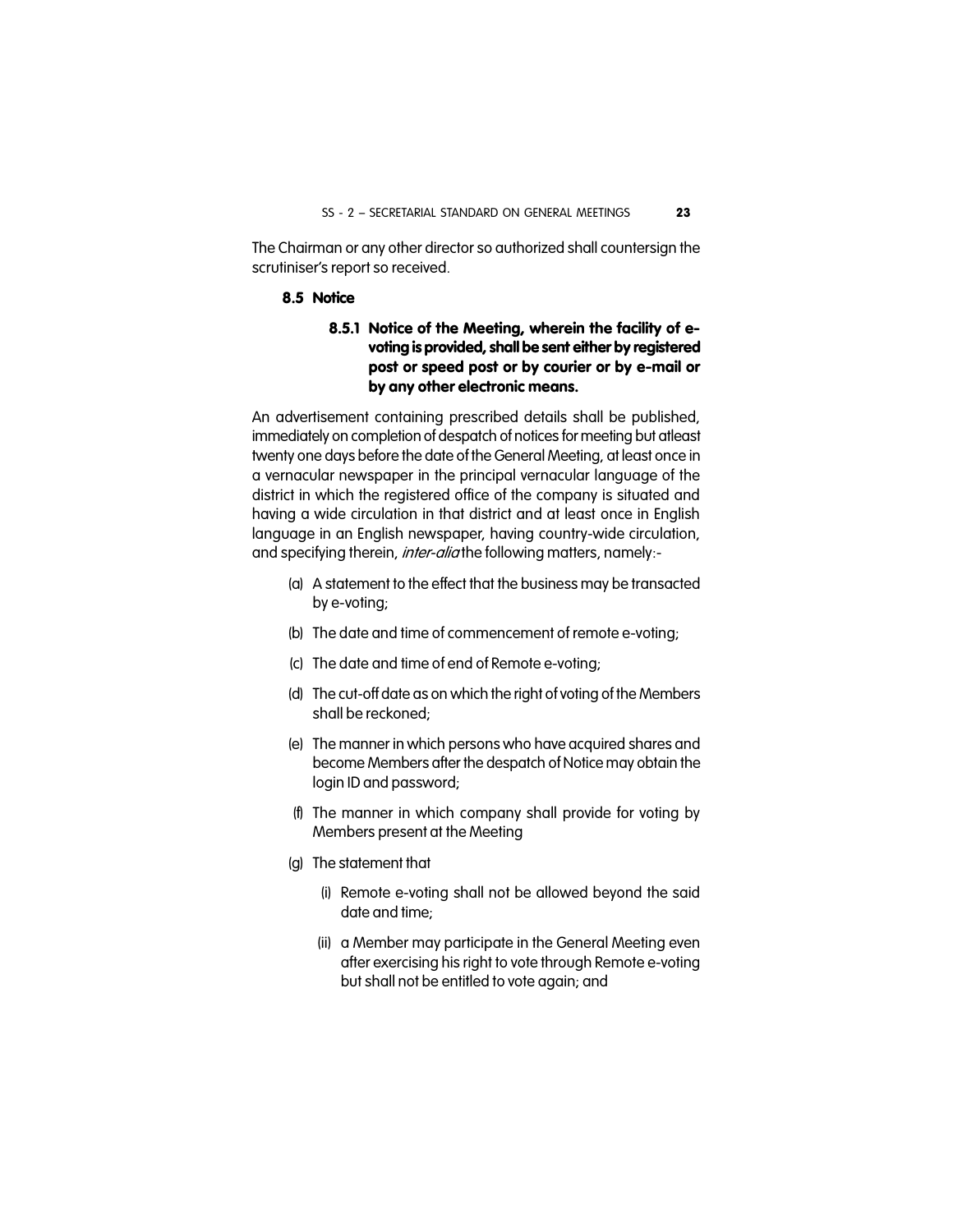- (iii) a Member as on the cut-off date shall only be entitled for availing the Remote e-voting facility or vote, as the case may be, in the General Meeting;
- (h) Website address of the company, in case of companies having a website and Agency where Notice is displayed; and
- (i) Name, designation, address, e-mail ID and phone number of the person responsible to address the grievances connected with the e-voting.

Advertisement shall also be placed on the website of the company, in case of companies having a website and of the Agency.

#### **8.5.2 Notice shall also be placed on the website of the company, in case of companies having a website, and of the Agency.**

Such Notice shall remain on the website till the date of General Meeting.

#### **8.5.3 Notice shall inform the Members about procedure of Remote e-voting, availability of such facility and provide necessary information thereof to enable them to access such facility.**

Notice shall clearly state that the company is providing e-voting facility and that the business may be transacted through such voting.

Notice shall describe clearly the Remote e-voting procedure and the procedure of voting at the General Meeting by Members who do not vote by Remote e-voting.

Notice shall also clearly specify the date and time of commencement and end of Remote e-voting and contain a statement that at the end of Remote e-voting period, the facility shall forthwith be blocked.

Notice shall also contain contact details of the official responsible to address the grievances connected with voting by electronic means.

Notice shall clearly specify that any Member, who has voted by Remote e-voting, cannot vote at the Meeting.

Notice shall also specify the mode of declaration of the results of evoting.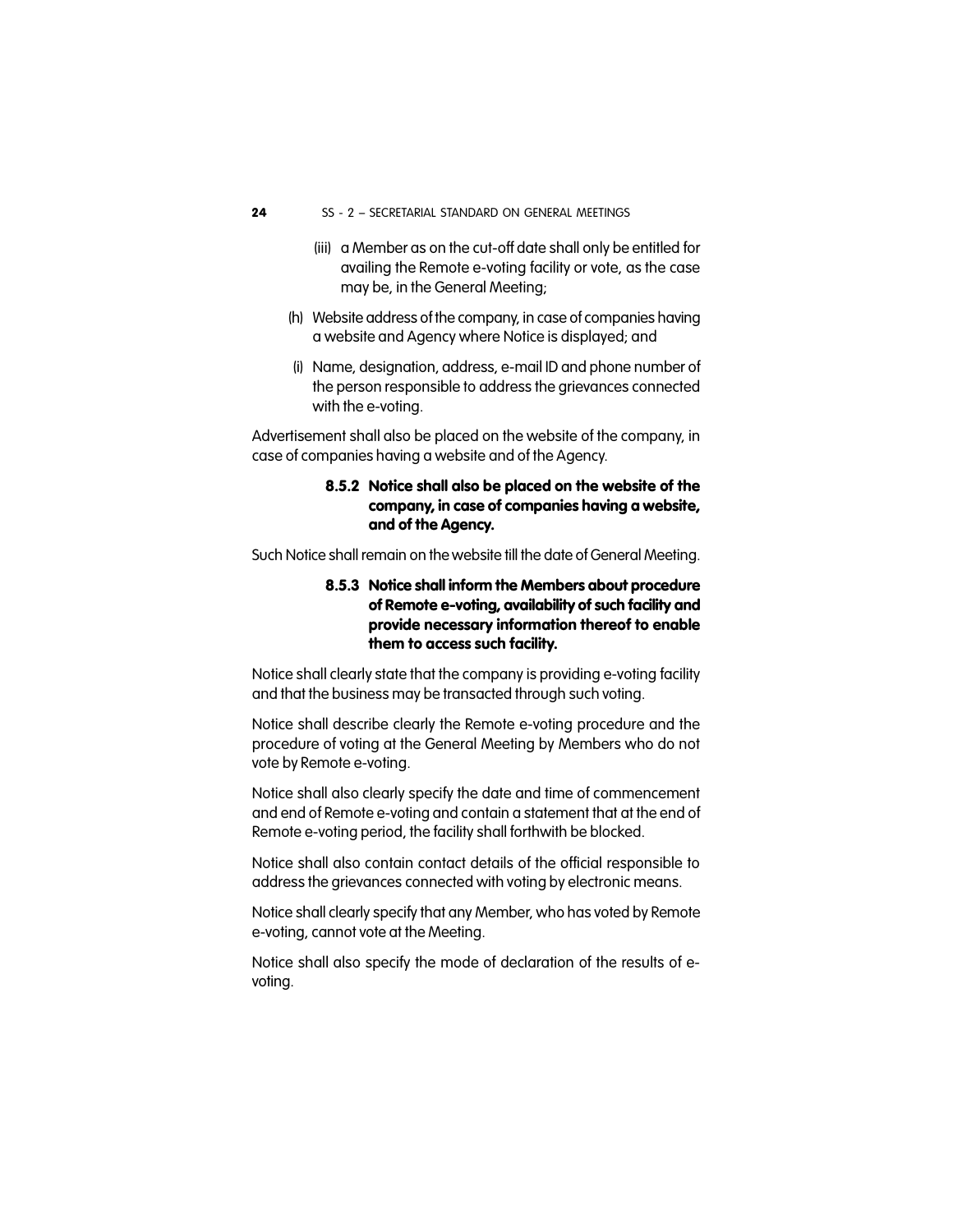Notice shall also clearly mention the cut-off date as on which the right of voting of the Members shall be reckoned and state that a person who is not a Member as on the cut offdate should treat this Notice for information purposes only.

Notice shall provide the details about the login ID and the process and manner for generating or receiving the password and for casting of vote in a secure manner.

#### **8.6 Declaration of results**

- **8.6.1 Based on the scrutiniser's report received on Remote e-voting and voting at the Meeting, the Chairman or any other Director so authorised shall countersign the scrutiniser's report and declare the result of the voting forthwith with details of the number of votes cast for and against the Resolution, invalid votes and whether the Resolution has been carried or not.**
- **8.6.2 The result of the voting, with details of the number of votes cast for and against the Resolution, invalid votes and whether the Resolution has been carried or not shall be displayed on the Notice Board of the company at its Registered Office and its Head Office as well as Corporate Office, if any, if such office is situated elsewhere. Further, the results of voting alongwith the scrutiniser's report shall also be placed on the website of the company, in case of companies having a website and of the Agency, immediately after the results are declared.**
- **8.6.3 The Resolution, if passed by a requisite majority, shall be deemed to have been passed on the date of the relevant General Meeting.**
- **8.7 Custody of scrutinisers' register, report and other related papers**

**The scrutinisers' register, report and other related papers received from the scrutiniser(s) shall be kept in the custody of the Company Secretary or any other person authorised by the Board for this purpose.**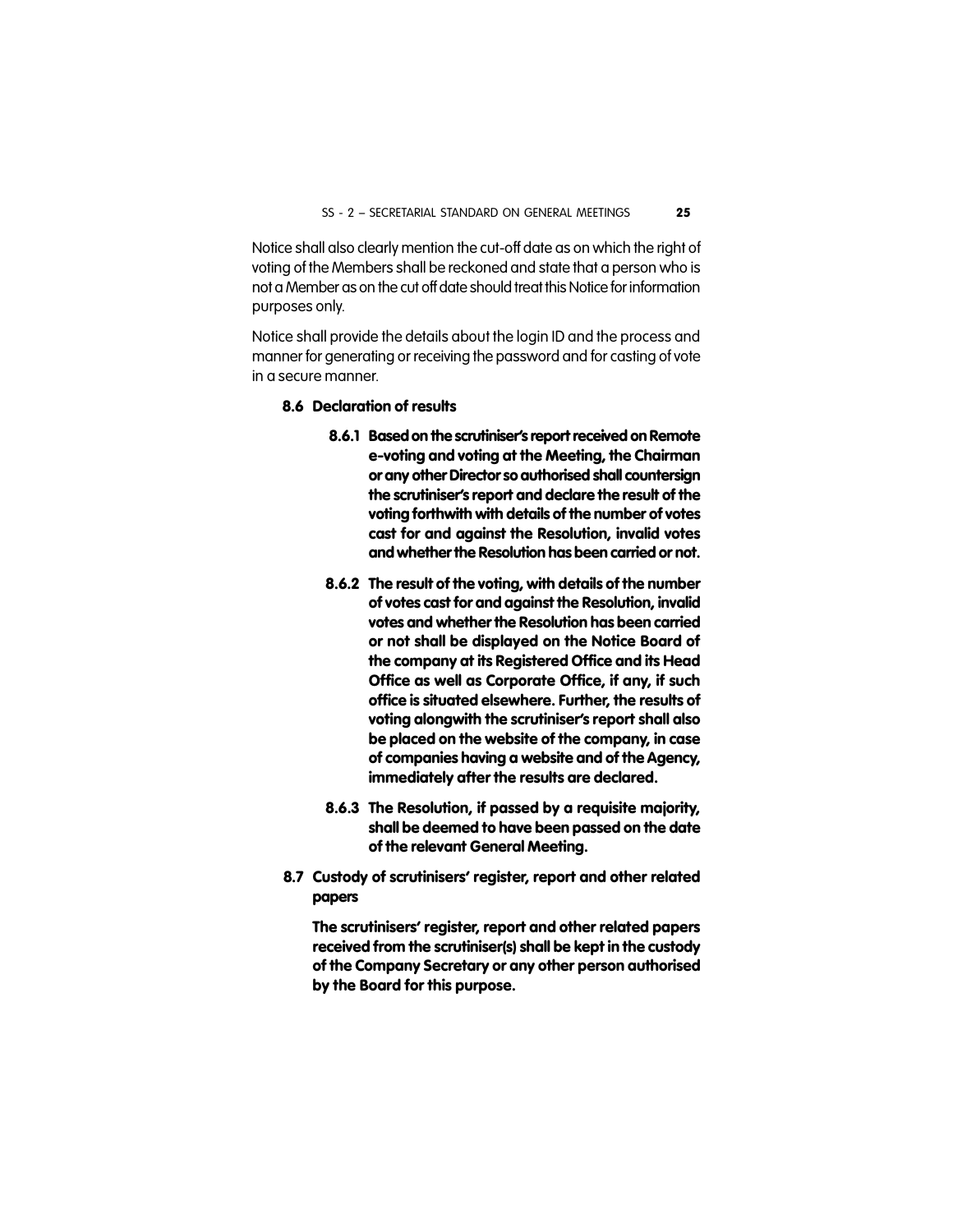#### **9. Conduct of Poll**

- **9.1 When a poll is demanded on any Resolution, the Chairman shall get the validity of the demand verified and, if the demand is valid, shall order the poll forthwith if it is demanded on the question of appointment of the Chairman or adjournment of the Meeting and, in any other case, within forty-eight hours of the demand for poll.**
- **9.2 In the case of a poll, which is not taken forthwith, the Chairman shall announce the date, venue and time of taking the poll to enable Members to have adequate and convenient opportunity to exercise their vote. The Chairman may permit any Member who so desires to be present at the time of counting of votes.**

If the date, venue and time of taking the poll cannot be announced at the Meeting, the Chairman shall inform the Members, the modes and the time of such communication, which shall in any case be within twenty four hours of closure of the Meeting.

A Member who did not attend the Meeting can participate and vote in the poll in such cases.

#### **9.3 Each Resolution put to vote by poll shall be put to vote separately.**

One ballot paper may be used for more than one item.

#### **9.4 Appointment of scrutinisers**

**The Chairman shall appoint such number of scrutinisers, as he deems necessary, who may include a Company Secretary in Practice, a Chartered Accountant in Practice, a Cost Accountant in Practice, an Advocate or any other person of repute who is not in the employment of the company, to ensure that the scrutiny of the votes cast on a poll is done in a fair and transparent manner.**

At least one of the scrutinisers shall be a Member who is present at the Meeting, provided such a Member is available and willing to be appointed.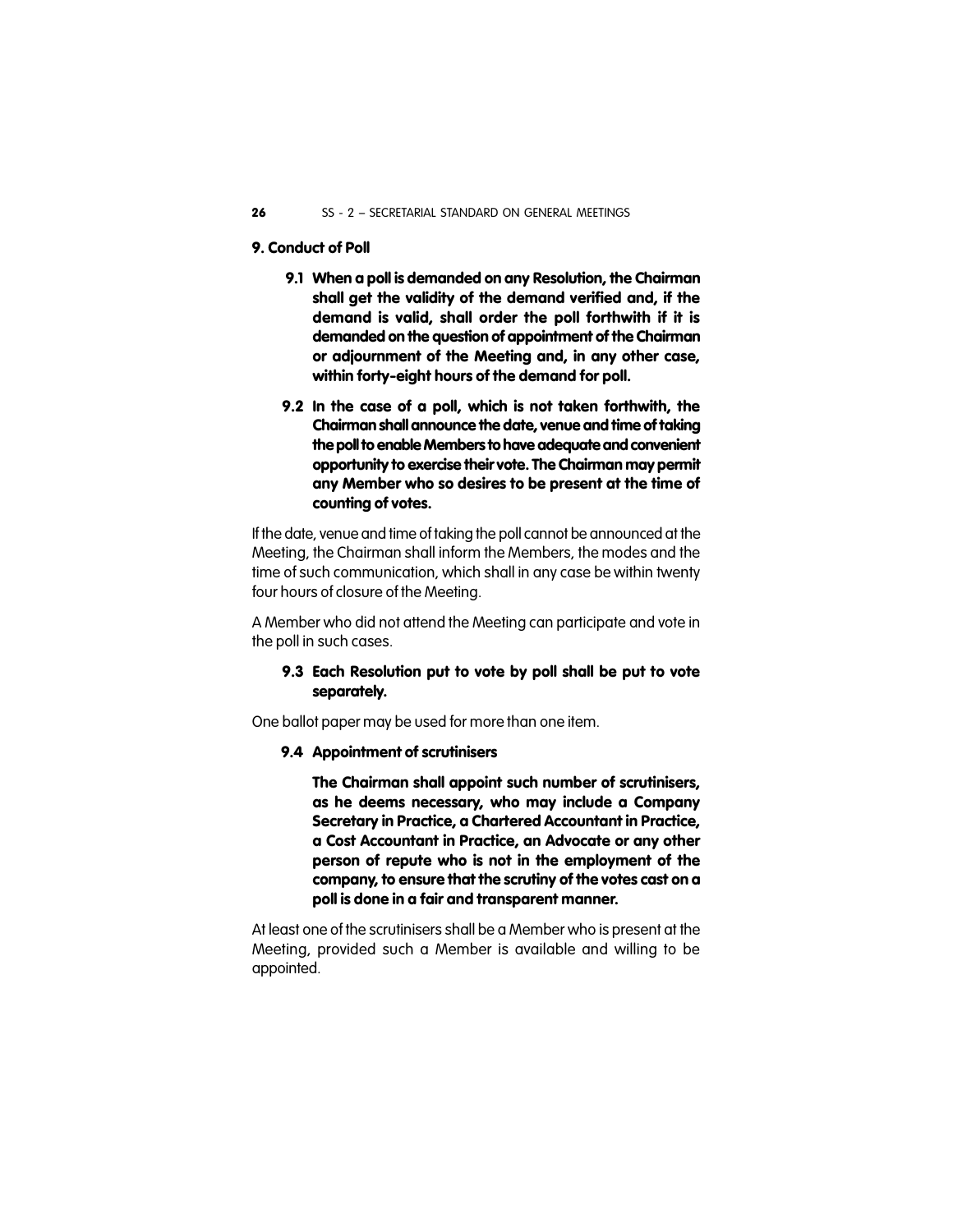#### **9.5 Declaration of results**

**9.5.1 Based on the scrutiniser's report, the Chairman shall declare the result of the poll within two days of the submission of report by the scrutiniser, with details of the number of votes cast for and against the Resolution, invalid votes and whether the Resolution has been carried or not.**

The scrutiniser shall submit his report to the Chairman who shall countersign the same. In case Chairman is not available, for such purpose, the report by the scrutiniser shall be submitted to any Director who is authorised by the Board to receive such report, who shall countersign the scrutiniser's report on behalf of the Chairman.

The result shall be announced by the Chairman or any other person authorised by the Chairman in writing for this purpose.

The Chairman of the Meeting shall have the power to regulate the manner in which the poll shall be taken and shall ensure that the poll is scrutinised in the manner prescribed under the Act.

- **9.5.2 The result of the poll with details of the number of votes cast for and against the Resolution, invalid votes and whether the Resolution has been carried or not shall be displayed on the Notice Board of the company at its Registered Office and its Head Office as well as Corporate Office, if any, if such office is situated elsewhere, and in case of companies having a website, shall also be placed on the website.**
- **9.5.3 The result of the poll shall be deemed to be the decision of the Meeting on the Resolution on which the poll was taken.**

#### **10. Prohibition on Withdrawal of Resolutions**

**Resolutions for items of business which are likely to affect the market price of the securities of the company shall not be withdrawn. However, any resolution proposed for consideration through e-voting shall not be withdrawn.**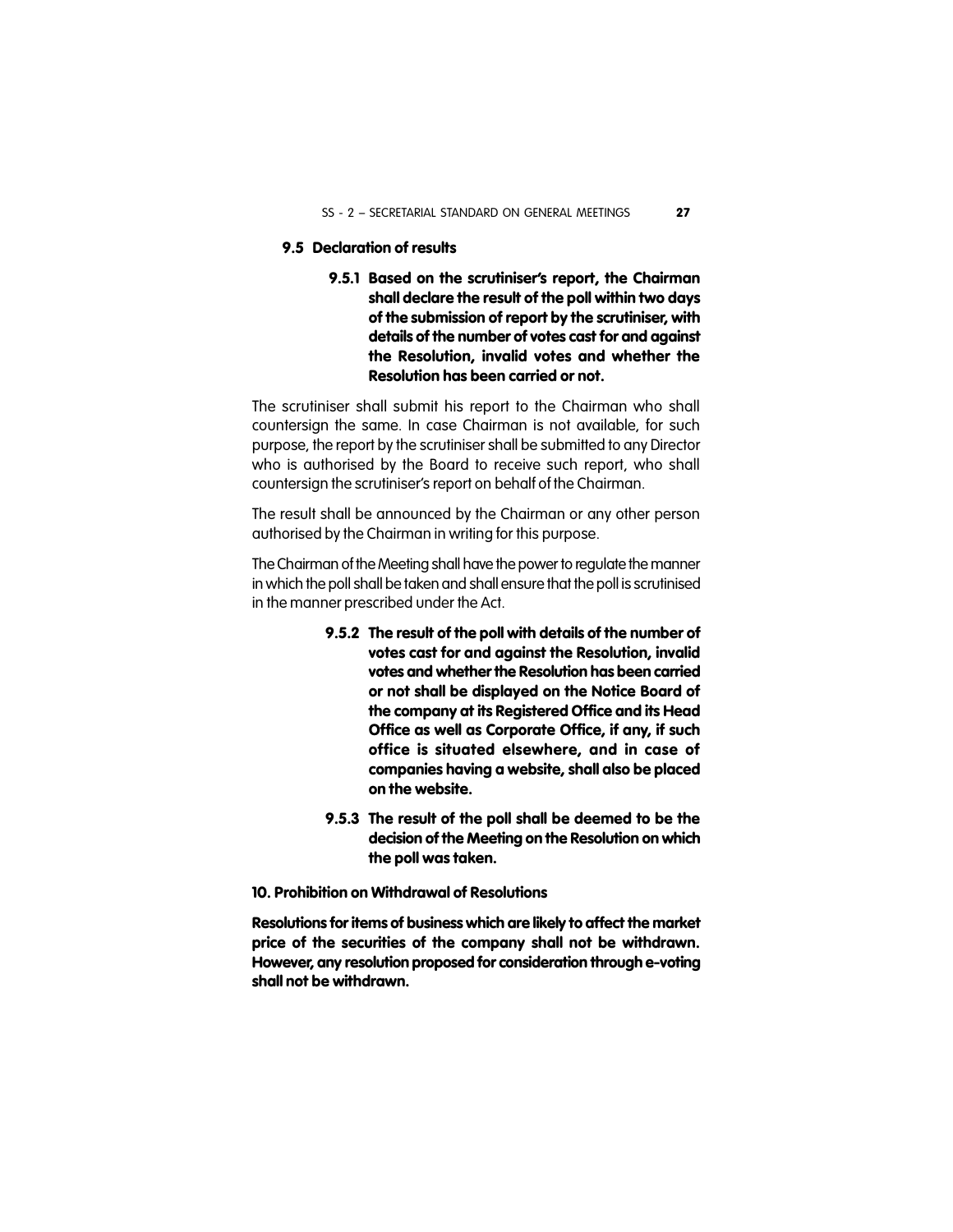#### **11. Rescinding of Resolutions**

**A Resolution passed at a Meeting shall not be rescinded otherwise than by a Resolution passed at a subsequent Meeting.**

#### **12. Modifications to Resolutions**

**Modifications to any Resolution which do not change the purpose of the Resolution materially may be proposed, seconded and adopted by the requisite majority at the Meeting and, thereafter, the modified Resolution shall be duly proposed, seconded and put to vote.**

No modification to any proposed text of the Resolution shall be made if it in any way alters the substance of the Resolution as set out in the Notice. Grammatical, clerical, factual and typographical errors, if any, may be corrected as deemed fit by the Chairman.

No modification shall be made to any Resolution which has already been put to vote by Remote e-voting before the Meeting.

#### **13. Reading of Reports**

- **13.1 The qualifications, observations or comments or other remarks on the financial transactions or matters which have any adverse effect on the functioning of the company, if any, mentioned in the Auditor's Report shall be read at the Annual General Meeting and attention of the Members present shall be drawn to the explanations / comments given by the Board of Directors in their report.**
- **13.2 The qualifications, observations or comments or other remarks if any, mentioned in the Secretarial Audit Report issued by the Company Secretary in Practice, shall be read at the Annual General Meeting and attention of Members present shall be drawn to the explanations / comments given by the Board of Directors in their report.**
- **14. Distribution of Gifts**

**No gifts, gift coupons, or cash in lieu of gifts shall be distributed to Members at or in connection with the Meeting.**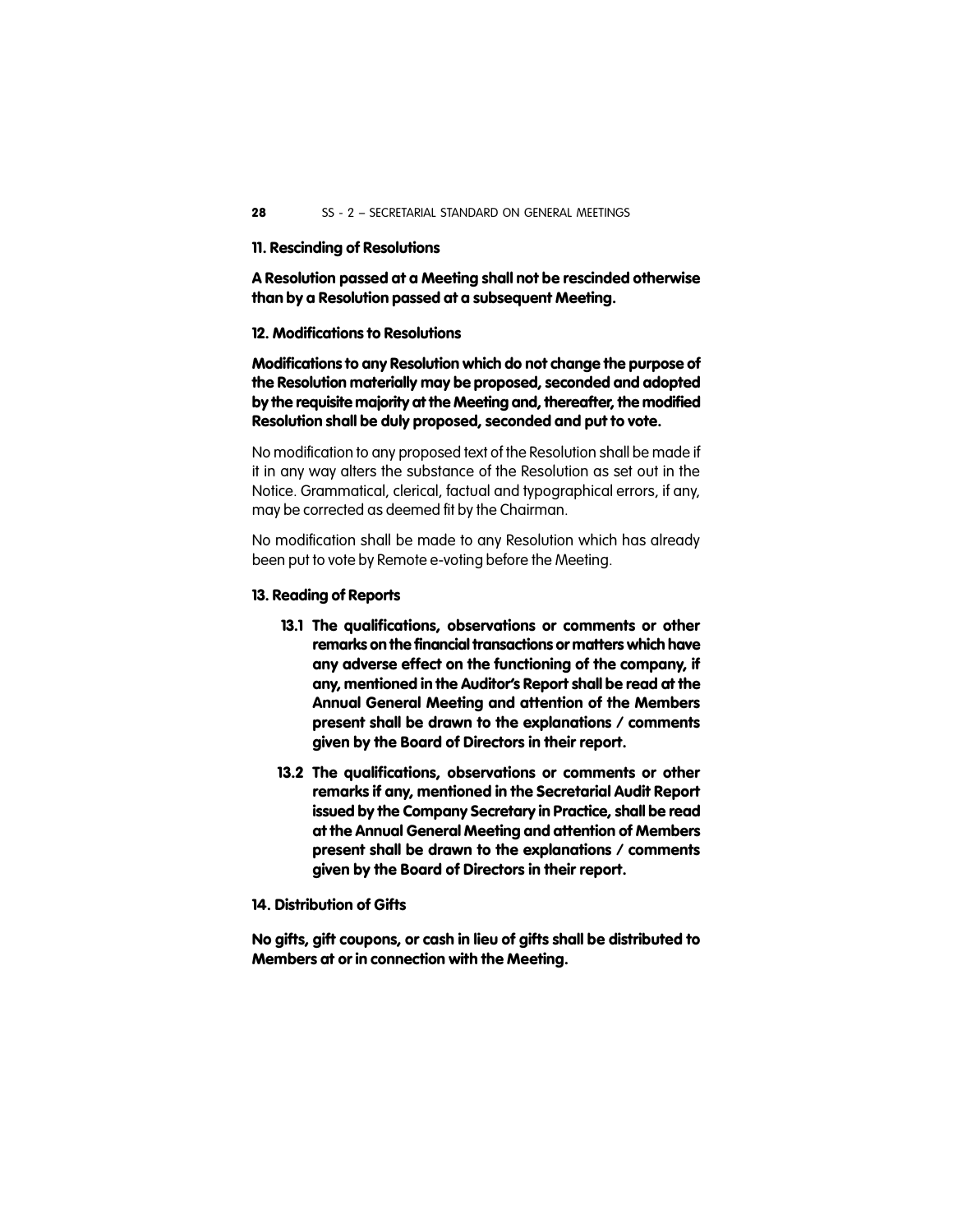#### **15. Adjournment of Meetings**

**15.1 A duly convened Meeting shall not be adjourned unless circumstances so warrant. The Chairman may adjourn a Meeting with the consent of the Members, at which a Quorum is present, and shall adjourn a Meeting if so directed by the Members.**

Meetings shall stand adjourned for want of requisite Quorum.

The Chairman may also adjourn a Meeting in the event of disorder or other like causes, when it becomes impossible to conduct the Meeting and complete its business.

- **15.2 If a Meeting is adjourned** *sine-die* **or for a period of thirty days or more, a Notice of the adjourned Meeting shall be given in accordance with the provisions contained hereinabove relating to Notice.**
- **15.3 If a Meeting is adjourned for a period of less than thirty days, the company shall give not less than three days' Notice specifying the day, date, time and venue of the Meeting, to the Members either individually or by publishing an advertisement in a vernacular newspaper in the principal vernacular language of the district in which the registered office of the company is situated, and in an English newspaper in English language, both having a wide circulation in that district.**
- **15.4 If a Meeting, other than a requisitioned Meeting, stands adjourned for want of Quorum, the adjourned Meeting shall be held on the same day, in the next week at the same time and place or on such other day, not being a National Holiday, or at such other time and place as may be determined by the Board.**

If a Meeting is adjourned for want of a Quorum to the same day on the next week, at the same time and place or with a change of day, time or place, the company shall give not less than three days' Notice specifying the day, date, time and venue of the Meeting, to the Members either individually or by publishing an advertisement in a vernacular newspaper in the principal vernacular language of the district in which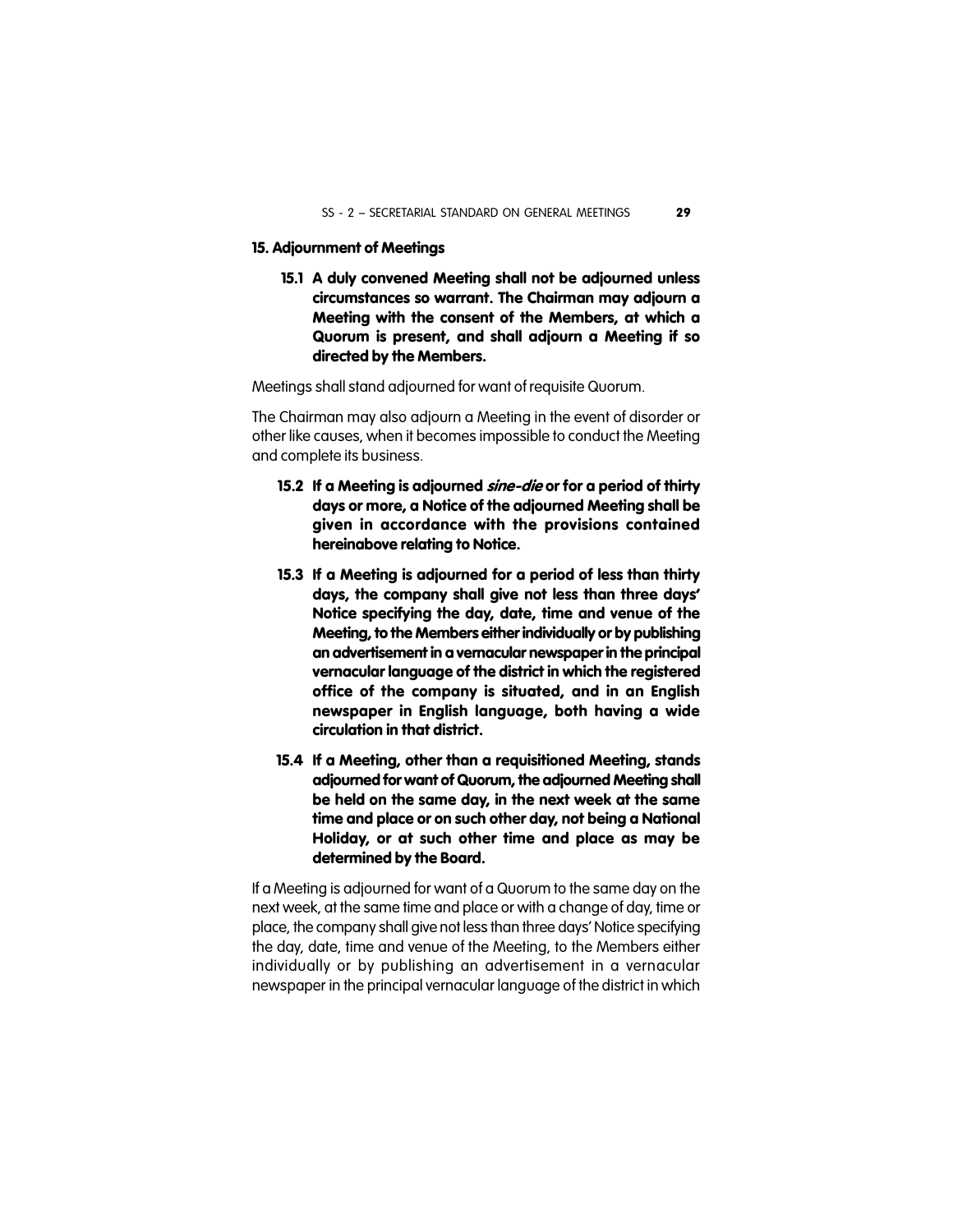the registered office of the company is situated, and in an English newspaper in English language, both having a wide circulation in that district.

If, at an adjourned Meeting, Quorum is not present within half an hour from the time appointed, the Members present, being not less than two in number, will constitute the Quorum.

#### **15.5 If, within half an hour from the time appointed for holding a Meeting called by requisitionists, a Quorum is not present, the Meeting shall stand cancelled.**

#### **15.6 At an adjourned Meeting, only the unfinished business of the original Meeting shall be considered.**

Any Resolution passed at an adjourned Meeting would be deemed to have been passed on the date of the adjourned Meeting and not on any earlier date.

#### **16. Passing of Resolutions by postal ballot**

#### **16.1 Every company, except a company having less than or equal to two hundred Members, shall transact items of business as prescribed, only by means of postal ballot instead of transacting such business at a General Meeting.**

The list of items of businesses requiring to be transacted only by means of a postal ballot is given at Annexure.

The Board may however opt to transact any other item of special business, not being any business in respect of which Directors or auditors have a right to be heard at the Meeting, by means of postal ballot.

Ordinary Business shall not be transacted by means of a postal ballot.

**16.2 Every company having its equity shares listed on a recognized stock exchange other than companies whose equity shares are listed on SME Exchange or on the Institutional Trading Platform and other companies which are required to provide e-voting facility shall provide such facility to its Members in respect of those items, which are required to be transacted through postal ballot.**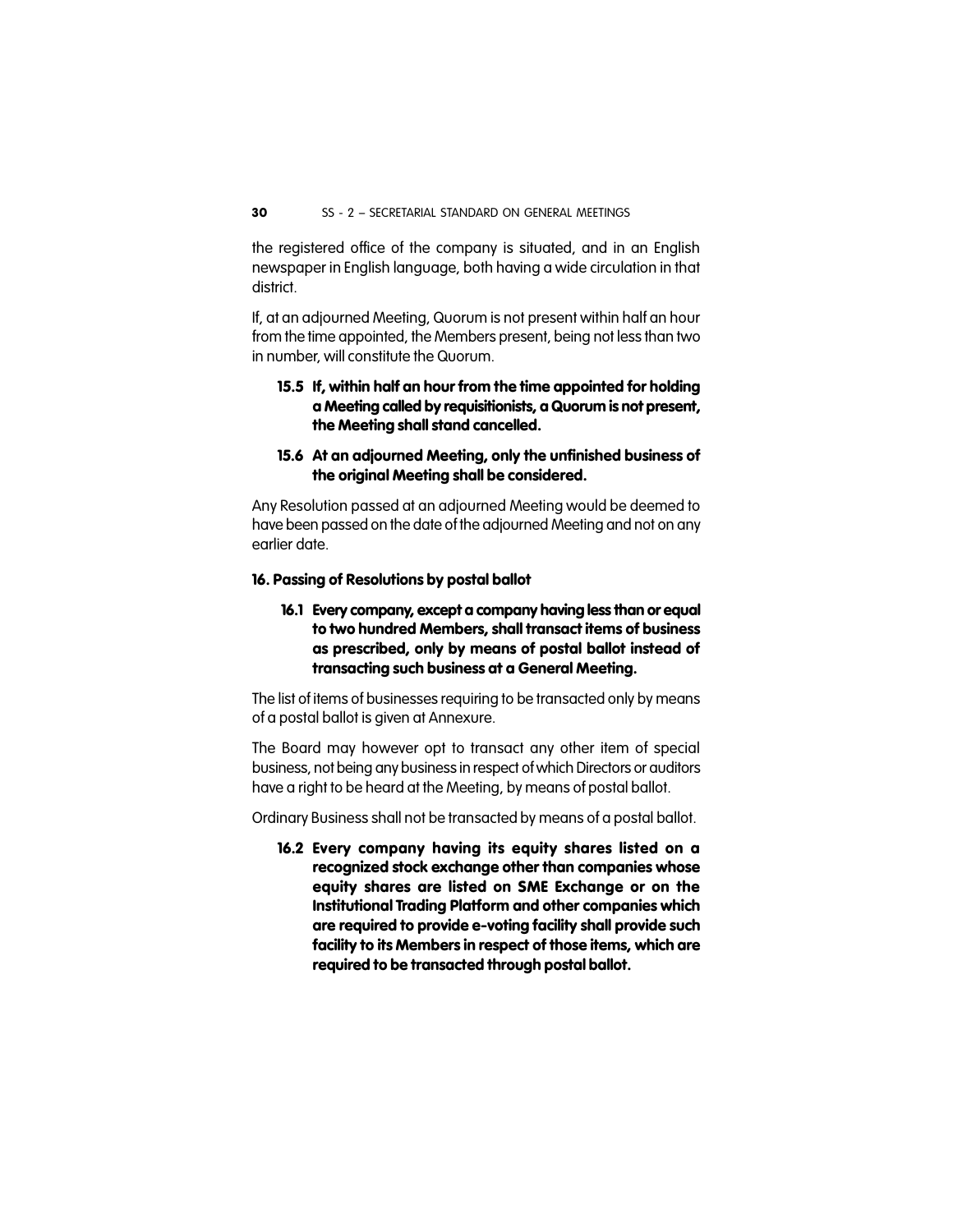Other companies presently prescribed are companies having not less than one thousand Members.

#### **16.3 Board Approval**

#### **The Board shall:**

- **(a) identify the businesses to be transacted through postal ballot;**
- **(b) approve the Notice of postal ballot incorporating proposed Resolution(s) and explanatory statement thereto;**
- **(c) authorise the Company Secretary or where there is no Company Secretary, any Director of the company to conduct postal ballot process and sign and send the Notice along with other documents ;**

#### **(d) appoint one scrutiniser for the postal ballot.**

The scrutiniser may be a Company Secretary in Practice, a Chartered Accountant in Practice, a Cost Accountant in Practice, an Advocate or any other person of repute who is not in the employment of the company and, who can in the opinion of the Board, scrutinise the postal ballot process in a fair and transparent manner.

The scrutiniser shall however not be an officer or employee of the company.

The scrutiniser so appointed may take assistance of a person who is not in employment of the company and who is well-versed with the e-voting system.

Prior Consent to act as a scrutiniser shall be obtained from the scrutiniser and placed before the Board for noting.

#### **(e) appoint an Agency in respect of e-voting for the postal ballot;**

**(f) decide the record date for reckoning Voting Rights**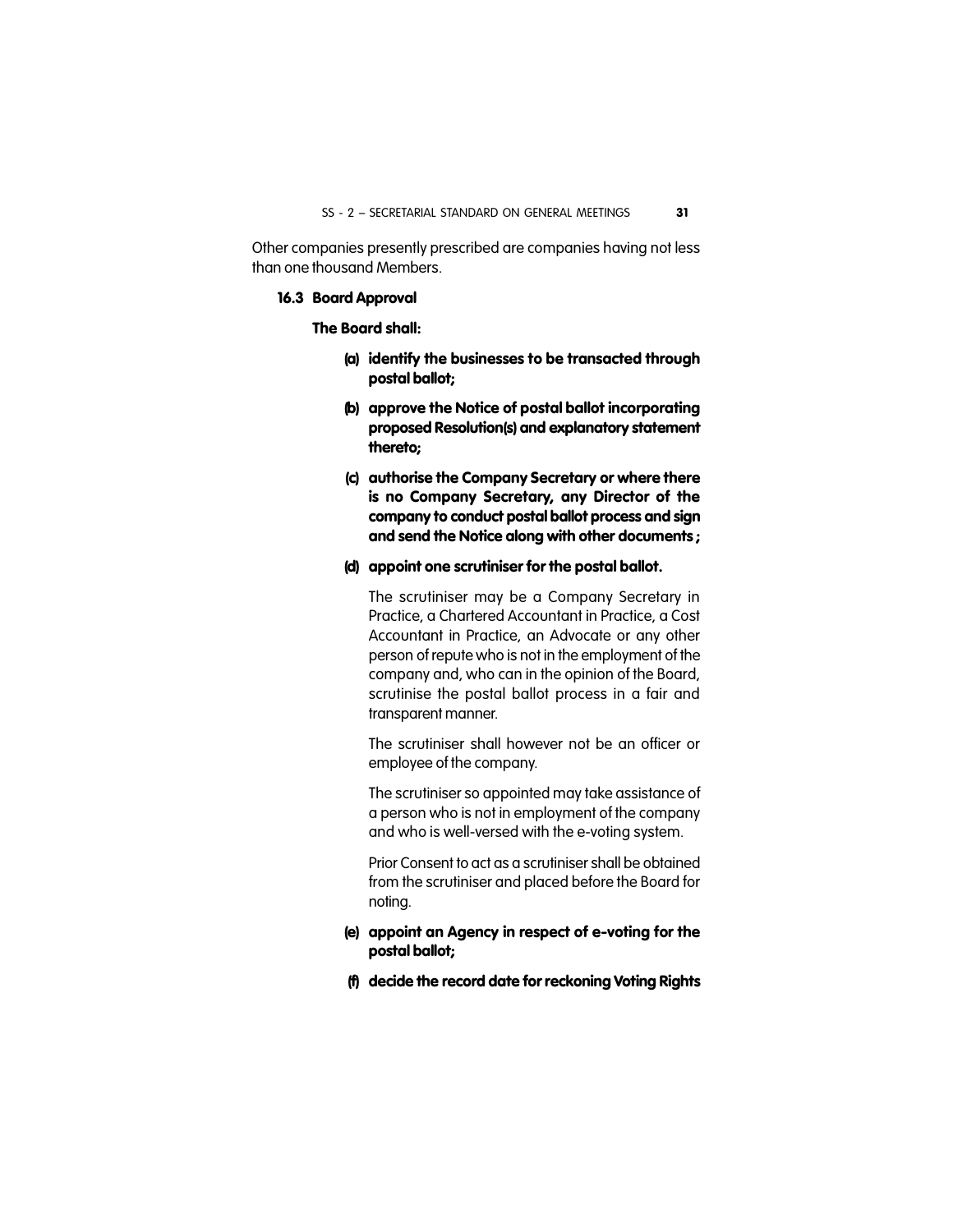#### **and ascertaining those Members to whom the Notice and postal ballot forms shall be sent.**

Only Members as of the record date shall be entitled to vote on the proposed Resolution by postal ballot.

- **(g) decide on the calendar of events.**
- **(h) authorise the Chairman or in his absence, any other Director to receive the scrutiniser's register, report on postal ballot and other related papers with requisite details.**

The scrutiniser is required to submit his report within seven days from the last date of receipt of postal ballot forms.

#### **16.4 Notice**

**16.4.1 Notice of the postal ballot shall be given in writing to every Member of the company. Such Notice shall be sent either by registered post or speed post, or by courier or by e-mail or by any other electronic means at the address registered with the company.**

The Notice shall be accompanied by the postal ballot form with the necessary instructions for filling, signing and returning the same.

In case the Notice and accompanying documents are sent to Members by e-mail, these shall be sent to the Members' e-mail addresses, registered with the company or provided by the depository, in the manner prescribed under the Act.

Such Notice shall also be given to the Directors and Auditors of the company, to the Secretarial Auditor, to Debenture Trustees, if any, and, wherever applicable or so required, to other specified recipients.

An advertisement containing prescribed details shall be published at least once in a vernacular newspaper in the principal vernacular language of the district in which the registered office of the company is situated, and having a wide circulation in that district, and at least once in English language in an English newspaper having a wide circulation in that district, about having dispatched the Notice and the ballot papers.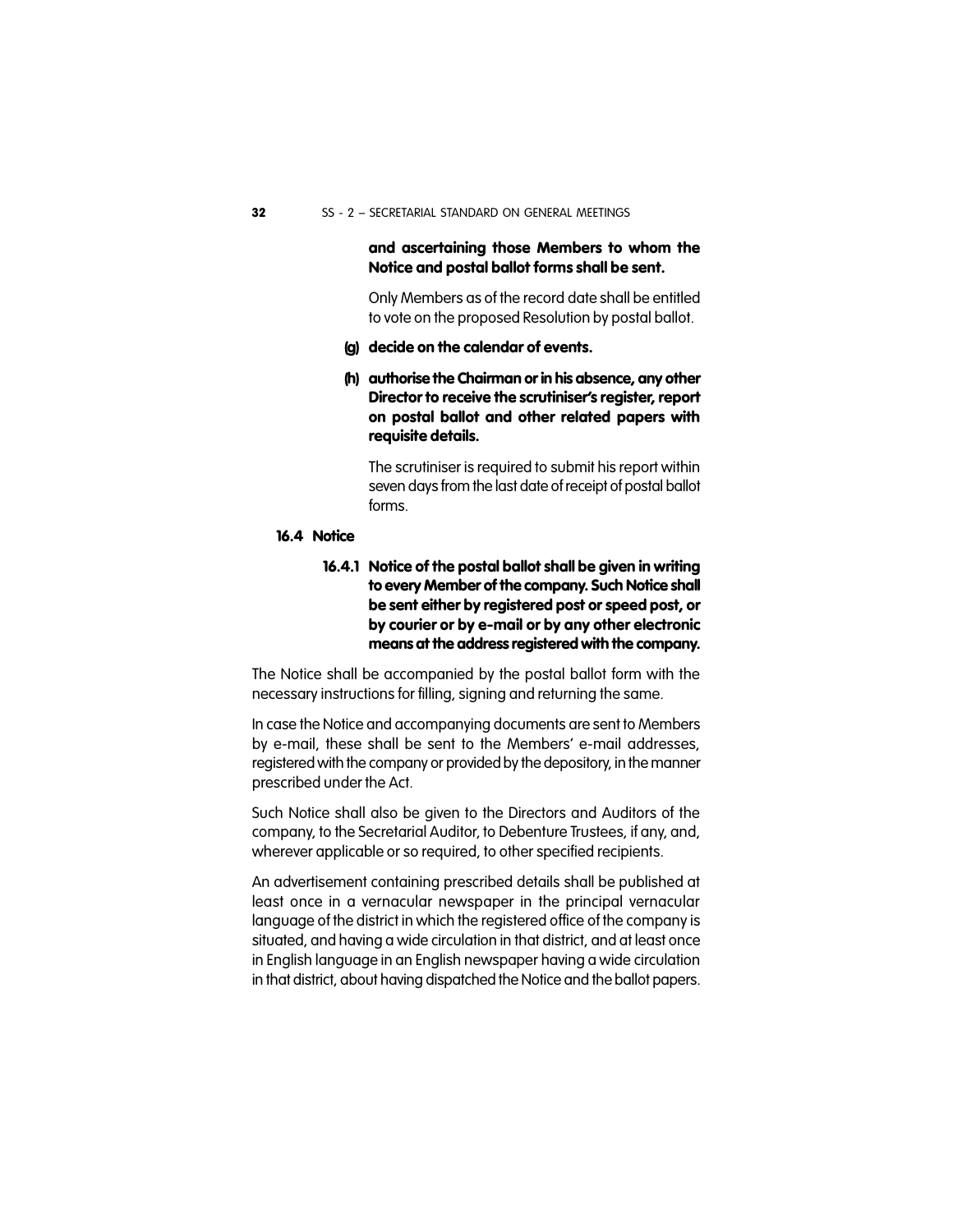#### **16.4.2 In case of companies having a website, Notice of the postal ballot shall also be placed on the website.**

Such Notice shall remain on the website till the last date for receipt of the postal ballot forms from the Members.

#### **16.4.3 Notice shall specify the day, date, time and venue where the results of the voting by postal ballot will be announced and the link of the website where such results will be displayed.**

Notice shall also specify the mode of declaration of the results of the voting by postal ballot.

#### **16.4.4 Notice of the postal ballot shall inform the Members about availability of e-voting facility, if any, and provide necessary information thereof to enable them to access such facility.**

In case the facility of e-voting has been made available, the provisions relating to conduct of e-voting shall apply, *mutatis mutandis,* as far as applicable.

Notice shall describe clearly the e-voting procedure.

Notice shall also clearly specify the date and time of commencement and end of e-voting, if any and contain a statement that voting shall not be allowed beyond the said date and time. Notice shall also contain contact details of the official responsible to address the grievances connected with the e-voting for postal ballot.

Notice shall clearly specify that any Member cannot vote both by post and e-voting and if he votes both by post and e-voting, his vote by post shall be treated as invalid.

The advertisement shall, inter alia, state the following matters:

- (a) a statement to the effect that the business is to be transacted by postal ballot which may include voting by electronic means;
- (b) the date of completion of dispatch of Notices;
- (c) the date of commencement of voting ( postal and e-voting);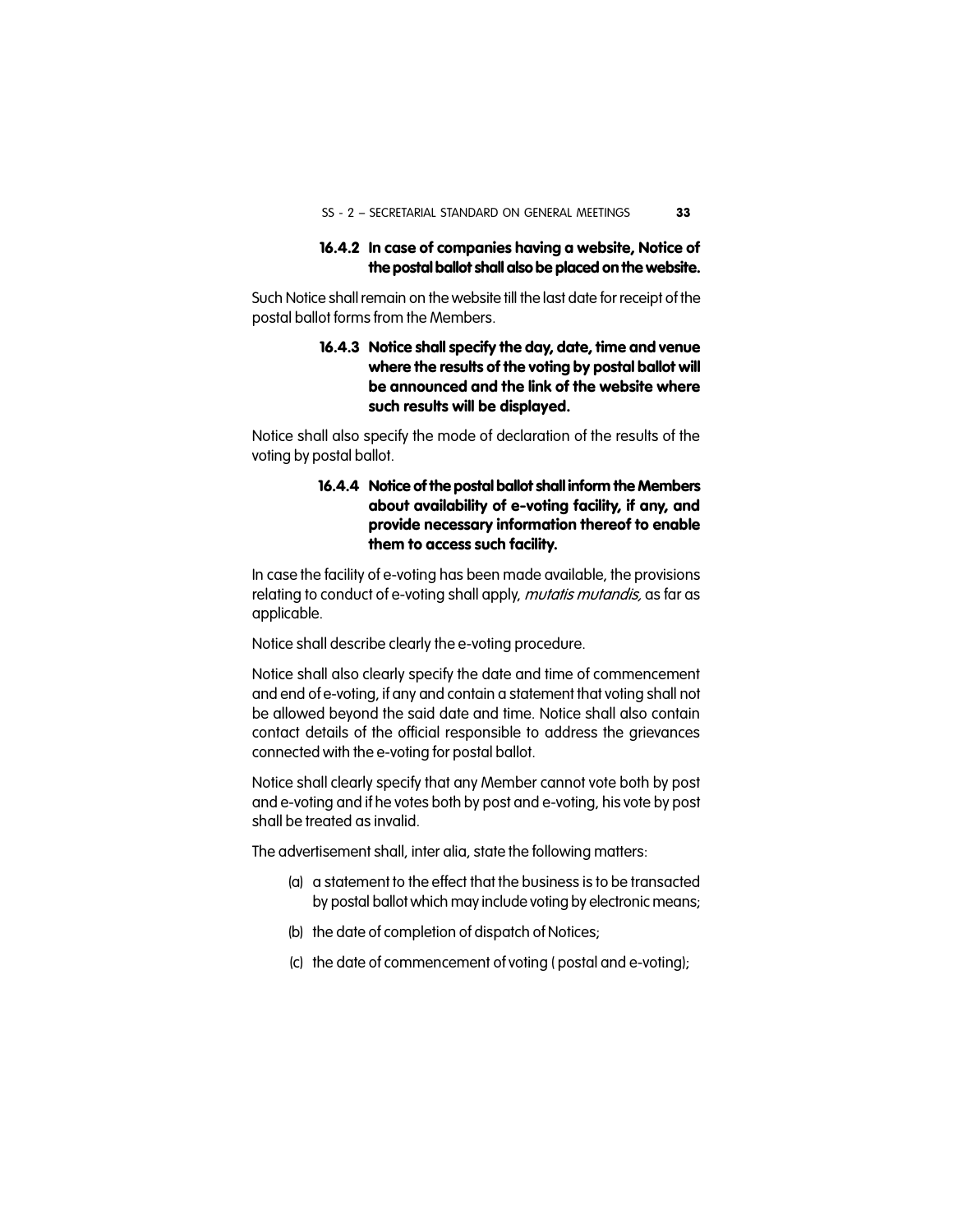- (d) the date of end of voting ( postal and e-voting);
- (e) the statement that any postal ballot form received from the Member after thirty days from the date of dispatch of Notice will not be valid;
- (f) a statement to the effect that Member who has not received postal ballot form may apply to the company and obtain a duplicate thereof;
- (g) contact details of the person responsible to address the queries/grievances connected with the voting by postal ballot including voting by electronic means, if any; and
- (h) day, date, time and venue of declaration of results and the link of the website where such results will be displayed.

Notice and the advertisement shall clearly mention the record date as on which the right of voting of the Members shall be reckoned and state that a person who is not a Member as on the record date should treat this Notice for information purposes only.

- **16.4.5 Each item proposed to be passed through postal ballot shall be in the form of a Resolution and shall be accompanied by an explanatory statement which shall set out all such facts as would enable a Member to understand the meaning, scope and implications of the item of business and to take a decision thereon.**
- **16.5 Postal ballot forms**
	- **16.5.1 The postal ballot form shall be accompanied by a postage prepaid reply envelope addressed to the scrutiniser.**

A single postal ballot Form may provide for multiple items of business to be transacted.

> **16.5.2 The postal ballot form shall contain instructions as to the manner in which the form is to be completed, assent or dissent is to be recorded and its return to the scrutiniser.**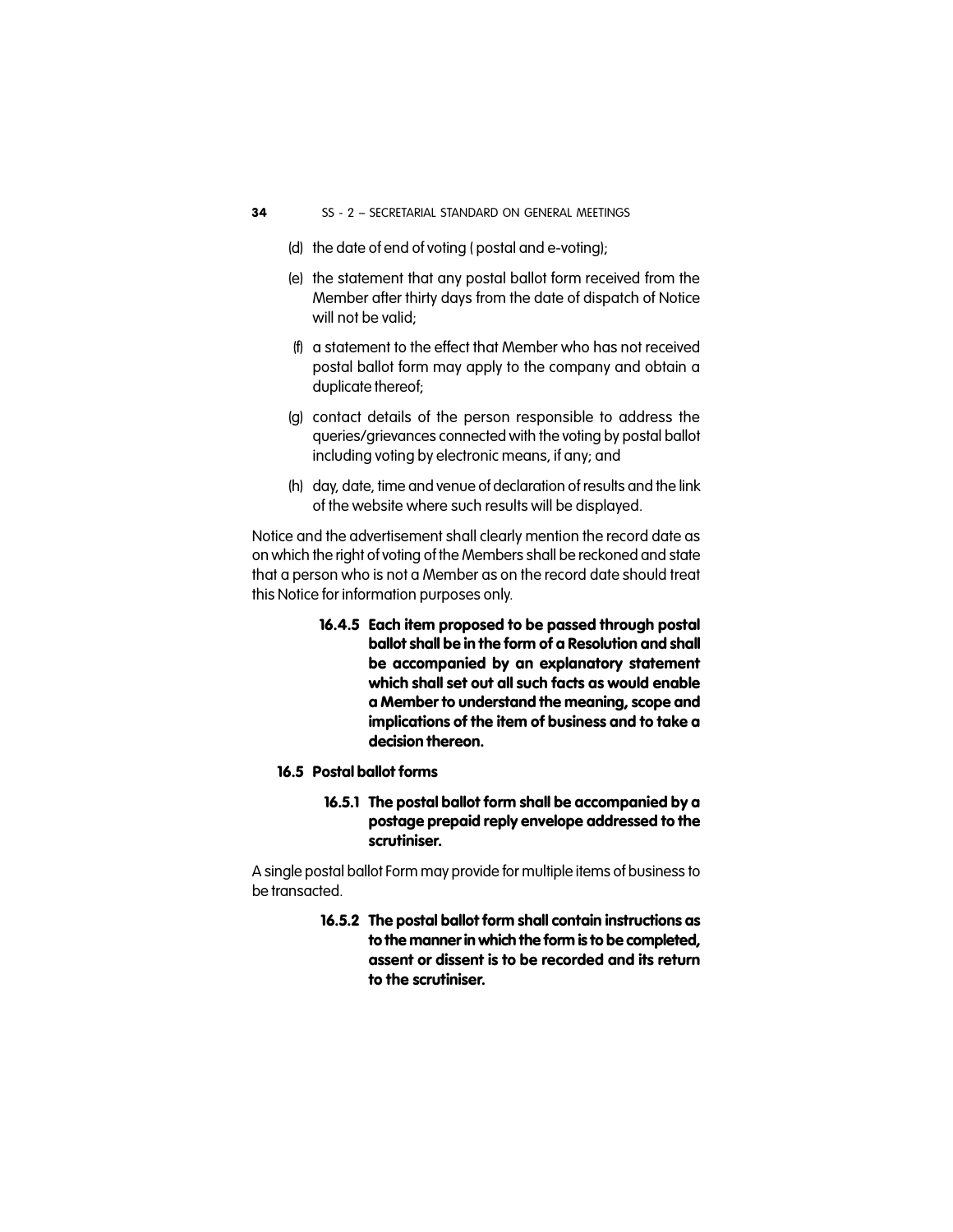The postal ballot form may specify instances in which such Form shall be treated as invalid or rejected and procedure for issue of duplicate postal ballot Forms.

#### **16.5.3 A postal ballot form shall be considered invalid if:**

- **(a) A form other than one issued by the company has been used;**
- **(b) It has not been signed by or on behalf of the Member;**
- **(c) Signature on the postal ballot form doesn't match the specimen signatures with the company**
- **(d) It is not possible to determine without any doubt the assent or dissent of the Member;**
- **(e) Neither assent nor dissent is mentioned;**
- **(f) Any competent authority has given directions in writing to the company to freeze the Voting Rights of the Member;**
- **(g) The envelope containing the postal ballot form is received after the last date prescribed;**
- **(h) The postal ballot form, signed in a representative capacity, is not accompanied by a certified copy of the relevant specific authority;**
- **(i) It is received from a Member who is in arrears of payment of calls;**
- **(j) It is defaced or mutilated in such a way that its identity as a genuine form cannot be established;**
- **(k) Member has made any amendment to the Resolution or imposed any condition while exercising his vote.**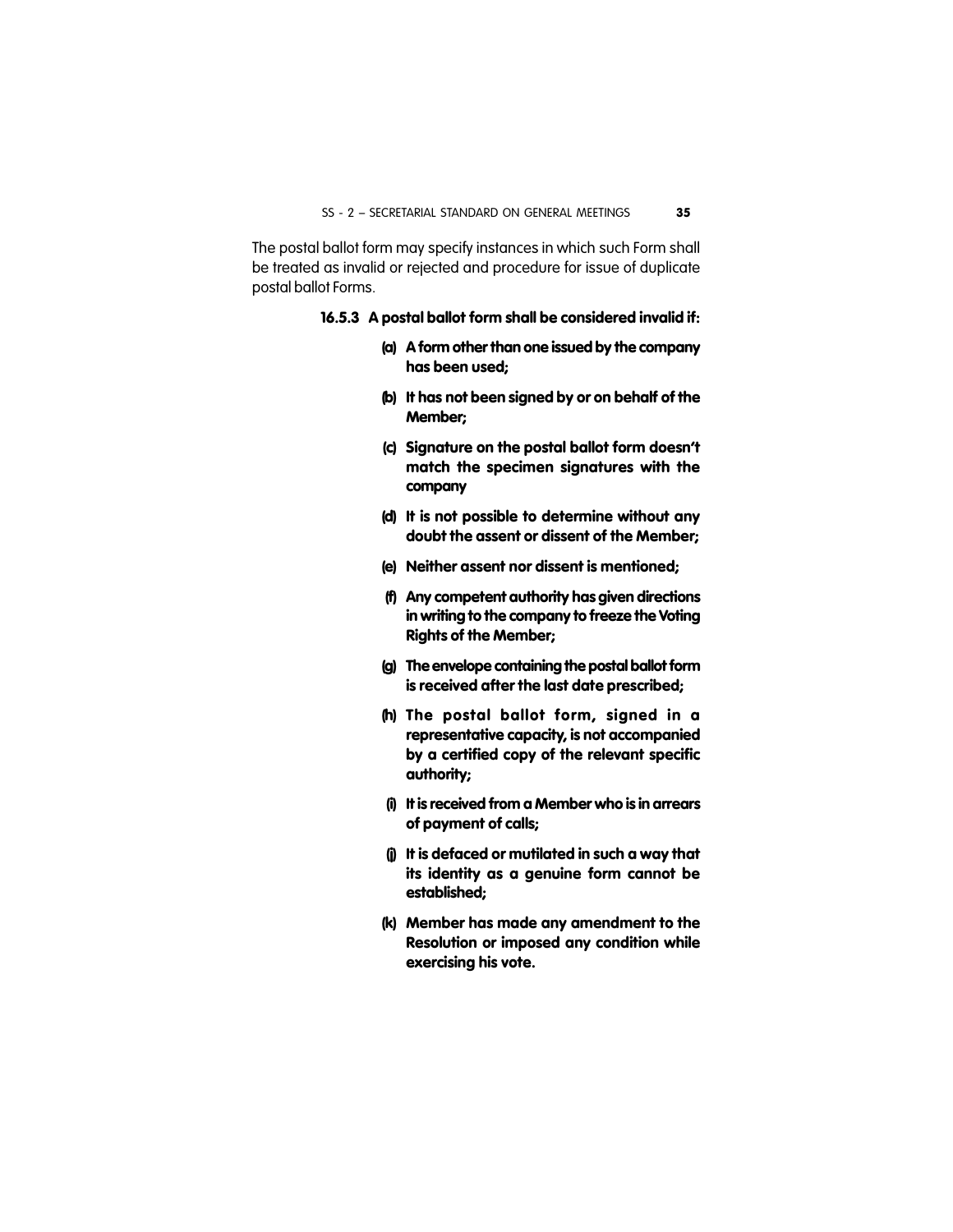A postal ballot form which is otherwise complete in all respects and is lodged within the prescribed time limit but is undated shall be considered valid.

#### **16.6 Declaration of results**

**16.6.1 Based on the scrutiniser's report, the Chairman or any other Director authorised by him shall declare the result of the postal ballot on the date, time and venue specified in the Notice, with details of the number of votes cast for and against the Resolution, invalid votes and the final result as to whether the Resolution has been carried or not.**

The scrutiniser shall submit his report to the Chairman who shall countersign the same. In case Chairman is not available, for such purpose, the report by the scrutiniser shall be submitted to any other Director who is authorised by the Board to receive such report, who shall countersign the scrutiniser's report on behalf of the Chairman.

- **16.6.2 The result of the voting with details of the number of votes cast for and against the Resolution, invalid votes and whether the Resolution has been carried or not, along with the scrutiniser's report shall be displayed on the Notice Board of the company at its Registered Office and its Head Office as well as Corporate Office, if any, if such office is situated elsewhere, and also be placed on the website of the company, in case of companies having a website.**
- **16.6.3 The Resolution, if passed by requisite majority, shall be deemed to have been passed on the last date specified by the company for receipt of duly completed postal ballot forms or e-voting.**
- **16.7 Custody of scrutiniser's registers, report and other related papers**

**The postal ballot forms, other related papers, register and scrutiniser's report received from the scrutiniser shall be kept in the custody of the Company Secretary or any other person authorised by the Board for this purpose.**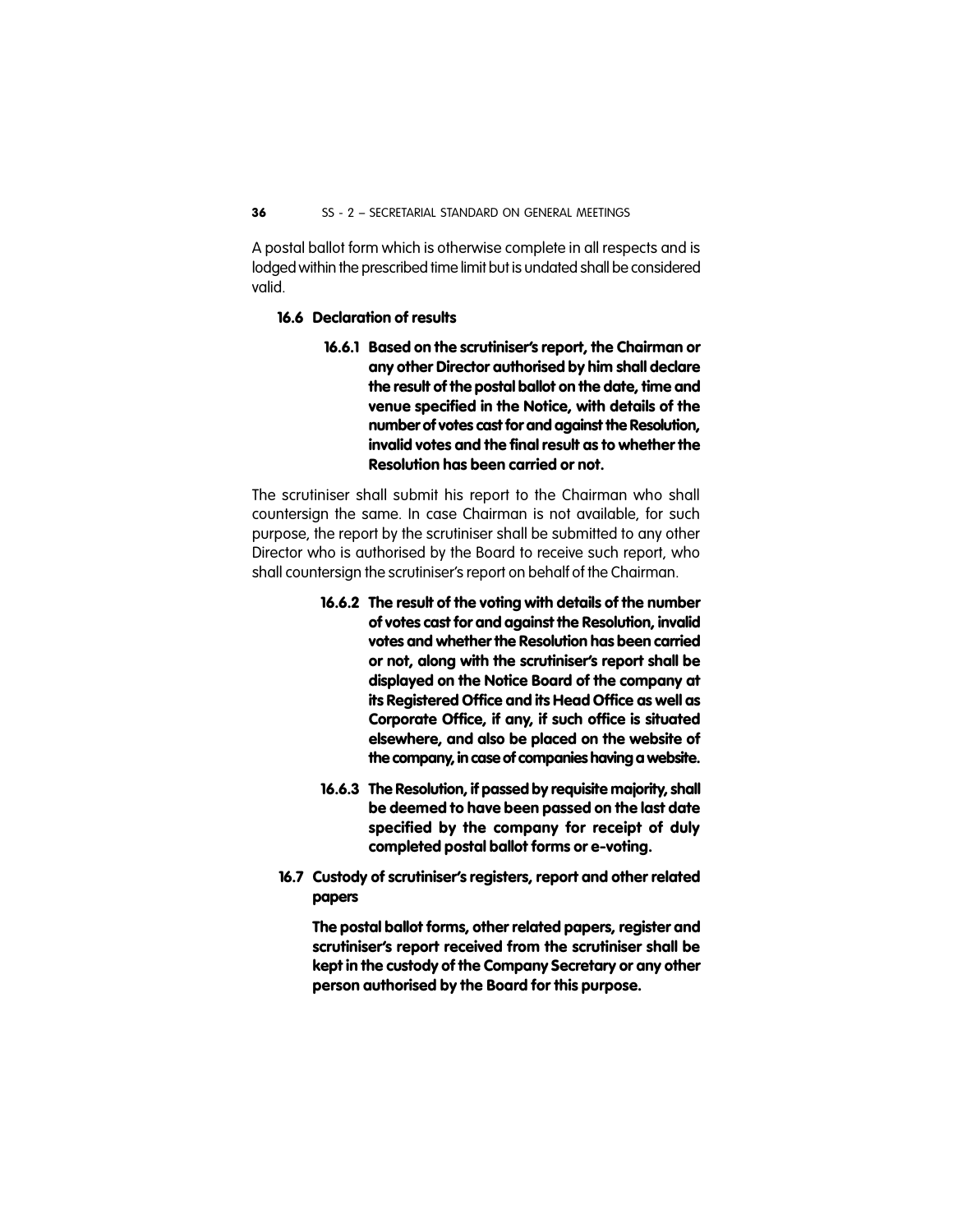#### **16.8 Rescinding the Resolution**

**A Resolution passed by postal ballot shall not be rescinded otherwise than by a Resolution passed subsequently through postal ballot.**

**16.9 Modification to the Resolution**

**No amendment or modification shall be made to any Resolution circulated to the Members for passing by means of postal ballot.**

#### **17. Minutes**

Every company shall keep Minutes of all Meetings. Minutes kept in accordance with the provisions of the Act evidence the proceedings recorded therein. Minutes help in understanding the deliberations and decisions taken at the Meeting.

#### **17.1 Maintenance of Minutes**

- **17.1.1 Minutes shall be recorded in books maintained for that purpose.**
- **17.1.2 A distinct Minutes Book shall be maintained for Meetings of the Members of the company, creditors and others as may be required under the Act.**

Resolutions passed by postal ballot shall be recorded in the Minutes book of General Meetings.

#### **17.1.3 Minutes may be maintained in electronic form in such manner as prescribed under the Act and as may be decided by the Board. Minutes in electronic form shall be maintained with Timestamp.**

A company may maintain its Minutes in physical or in electronic form with Timestamp.

Every company shall, however, follow a uniform and consistent form of maintaining the Minutes. Any deviation in such form of maintenance shall be authorised by the Board.

#### **17.1.4 The pages of the Minutes Books shall be consecutively numbered.**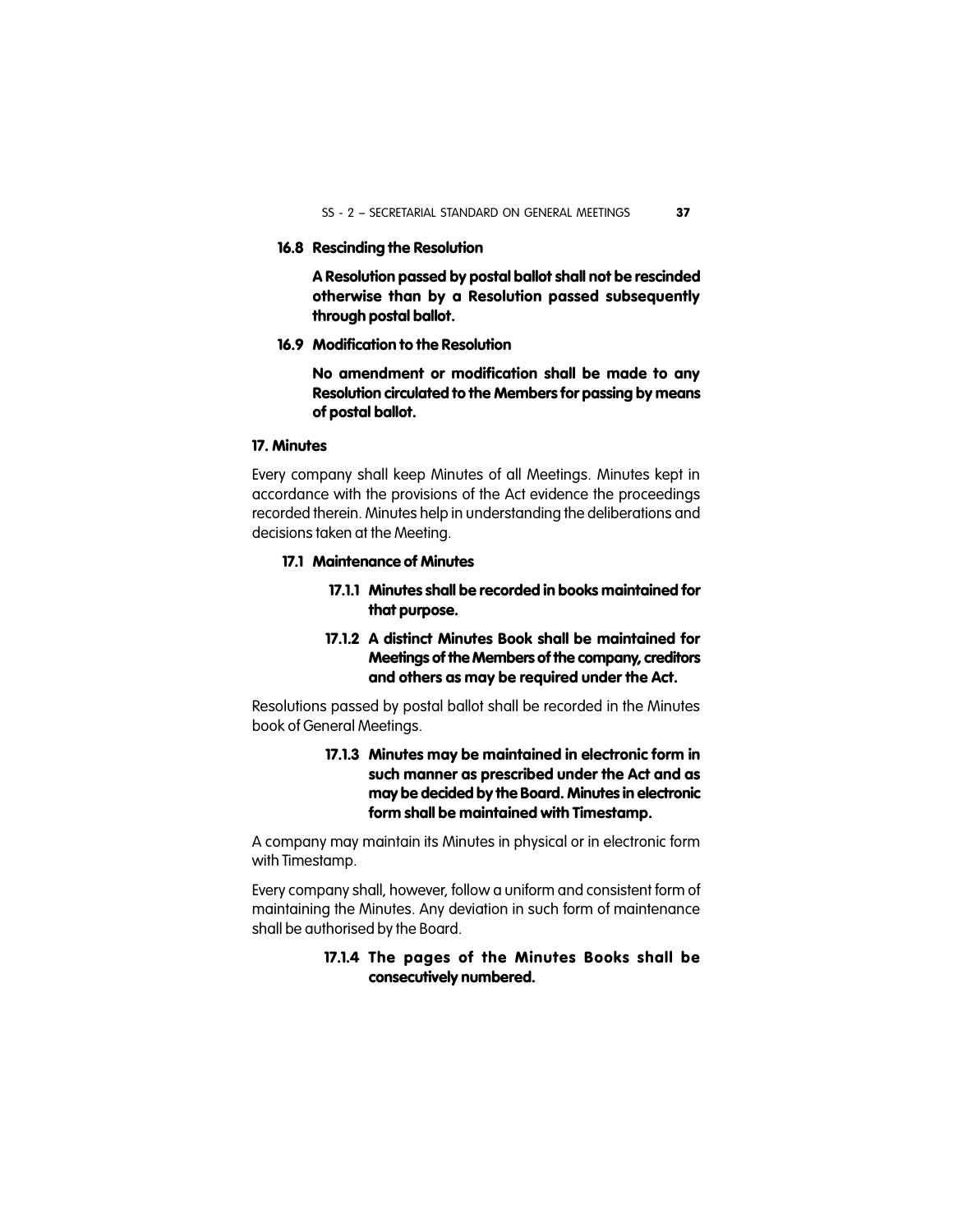This shall be followed irrespective of a break in the Book arising out of periodical binding in case the Minutes are maintained in physical form. This shall be equally applicable for maintenance of Minutes Book in electronic form with Timestamp.

In the event any page or part thereof in the Minutes Book is left blank, it shall be scored out and initialled by the Chairman who signs the Minutes.

#### **17.1.5 Minutes shall not be pasted or attached to the Minutes Book, or tampered with in any manner.**

#### **17.1.6 Minutes of Meetings, if maintained in loose-leaf form, shall be bound periodically depending on the size and volume.**

There shall be a proper locking device to ensure security and proper control to prevent removal or manipulation of the loose leaves.

#### **17.1.7 Minutes Books shall be kept at the Registered Office of the company or at such other place, as may be approved by the Board.**

#### **17.2 Contents of Minutes**

#### **17.2.1 General Contents**

**17.2.1.1 Minutes shall state, at the beginning the Meeting, name of the company, day, date, venue and time of commencement and conclusion of the Meeting.**

In case a Meeting is adjourned, the Minutes shall be entered in respect of the original Meeting as well as the adjourned Meeting. In respect of a Meeting convened but adjourned for want of Quorum a statement to that effect shall be recorded by the Chairman or any Director present at the Meeting in the Minutes.

#### **17.2.1.2 Minutes shall record the names of the Directors and the Company Secretary present at the Meeting.**

The names of the Directors shall be listed in alphabetical order or in any other logical manner, but in either case starting with the name of the person in the Chair.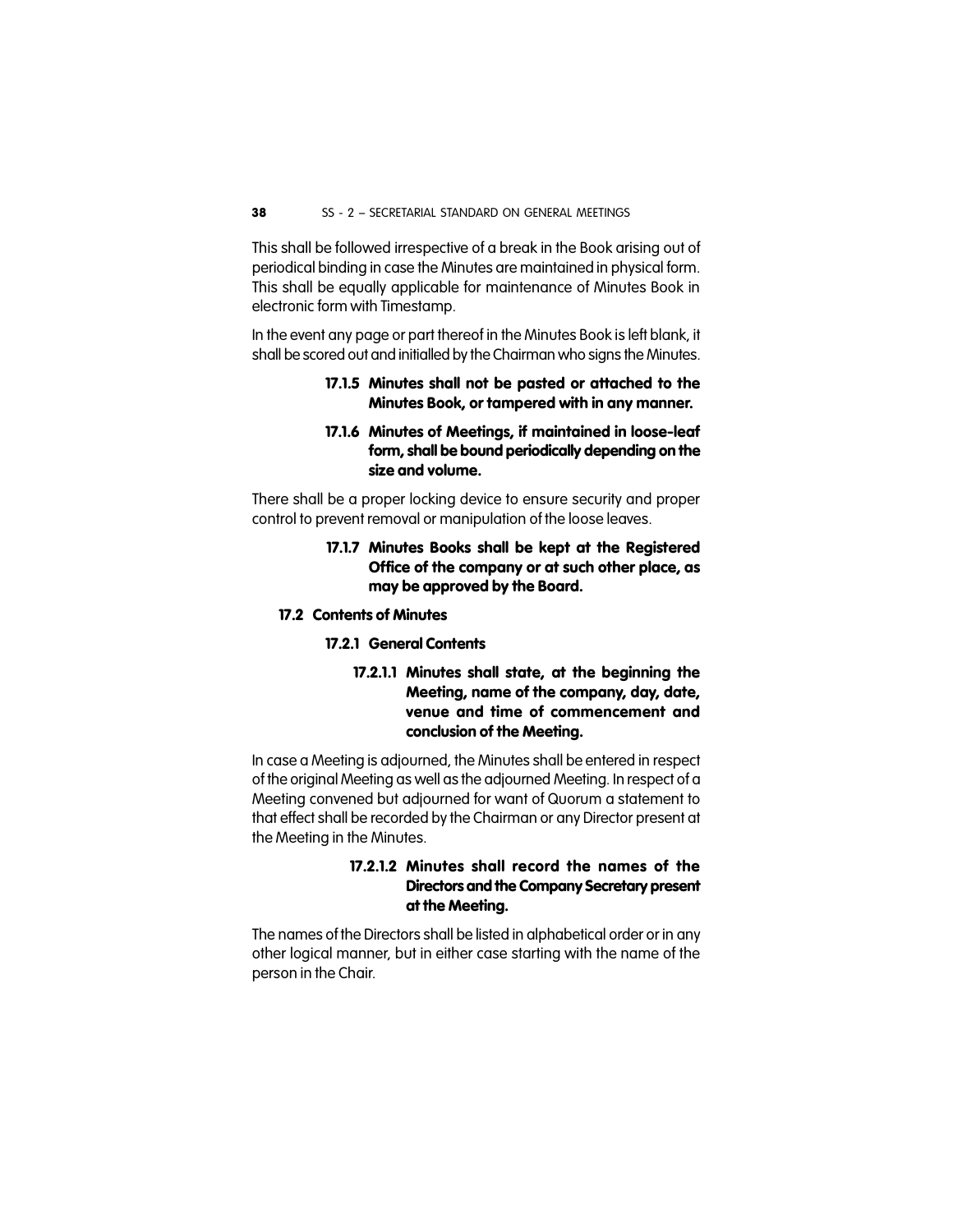#### **17.2.2 Specific Contents**

- **17.2.2.1 Minutes shall,** *inter alia***, contain:**
	- **(a) The Record of election, if any, of the Chairman of the Meeting.**
	- **(b) The fact that certain registers, documents, the Auditor's Report and Secretarial Audit Report, as prescribed under the Act were available for inspection.**
	- **(c) The Record of presence of Quorum.**
	- **(d) The number of Members present in person including representatives.**
	- **(e) The number of proxies and the number of shares represented by them.**
	- **(f) The presence of the Chairmen of the Audit Committee, Nomination and Remuneration Committee and Stakeholders Relationship Committee or their authorised representatives.**
	- **(g) The presence if any, of the Secretarial Auditor, the Auditors, or their authorised representatives, the Court/Tribunal appointed observers or scrutinisers.**
	- **(h) Summary of the opening remarks of the Chairman.**
	- **(i) Reading of qualifications, observations or comments or other remarks on the financial transactions or matters which have any adverse effect on the functioning of the company, as mentioned in the report of the Auditors.**
	- **(j) Reading of qualifications, observations or comments or other remarks as mentioned in the report of the Secretarial Auditor.**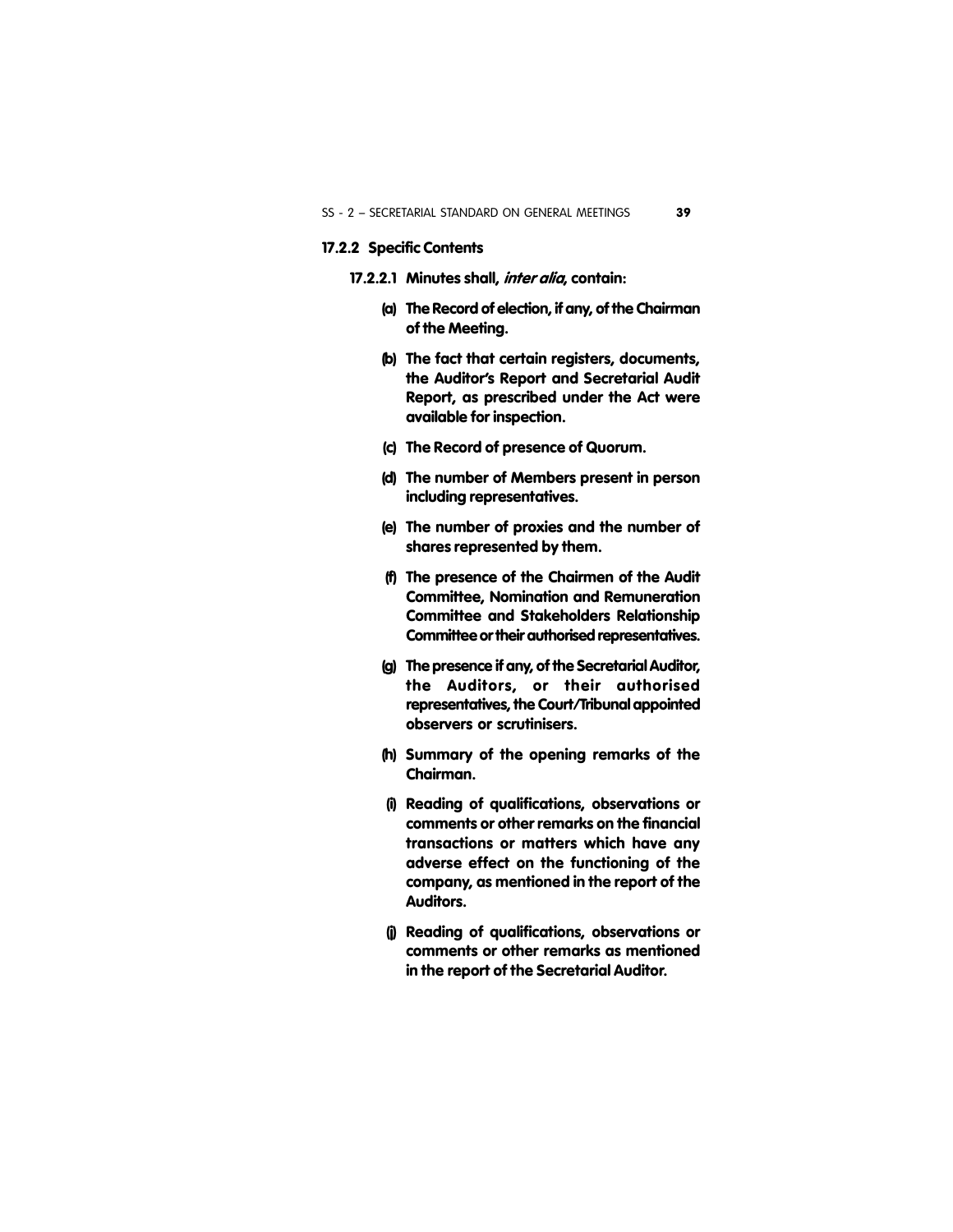- **(k) Summary of the clarifications provided on various Agenda Items.**
- **(l) In respect of each Resolution, the type of the Resolution, the names of the persons who proposed and seconded and the majority with which such Resolution was passed.**

Where a motion is moved to modify a proposed Resolution, the result of voting on such motion shall be mentioned. If a Resolution proposed undergoes modification pursuant to a motion by shareholders, the Minutes shall contain the details of voting for the modified Resolution.

- **(m) In the case of poll, the names of scrutinisers appointed and the number of votes cast in favour and against the Resolution and invalid votes.**
- **(n) If the Chairman vacates the Chair in respect of any specific item, the fact that he did so and in his place some other Director or Member took the Chair.**
- **(o) The time of commencement and conclusion of the Meeting.**
- **17.2.2.2 In respect of Resolutions passed by e-voting or postal ballot, a brief report on the e-voting or postal ballot conducted including the Resolution proposed, the result of the voting thereon and the summary of the scrutiniser's report shall be recorded in the Minutes Book and signed by the Chairman or in the event of death or inability of the Chairman, by any Director duly authorised by the Board for the purpose, within thirty days from the date of passing of Resolution by e-voting or postal ballot.**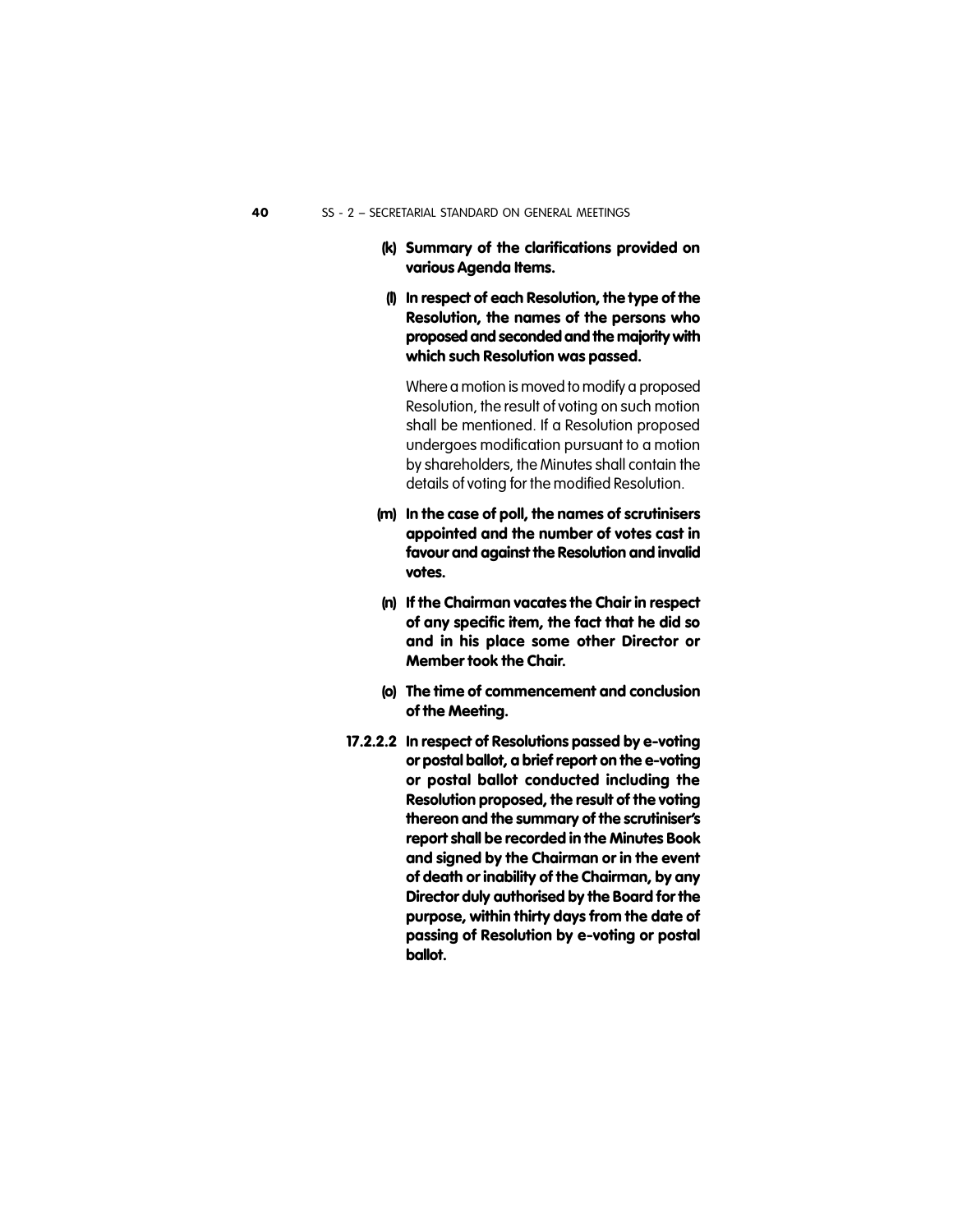#### **17.3. Recording of Minutes**

#### **17.3.1 Minutes shall contain a fair and correct summary of the proceedings of the Meeting.**

The Company Secretary shall record the proceedings of the Meetings. Where there is no Company Secretary, any other person authorised by the Board or by the Chairman in this behalf shall record the proceedings.

The Chairman shall ensure that the proceedings of the Meeting are correctly recorded.

The Chairman has absolute discretion to exclude from the Minutes, matters which in his opinion are or could reasonably be regarded as defamatory of any person, irrelevant or immaterial to the proceedings or which are detrimental to the interests of the company.

#### **17.3.2 Minutes shall be written in clear, concise and plain language.**

Minutes shall be written in third person and past tense. Resolutions shall however be written in present tense.

Minutes need not be an exact transcript of the proceedings at the Meeting.

#### **17.3.3 Each item of business taken up at the Meeting shall be numbered.**

Numbering shall be in a manner which would enable ease of reference or cross-reference.

#### **17.4. Entry in the Minutes Book**

#### **17.4.1 Minutes shall be entered in the Minutes Book within thirty days from the date of conclusion of the Meeting.**

In case a Meeting is adjourned, the Minutes in respect of the original Meeting as well as the adjourned Meeting shall be entered in the Minutes Book within thirty days from the date of the respective Meetings.

#### **17.4.2 The date of entry of the Minutes in the Minutes Book shall be recorded by the Company Secretary.**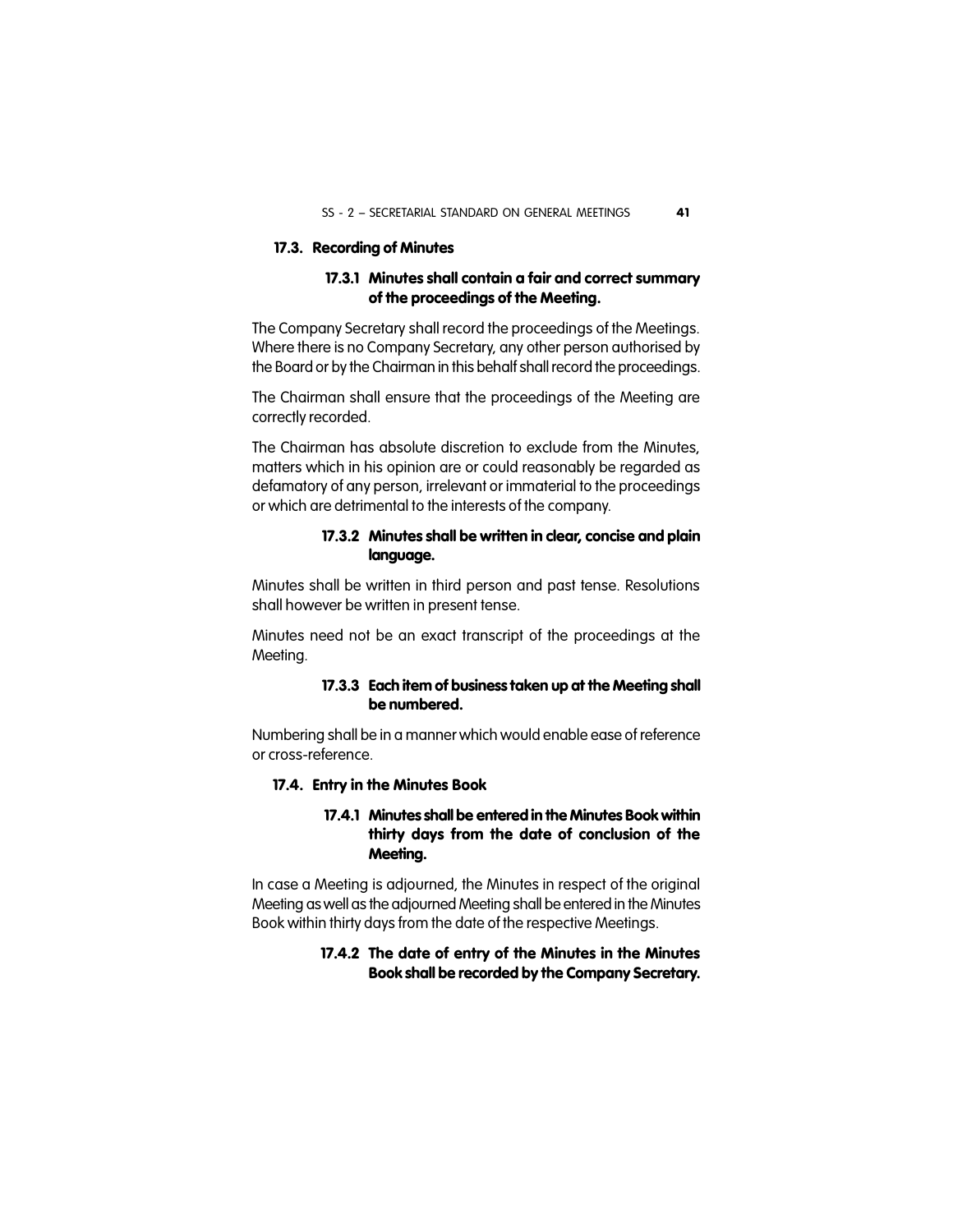Where there is no Company Secretary, it shall be entered by any other person authorised by the Board or the Chairman

#### **17.4.3 Minutes, once entered in the Minutes Book, shall not be altered.**

#### **17.5. Signing and Dating of Minutes**

- **17.5.1 Minutes of a General Meeting shall be signed and dated by the Chairman of the Meeting or in the event of death or inability of that Chairman, by any Director who was present in the Meeting and duly authorised by the Board for the purpose, within thirty days of the General Meeting.**
- **17.5.2 The Chairman shall initial each page of the Minutes, sign the last page and append to such signature the date on which and the place where he has signed the Minutes.**

Any blank space in a page between the conclusion of the Minutes and signature of the Chairman shall be scored out.

If the Minutes are maintained in electronic form, the Chairman shall sign the Minutes digitally.

#### **17.6. Inspection and Extracts of Minutes**

#### **17.6.1 Directors and Members are entitled to inspect the Minutes of all General Meetings including Resolutions passed by postal ballot.**

Minutes of all General Meetings shall be open for inspection by any Member during business hours of the company, without charge, subject to such reasonable restrictions as the company may, by its Articles or in General Meeting, impose, so, however, that not less than two hours in each business day are allowed for inspection.

The Company Secretary in Practice appointed by the company, the Secretarial Auditor, the Statutory Auditor, the Cost Auditor or the Internal Auditor of the company can inspect the Minutes as he may consider necessary for the performance of his duties.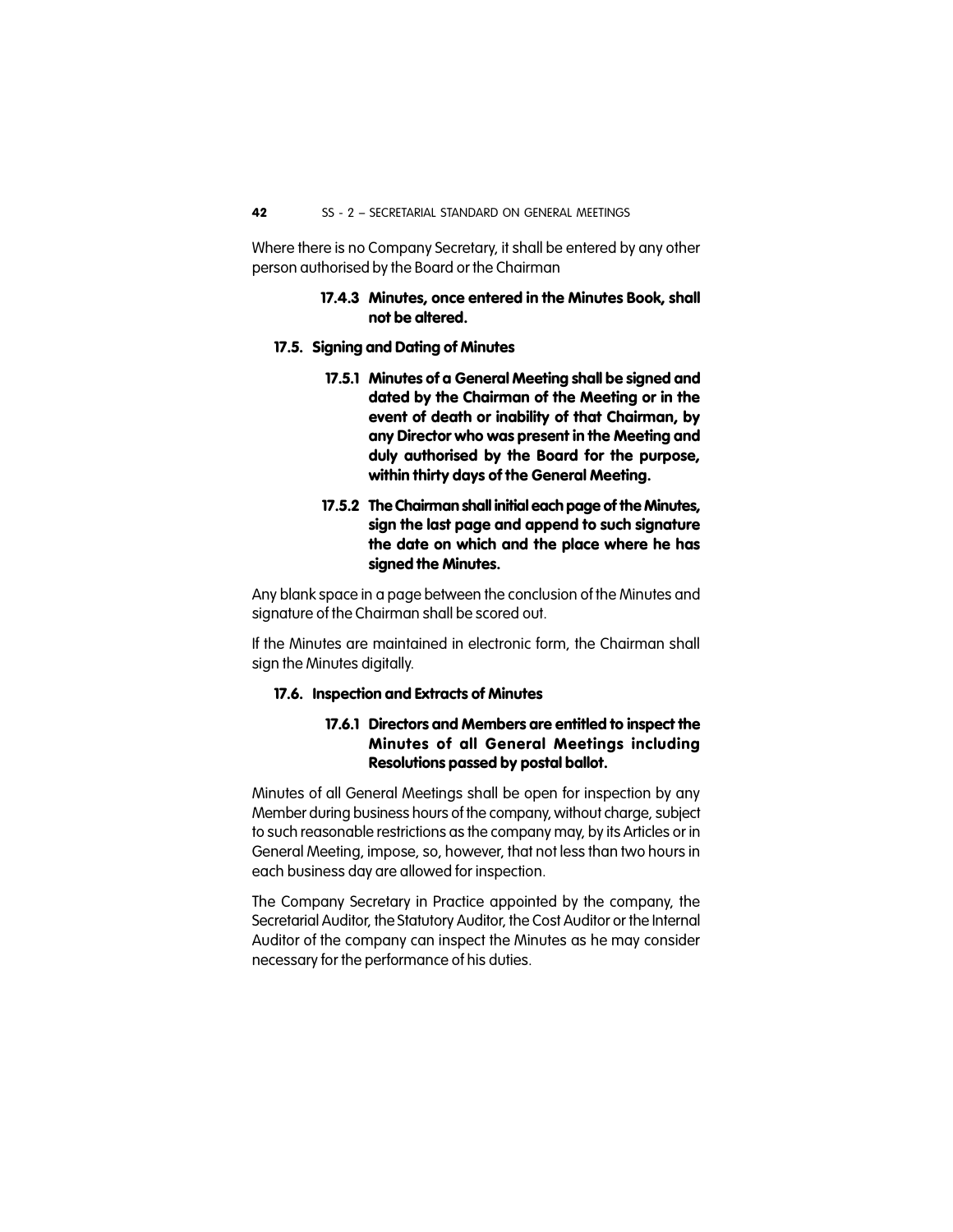Inspection of Minutes Book may be provided in physical or in electronic form.

While providing inspection of Minutes Book, the Company Secretary or the official of the company authorised by the Company Secretary to facilitate inspection shall take all precautions to ensure that the Minutes Book is not mutilated or in any way tampered with by the person inspecting.

> **17.6.2 Extract of the Minutes shall be given only after the Minutes have been duly signed. However, any Resolution passed at a Meeting may be issued even pending signing of the Minutes, provided the same is certified by the Chairman or any Director or the Company Secretary.**

When a Member requests in writing for a copy of any Minutes, which he is entitled to inspect, the company shall furnish the same within seven working days of receipt of his request, subject to payment of such fee as may be specified in the Articles of the company. In case a Member requests for the copy of the Minutes in electronic form, in respect of any previous General Meetings held during a period immediately preceding three financial years, the company shall furnish the same on payment of such fee as prescribed under the Act.

Copies of the Minutes or the extracts thereof as requisitioned by the Member, duly certified by the Company Secretary or where there is no Company Secretary, an officer duly authorised by the Board in this behalf, may be provided in physical or electronic form.

#### **18. Preservation of Minutes and other Records**

#### **18.1 Minutes of all Meetings shall be preserved permanently in physical or in electronic form with Timestamp.**

Where, under a scheme of arrangement, a company has been merged or amalgamated with another company, Minutes of all Meetings of the transferor company, as handed over to the transferee company, shall be preserved permanently by the transferee company, notwithstanding that the transferor company might have been dissolved.

#### **18.2 Office copies of Notices, scrutiniser's report, and related**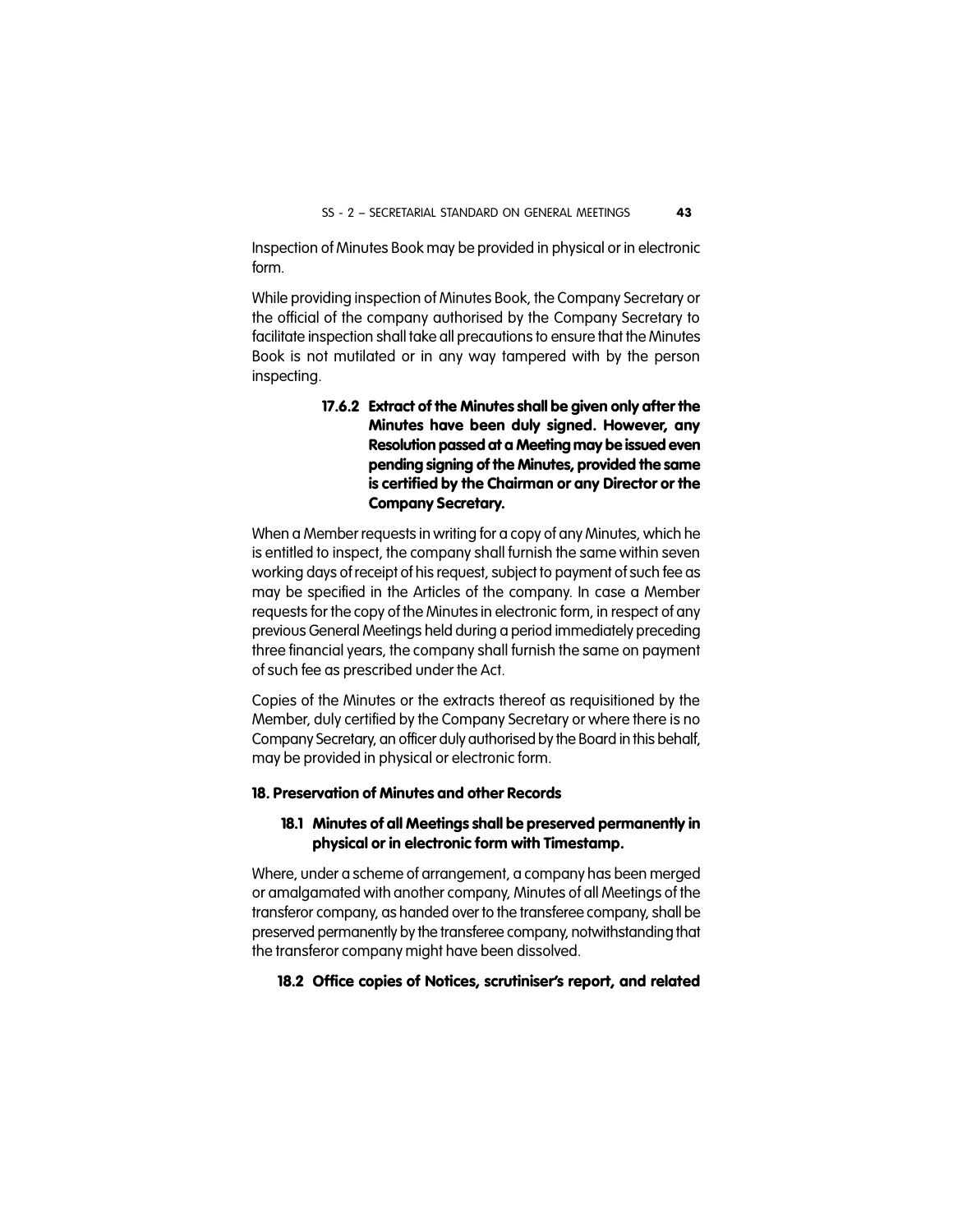**papers shall be preserved in good order in physical or in electronic form for as long as they remain current or for eight financial years, whichever is later and may be destroyed thereafter with the approval of the Board.**

Office copies of Notices, scrutiniser's report, and related papers of the transferor company, as handed over to the transferee company, shall be preserved in good order in physical or electronic form for as long as they remain current or for eight financial years, whichever is later and may be destroyed thereafter with the approval of the Board and permission of the Central Government, where applicable.

#### **18.3 Minutes Books shall be kept in the custody of the Company Secretary.**

Where there is no Company Secretary, Minutes shall be kept in the custody of any Director duly authorised for the purpose by the Board.

#### **19. Report on Annual General Meeting**

**Every listed company shall prepare a report on Annual General Meeting in the prescribed form, including a confirmation that the Meeting was convened, held and conducted as per the provisions of the Act.**

Such report which shall be a fair and correct summary of the proceedings of the Meeting shall contain:

- (a) the day, date, time and venue of the Annual General Meeting;
- (b) confirmation with respect to appointment of Chairman of the Meeting;
- (c) number of Members attending the Meeting;
- (d) confirmation of Quorum;
- (e) confirmation with respect to compliance of the Act and Standards with respect to calling, convening and conducting the Meeting;
- (f) business transacted at the Meeting and result thereof with a brief summary of the discussions;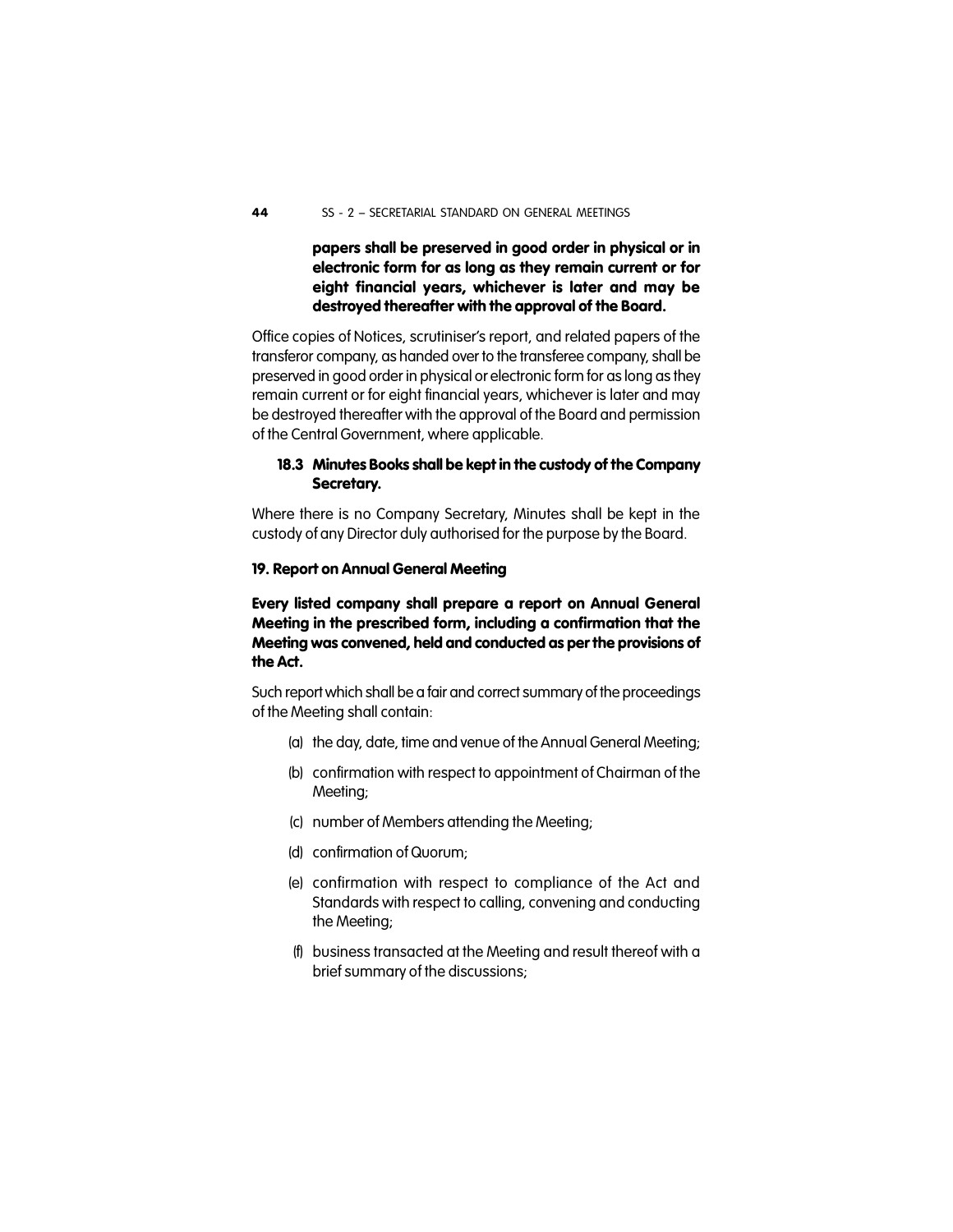- (g) particulars with respect to any adjournment, postponement of Meeting, change in venue; and
- (h) any other points relevant for inclusion in the report.

It shall be signed and dated by the Chairman of the Meeting or in case of his inability to sign, by any two Directors of the company, one of whom shall be the Managing Director, if there is one and Company Secretary.

Such report shall be filed with the Registrar of Companies within thirty days of the conclusion of the Annual General Meeting.

#### **20. Disclosure**

**The Annual Return of a company shall disclose the date of Annual General Meeting held during the financial year.**

#### **EFFECTIVE DATE**

This Standard shall come into effect from 1st July, 2015